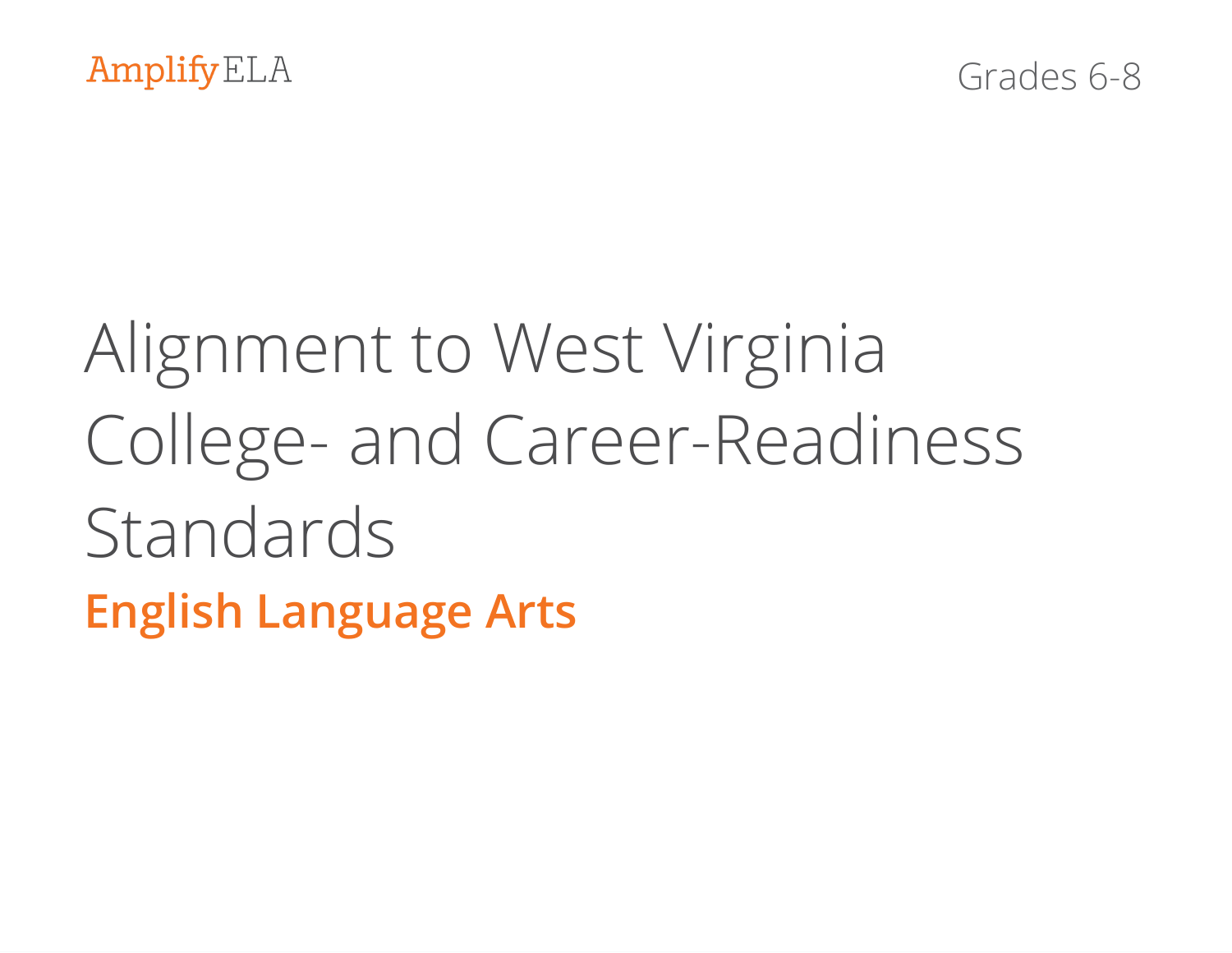#### **Reading**

| <b>Key Ideas and Details</b>                                                                                                                                                                                   |                                                                                                                                                                                                                                                                         |                                                                                                                                                                                   |                                                                                   |
|----------------------------------------------------------------------------------------------------------------------------------------------------------------------------------------------------------------|-------------------------------------------------------------------------------------------------------------------------------------------------------------------------------------------------------------------------------------------------------------------------|-----------------------------------------------------------------------------------------------------------------------------------------------------------------------------------|-----------------------------------------------------------------------------------|
| <b>ELA.6.1</b> Cite textual evidence to support<br>analysis of what the literary text says explicitly<br>as well as inferences drawn from the text.                                                            | 6B: Mysteries & Investigations<br>SU1, L1<br>SU3, L2<br>SU3, L3<br>SU3, L5<br>SU4, L2<br>SU4, L3<br><b>6C: The Chocolate Collection</b><br>SU3, L3<br>6D: The Greeks<br>SU1, L1<br>SU1, L2<br>SU2, L1<br>SU2, L2<br>SU2, L5<br>SU2, L6<br>SU3, L1<br>SU3, L3<br>SU4, L2 | <b>6E: Summer of the Mariposas</b><br>SU1, L1<br>SU1, L2<br>SU1, L3<br>SU1, L6<br>SU1, L7<br><b>SU1, L8</b><br>SU1, L9<br>SU1, L12<br>SU1, L13<br>SU1, L16<br>SU1, L17<br>SU2, L1 | Poetry in America: Grade 6<br>SU1, L1<br>SU1, L2<br>SU2, L1<br>SU2, L2<br>SU3, L1 |
| <b>ELA.6.2</b> Determine a theme or central idea of a<br>literary text and how it is conveyed through<br>particular details; provide a summary of the<br>text distinct from personal opinions or<br>judgments. | 6B: Mysteries & Investigations<br>SU3, L5<br>6D: The Greeks<br>SU1, L1<br>SU1, L2<br>SU1, L4<br>SU1, L5<br>SU2, L5<br>SU2, L6<br>SU3, L1<br>SU3, L2<br>SU3, L3<br>SU4, L1                                                                                               | <b>6E: Summer of the Mariposas</b><br>SU1, L1<br>SU1, L2<br>SU1, L7<br>SU1, L9<br>SU1, L17<br>SU1, L18<br>SU1, L19                                                                | Poetry in America: Grade 6<br>SU2, L2<br>SU3, L2                                  |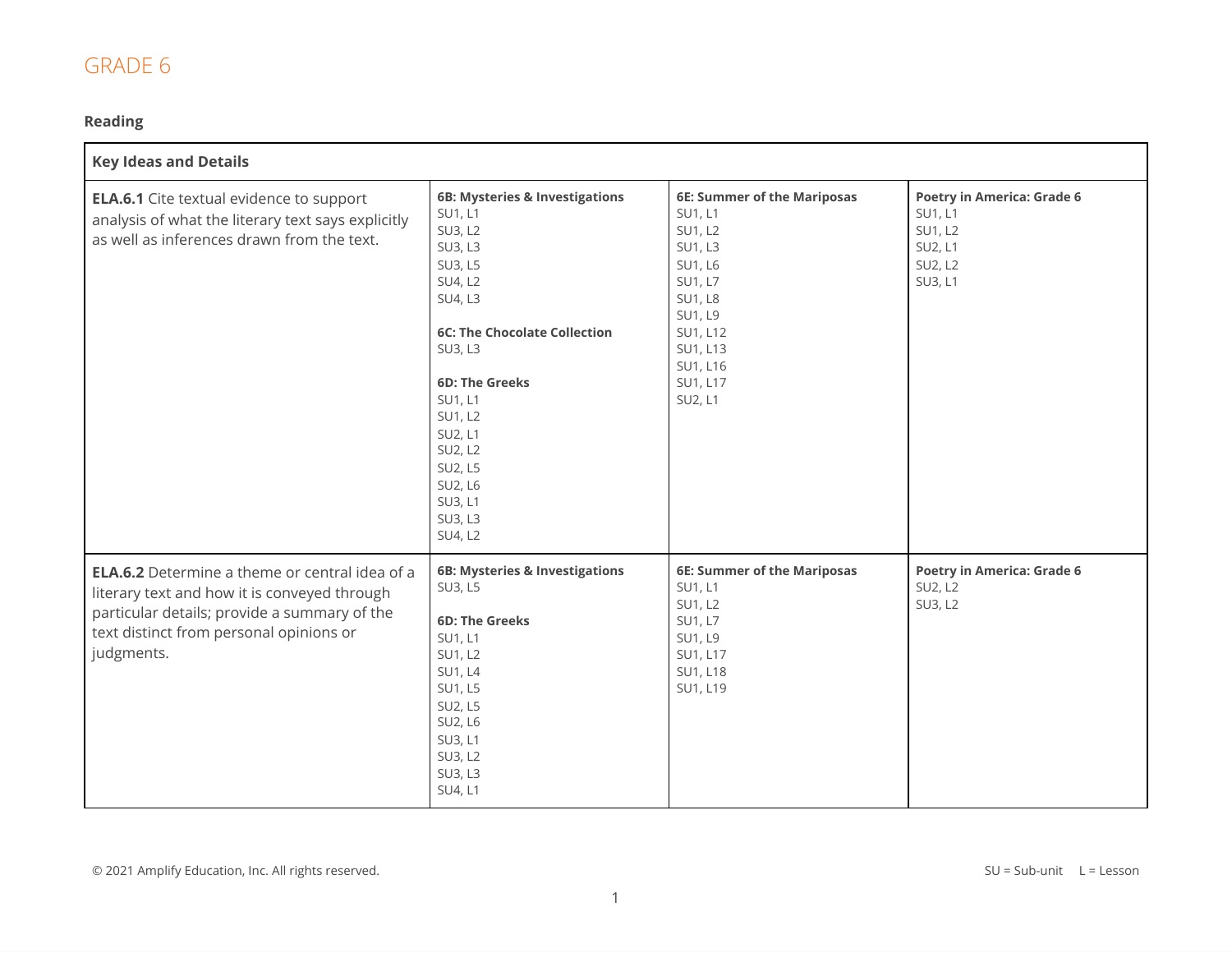| <b>ELA.6.3</b> Describe how a particular story's or<br>drama's plot unfolds in a series of events and<br>how the characters respond or change as the<br>plot moves toward a resolution.                     | 6B: Mysteries & Investigations<br>SU1, L1<br>SU3, L3<br>SU3, L4<br>SU4, L1<br>6D: The Greeks<br>SU2, L3<br>SU2, L5<br>SU2, L6<br>SU3, L4                             | <b>6E: Summer of the Mariposas</b><br>SU1, L3<br>SU1, L4<br><b>SU1, L8</b><br>SU1, L12<br>SU1, L13<br>SU1, L18                                                                                                                                                                             | <b>Poetry in America: Grade 6</b><br>SU3, L1                                                                                                                                                                                       |
|-------------------------------------------------------------------------------------------------------------------------------------------------------------------------------------------------------------|----------------------------------------------------------------------------------------------------------------------------------------------------------------------|--------------------------------------------------------------------------------------------------------------------------------------------------------------------------------------------------------------------------------------------------------------------------------------------|------------------------------------------------------------------------------------------------------------------------------------------------------------------------------------------------------------------------------------|
| <b>ELA.6.4</b> Cite textual evidence to support<br>analysis of what the informational text says<br>explicitly as well as inferences drawn from the<br>text.                                                 | 6A: Dahl & Narrative<br>SU2, L3<br>SU2, L5<br>SU2, L6<br>SU3, L1<br>SU3, L2<br>SU3, L3<br>SU3, L6<br>SU3, L8<br>SU3, L9<br>SU3, L12<br>SU4, L1<br>SU4, L2<br>SU4, L3 | <b>6B: Mysteries &amp; Investigations</b><br>SU2, L1<br>SU2, L2<br>SU2, L3<br>SU2, L5<br>SU2, L6<br>SU2, L9<br>SU2, L10<br>SU2, L11<br>SU2, L13<br>SU2, L14<br><b>6C: The Chocolate Collection</b><br>SU2, L1<br>SU2, L2<br>SU3, L1<br>SU3, L2<br>SU4, L1<br>SU4, L2<br>SU4, L3<br>SU5, L3 | <b>6E: Summer of the Mariposas</b><br>SU1, L11<br><b>6F: The Titanic Collection</b><br>SU2, L1<br>SU2, L2<br>SU2, L3<br>SU3, L1<br>SU3, L2<br>SU3, L3<br>SU4, L1<br>SU4, L2<br>SU4, L3<br>SU5, L3<br>SU5, L4<br>SU5, L5<br>SU5, L6 |
| <b>ELA.6.5</b> Determine a central idea of an<br>informational text and how it is conveyed<br>through particular details; provide a summary<br>of the text distinct from personal opinions or<br>judgments. | 6A: Dahl & Narrative<br>SU3, L1<br>SU3, L9<br>SU4, L2                                                                                                                | 6B: Mysteries & Investigations<br>SU2, L6<br>SU2, L11<br>SU2, L13<br>SU2, L14                                                                                                                                                                                                              | <b>6E: Summer of the Mariposas</b><br>SU1, L11<br><b>6F: The Titanic Collection</b><br>SU2, L1                                                                                                                                     |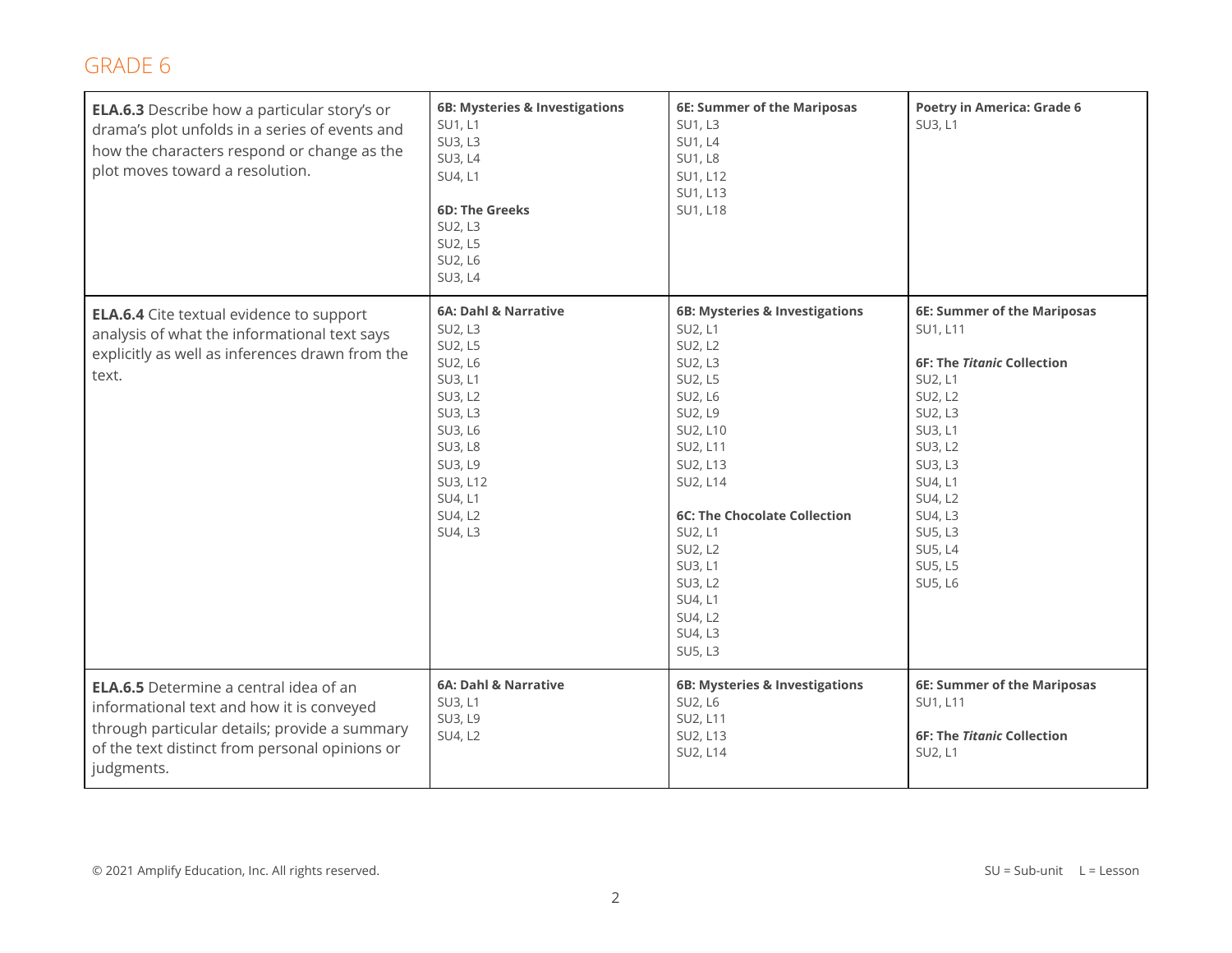| <b>ELA.6.6</b> Analyze in detail how a key individual,<br>event, or idea is introduced, illustrated, and<br>developed in an informational text (e.g.,<br>through examples or anecdotes).                                    | 6A: Dahl & Narrative<br>SU3, L3<br>SU3, L6<br>SU3, L12                                                                                          | 6B: Mysteries & Investigations<br>SU2, L1<br>SU2, L2<br>SU2, L5<br>SU2, L6<br>SU2, L7<br>SU2, L9<br>SU2, L10<br>SU2, L11<br>SU2, L13<br>SU2, L15 | 6F: The Titanic Collection<br>SU2, L1                                                               |
|-----------------------------------------------------------------------------------------------------------------------------------------------------------------------------------------------------------------------------|-------------------------------------------------------------------------------------------------------------------------------------------------|--------------------------------------------------------------------------------------------------------------------------------------------------|-----------------------------------------------------------------------------------------------------|
| <b>Craft and Structure</b>                                                                                                                                                                                                  |                                                                                                                                                 |                                                                                                                                                  |                                                                                                     |
| <b>ELA.6.7</b> Determine the meaning of words and<br>phrases as they are used in a literary text,<br>including figurative and connotative meanings;<br>analyze the impact of a specific word choice on<br>meaning and tone. | 6B: Mysteries & Investigations<br>SU3, L1<br>6D: The Greeks<br>SU2, L1<br>SU2, L3                                                               | <b>6E: Summer of the Mariposas</b><br>SU1, L6<br>SU1, L17<br>SU1, L19                                                                            | <b>Poetry in America: Grade 6</b><br>SU1, L1<br>SU1, L2<br>SU2, L1<br>SU2, L2<br>SU3, L1<br>SU3, L2 |
| <b>ELA.6.8</b> Analyze how a particular sentence,<br>chapter, scene, or stanza fits into the overall<br>structure of a literary text and contributes to<br>the development of the theme, setting, or plot.                  | 6B: Mysteries & Investigations<br>SU3, L1<br>SU3, L2<br>SU3, L3<br>SU3, L4<br>SU4, L2<br>SU4, L3<br><b>6D: The Greeks</b><br>SU2, L2<br>SU3, L3 | 6E: Summer of the Mariposas<br>SU1, L1<br>SU1, L4<br>SU1, L7<br><b>SU1, L8</b><br>SU1, L18<br>SU1, L19                                           | <b>Poetry in America: Grade 6</b><br>SU1, L2<br>SU2, L1<br>SU2, L2<br>SU3, L2                       |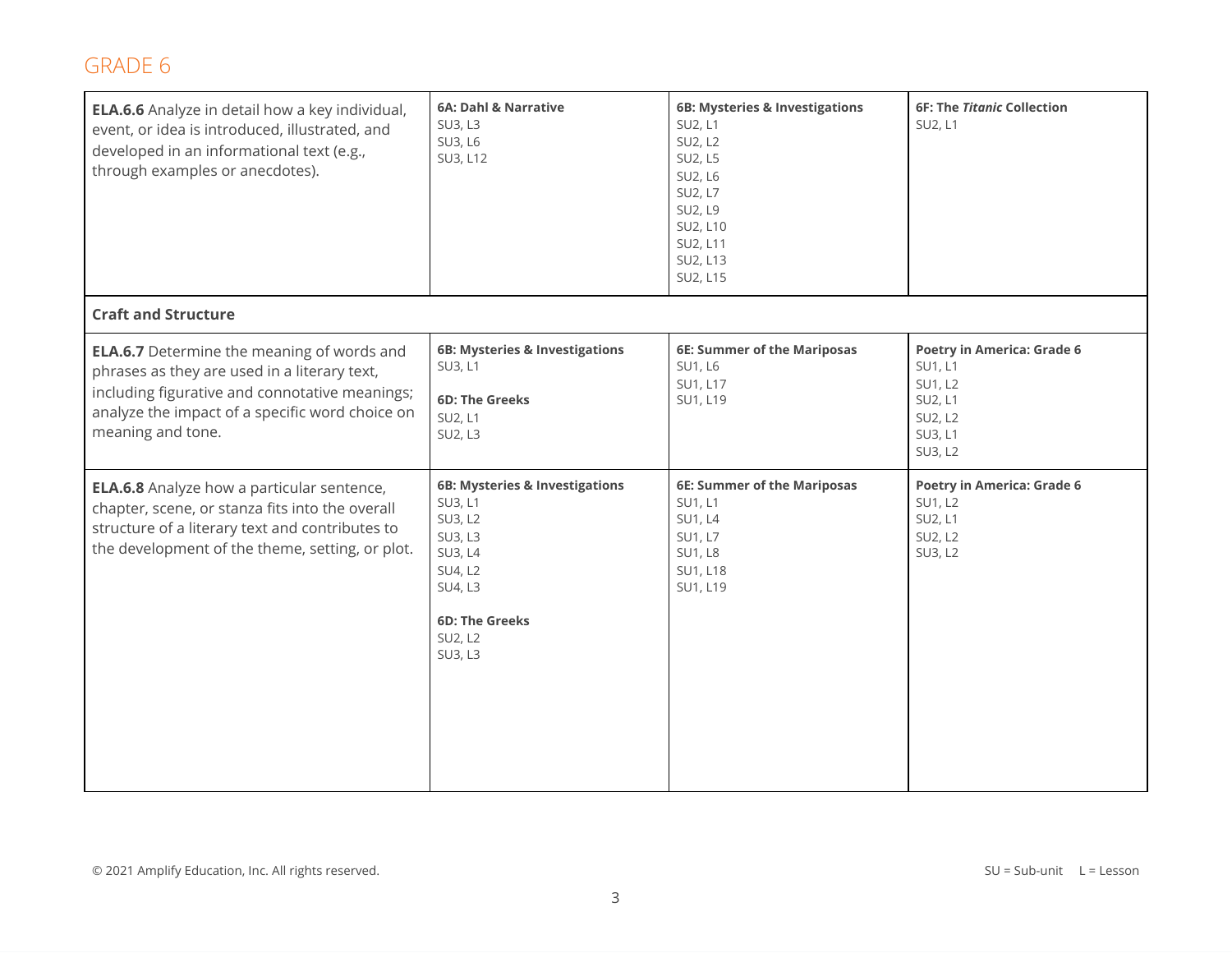| <b>ELA.6.9</b> Explain how an author develops the<br>point of view of the narrator or speaker in a<br>literary text.                                                                                                                                                                                            | 6B: Mysteries & Investigations<br>SU1, L1                                                                                 | <b>6D: The Greeks</b><br>SU1, L1<br>SU1, L3<br>SU1, L5<br>SU2, L3<br>SU3, L1<br>SU3, L2                          | <b>6E: Summer of the Mariposas</b><br>SU1, L2<br><b>SU1, L4</b><br><b>Poetry in America: Grade 6</b><br>SU1, L2<br>SU3, L1 |
|-----------------------------------------------------------------------------------------------------------------------------------------------------------------------------------------------------------------------------------------------------------------------------------------------------------------|---------------------------------------------------------------------------------------------------------------------------|------------------------------------------------------------------------------------------------------------------|----------------------------------------------------------------------------------------------------------------------------|
| <b>ELA.6.10</b> Determine the meaning of words and<br>phrases as they are used in an informational<br>text, including figurative, connotative, and<br>technical meanings.                                                                                                                                       | 6A: Dahl & Narrative<br>SU2, L6<br>SU3, L3<br>SU3, L11<br>6B: Mysteries & Investigations<br>SU2, L2<br>SU2, L3<br>SU2, L5 | <b>6C: The Chocolate Collection</b><br>SU2, L2<br>SU3, L1<br>SU3, L2<br>SU3, L3<br>SU4, L1<br>SU4, L2<br>SU4, L3 | <b>6E: Summer of the Mariposas</b><br>SU1, L11<br><b>6F: The Titanic Collection</b><br>SU2, L2<br>SU2, L3<br>SU4, L3       |
| <b>ELA.6.11</b> Analyze how a particular sentence,<br>paragraph, chapter, or section fits into the<br>overall structure of an informational text and<br>contributes to the development of the ideas.                                                                                                            | 6A: Dahl & Narrative<br>SU3, L6                                                                                           | 6B: Mysteries & Investigations<br>SU2, L5<br>SU2, L6<br>SU2, L7<br>SU2, L10<br>SU2, L11<br>SU2, L14<br>SU2, L15  | <b>6F: The Titanic Collection</b><br>SU2, L1<br>SU2, L2                                                                    |
| <b>ELA.6.12</b> Determine an author's point of view<br>or purpose in an informational text and explain<br>how it is communicated in the text.                                                                                                                                                                   | 6A: Dahl & Narrative<br>SU3, L1<br><b>SU3, L8</b><br>SU4, L1                                                              | 6B: Mysteries & Investigations<br>SU2, L5<br>SU2, L7<br>SU2, L10                                                 | <b>6C: The Chocolate Collection</b><br>SU3, L1                                                                             |
| <b>Integration of Knowledge and Ideas</b>                                                                                                                                                                                                                                                                       |                                                                                                                           |                                                                                                                  |                                                                                                                            |
| <b>ELA.6.13</b> Compare and contrast the experience<br>of reading a story, drama, or poem to listening<br>to or viewing an audio, video, or live version of<br>the literary text, including contrasting what is<br>"seen" and "heard" when reading the text to<br>what is perceived when listening or watching. | <b>6C: The Chocolate Collection</b><br>SU3, L3<br>6D: The Greeks<br>SU1, L3                                               | <b>6E: Summer of the Mariposas</b><br>SU1, L12                                                                   | Poetry in America: Grade 6<br>PIA 6, SU2, L1                                                                               |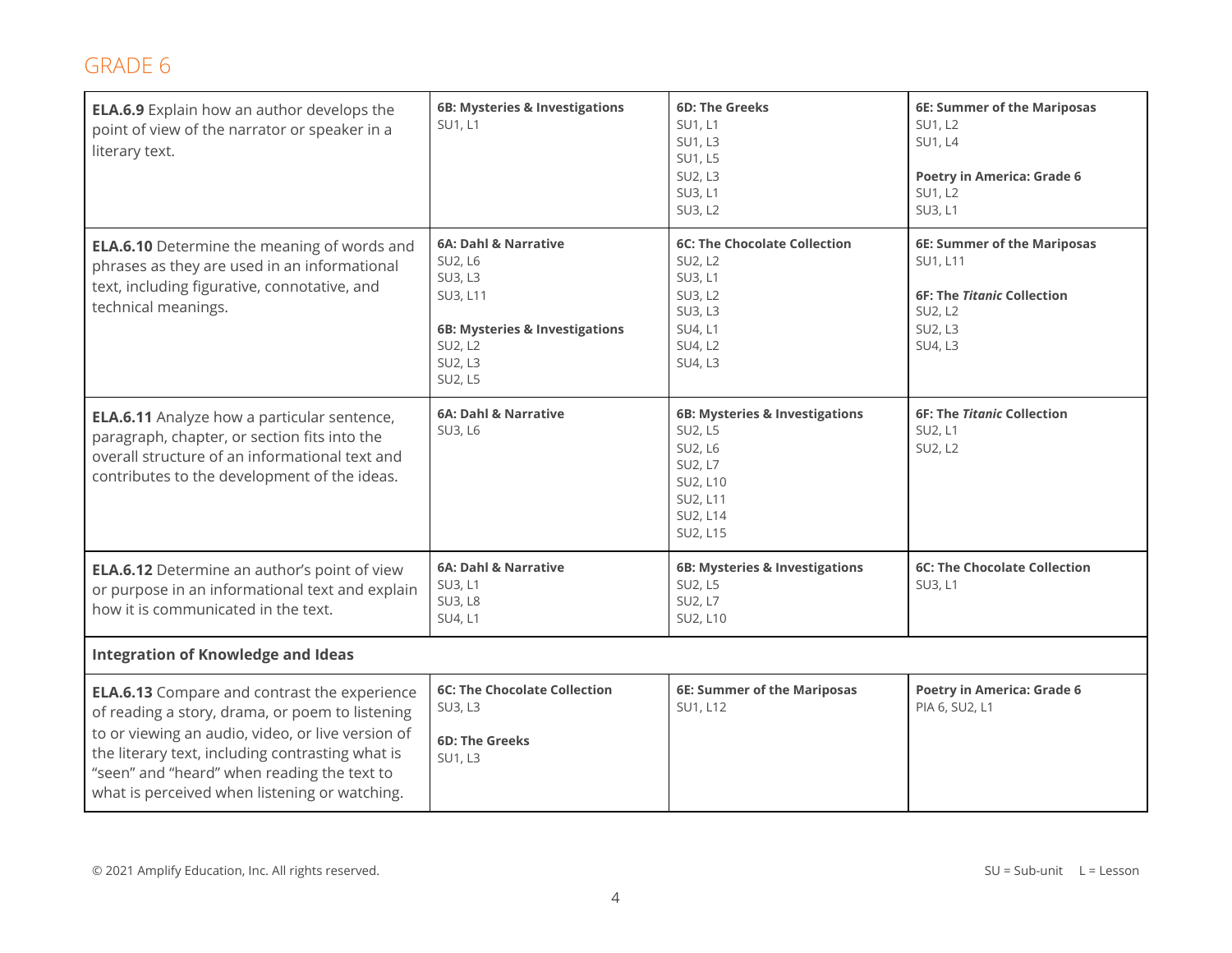| <b>ELA.6.14</b> Compare and contrast literary texts in<br>different forms or genres (e.g., stories, poems,<br>historical novels, and fantasy stories) in terms<br>of their approaches to similar themes and<br>topics. | <b>6C: The Chocolate Collection</b><br>SU2, L1<br><b>6D: The Greeks</b><br>SU3, L5                             | <b>6E: Summer of the Mariposas</b><br>SU1, L4<br>SU1, L9<br>SU1, L13<br>SU1, L16                                            | 6F: The Titanic Collection<br>SU2, L2<br><b>Poetry in America: Grade 6</b><br>PIA 6, SU3, L2                                                   |
|------------------------------------------------------------------------------------------------------------------------------------------------------------------------------------------------------------------------|----------------------------------------------------------------------------------------------------------------|-----------------------------------------------------------------------------------------------------------------------------|------------------------------------------------------------------------------------------------------------------------------------------------|
| <b>ELA.6.15</b> Integrate information presented in<br>different media or formats (e.g., visually and/or<br>quantitatively) and in words to develop a<br>coherent understanding of a topic or issue.                    | <b>6B: Mysteries &amp; Investigations</b><br>SU2, L1<br>SU2, L7<br>SU2, L11<br>SU2, L15<br>SU3, L1             | <b>6C: The Chocolate Collection</b><br>SU2, L1<br>SU2, L2<br>SU3, L1<br>SU3, L2<br>SU5, L1<br>SU5, L5<br>SU5, L6<br>SU5, L7 | <b>6E: Summer of the Mariposas</b><br>SU1, L11<br>6F: The Titanic Collection<br>SU2, L1<br>SU2, L2<br>SU2, L3<br>SU3, L1<br>SU3, L3<br>SU4, L2 |
| <b>ELA.6.16</b> Trace and evaluate the argument and<br>specific claims in an informational text,<br>distinguishing claims that are supported by<br>reasons and evidence from claims that are not.                      | 6B: Mysteries & Investigations<br>SU2, L3<br>SU2, L6<br>SU2, L7<br>SU2, L9<br>SU2, L10<br>SU2, L13<br>SU2, L14 | <b>6C: The Chocolate Collection</b><br>SU3, L2<br>SU4, L1                                                                   |                                                                                                                                                |
| <b>ELA.6.17</b> Compare and contrast two authors'<br>presentations of events (e.g., a memoir written<br>by and a biography on the same person) in<br>informational text.                                               | 6B: Mysteries & Investigations<br>SU2, L10                                                                     | <b>6C: The Chocolate Collection</b><br>SU2, L2<br>SU3, L1<br>SU3, L2                                                        | 6E: Summer of the Mariposas<br>SU1, L11<br>6F: The Titanic Collection<br>SU3, L1                                                               |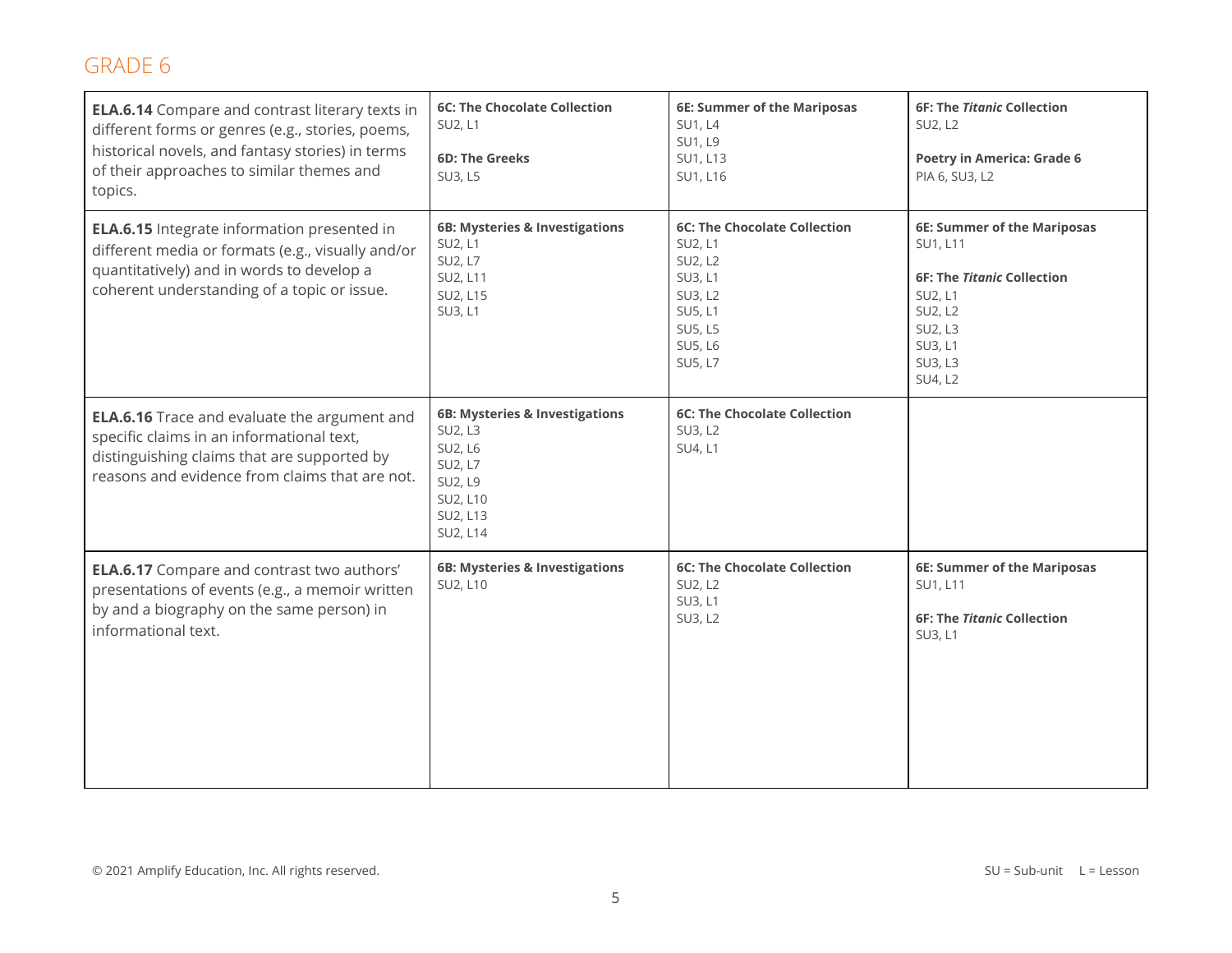#### **Range of Reading and Text Complexity**

Note: Lessons listed indicate where students are introduced to a new unit text or texts that fall within the text complexity band. Solo reading comprehension reports indicate the proficiency with which students read these texts independently.

| <b>ELA.6.18</b> By the end of the year, read and<br>comprehend literature, including stories,<br>dramas, and poetry, in the grades 6-8 text<br>complexity range proficiently, with scaffolding<br>as needed at the high end of the range. | 6B: Mysteries & Investigations<br>SU1, L1<br>SU3, L1<br>SU4, L1<br><b>6C: The Chocolate Collection</b><br>SU3, L3 | <b>6D: The Greeks</b><br>SU1, L1<br>SU2, L1<br>SU3, L1                                    | 6E: Summer of the Mariposas<br>SU1, L1       |
|-------------------------------------------------------------------------------------------------------------------------------------------------------------------------------------------------------------------------------------------|-------------------------------------------------------------------------------------------------------------------|-------------------------------------------------------------------------------------------|----------------------------------------------|
| <b>ELA.6.19</b> By the end of the year, read and<br>comprehend nonfiction and other<br>informational texts in the grades 6-8 text<br>complexity range proficiently, with scaffolding<br>as needed at the high end of the range.           | 6A: Dahl & Narrative<br>SU2, L5<br>SU3, L1<br>6B: Mysteries & Investigations<br>SU2, L1<br>SU2, L15               | <b>6C: The Chocolate Collection</b><br>SU2, L1<br>6E: Summer of the Mariposas<br>SU1, L11 | <b>6F: The Titanic Collection</b><br>SU2, L1 |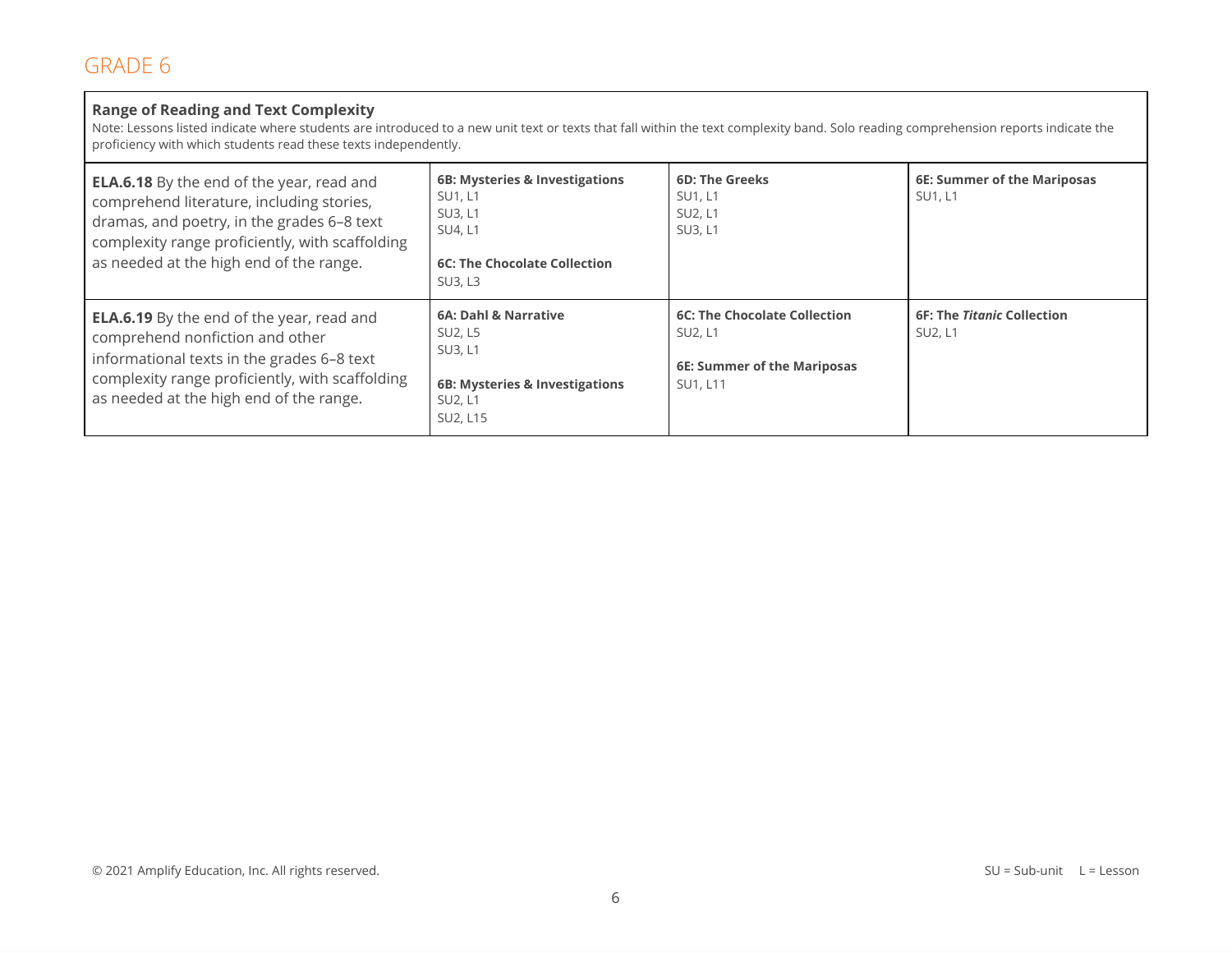#### **Writing**

| <b>Text Types and Purposes</b>                                                                                                                                                                                                                                                                                                                                                                                                                                                                                                                                                                                                          |                                                                                                                                                                                                                                          |                                                                                                                                                                                                                                       |                                                                                                                                                                                                |
|-----------------------------------------------------------------------------------------------------------------------------------------------------------------------------------------------------------------------------------------------------------------------------------------------------------------------------------------------------------------------------------------------------------------------------------------------------------------------------------------------------------------------------------------------------------------------------------------------------------------------------------------|------------------------------------------------------------------------------------------------------------------------------------------------------------------------------------------------------------------------------------------|---------------------------------------------------------------------------------------------------------------------------------------------------------------------------------------------------------------------------------------|------------------------------------------------------------------------------------------------------------------------------------------------------------------------------------------------|
| <b>ELA.6.20</b> Write arguments to support claims<br>with clear reasons and relevant evidence.<br>Introduce claim(s) and organize the<br>$\bullet$<br>reasons and evidence clearly.<br>Support claim(s) with clear reasons and<br>$\bullet$<br>relevant evidence, using credible<br>sources and demonstrating an<br>understanding of the topic or text.<br>Use words, phrases, and clauses to<br>$\bullet$<br>clarify the relationships among claim(s)<br>and reasons.<br>Establish and maintain a formal style.<br>$\bullet$<br>Provide a concluding statement or<br>$\bullet$<br>section that follows from the argument<br>presented. | 6A: Dahl & Narrative<br>SU3, L2<br>SU3, L3<br>SU3, L5<br>SU3, L9<br>SU3, L10<br>SU3, L12<br>SU4, L1<br>SU4, L2<br>SU4, L3<br>SU4, L4<br>6B: Mysteries & Investigations<br>SU2, L1<br>SU2, L2<br>SU2, L5<br>SU2, L9<br>SU3, L1<br>SU4, L3 | <b>6C: The Chocolate Collection</b><br>SU3, L1<br>SU3, L2<br>SU3, L3<br>SU5, L2<br>SU5, L3<br>SU5, L4<br>SU5, L5<br>6D: The Greeks<br>SU1, L3<br>SU1, L4<br>SU2, L6<br>SU3, L2<br>SU3, L4<br>SU4, L1<br>SU4, L2<br>SU4, L4<br>SU4, L5 | <b>6E: Summer of the Mariposas</b><br>SU1, L3<br><b>SU1, L8</b><br>SU1, L12<br>SU1, L19<br><b>6F: The Titanic Collection</b><br>SU4, L2<br>SU5, L1<br>SU5, L2<br>SU5, L3<br>SU5, L4<br>SU5, L5 |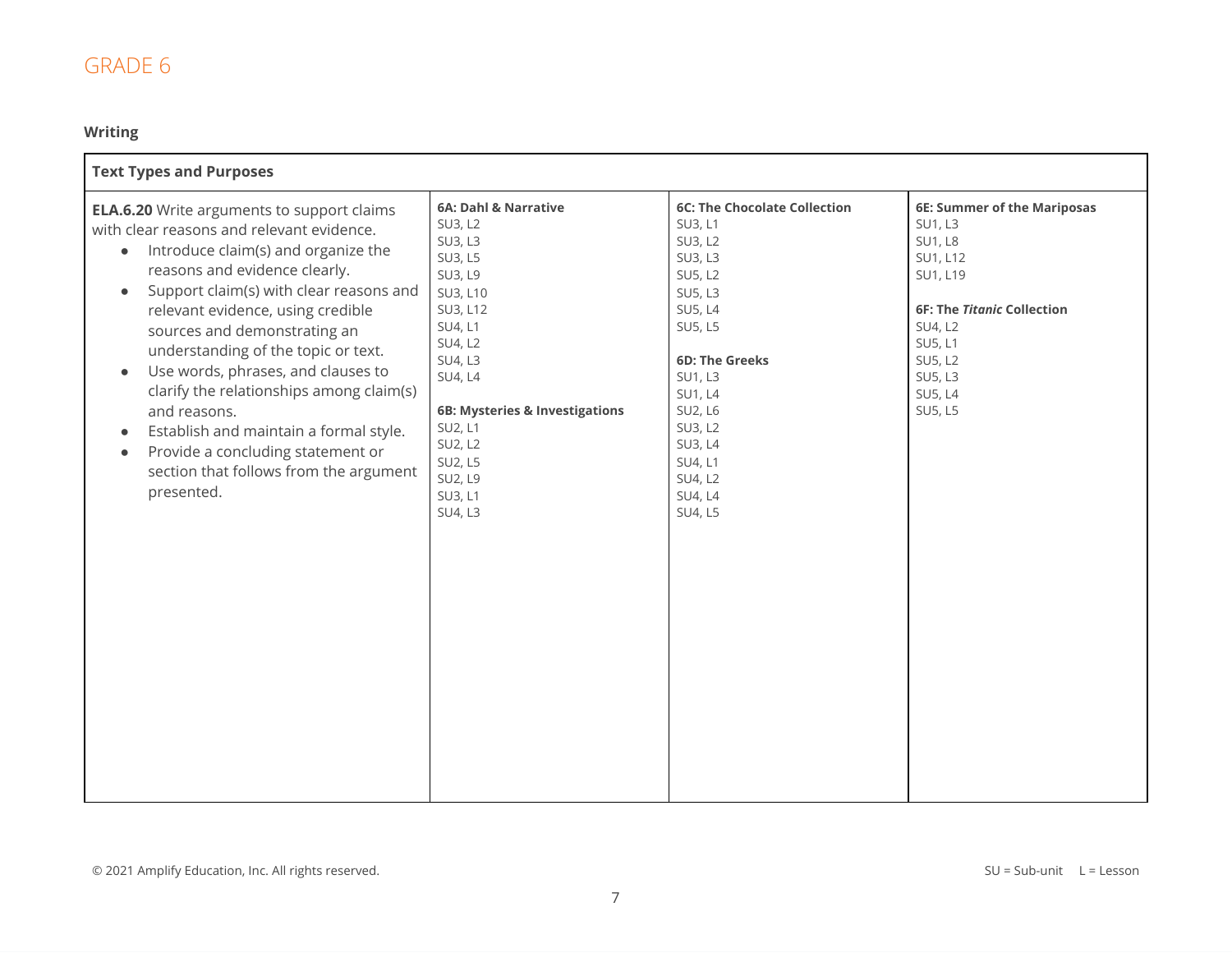| <b>ELA.6.21</b> Write informative/explanatory texts to<br>examine a topic and convey ideas, concepts,<br>and information through the selection,<br>organization, and analysis of relevant content.<br>Introduce a topic; organize ideas,<br>concepts, and information using<br>strategies such as definition,<br>classification, comparison/contrast, and<br>cause/effect; include formatting (e.g.,<br>headings), graphics (e.g., charts or<br>tables), and multimedia when useful to<br>aid comprehension.<br>Develop the topic with relevant facts,<br>definitions, concrete details,<br>quotations, or other information and<br>examples.<br>Use appropriate transitions to clarify<br>$\bullet$<br>the relationships among ideas and<br>concepts.<br>Use precise language and<br>$\bullet$<br>domain-specific vocabulary to inform<br>about or explain the topic.<br>Establish and maintain a formal style.<br>$\bullet$<br>Provide a concluding statement or<br>$\bullet$<br>section that follows from the<br>information or explanation presented. | 6A: Dahl & Narrative<br>SU3, L11<br>6B: Mysteries & Investigations<br>SU2, L13<br>SU3, L2<br>SU3, L5<br>SU4, L2<br>SU5, L1<br>SU5, L2<br>SU5, L4<br>SU5, L5<br><b>6C: The Chocolate Collection</b><br>SU2, L1<br>SU2, L2<br>SU5, L2<br>SU5, L3<br>SU5, L4<br>SU5, L5 | <b>6D: The Greeks</b><br>SU2, L2<br>SU4, L5<br><b>6E: Summer of the Mariposas</b><br>SU1, L9<br>SU1, L13<br>SU1, L17<br>SU2, L1<br>SU2, L2<br>SU2, L4<br>SU2, L5 | 6F: The Titanic Collection<br>SU2, L1<br>SU2, L2<br>SU2, L3<br>SU3, L2<br>SU4, L2<br>SU5, L1<br>SU5, L2<br>SU5, L3<br>SU5, L4<br>SU5, L5 |
|-----------------------------------------------------------------------------------------------------------------------------------------------------------------------------------------------------------------------------------------------------------------------------------------------------------------------------------------------------------------------------------------------------------------------------------------------------------------------------------------------------------------------------------------------------------------------------------------------------------------------------------------------------------------------------------------------------------------------------------------------------------------------------------------------------------------------------------------------------------------------------------------------------------------------------------------------------------------------------------------------------------------------------------------------------------|----------------------------------------------------------------------------------------------------------------------------------------------------------------------------------------------------------------------------------------------------------------------|------------------------------------------------------------------------------------------------------------------------------------------------------------------|------------------------------------------------------------------------------------------------------------------------------------------|
|                                                                                                                                                                                                                                                                                                                                                                                                                                                                                                                                                                                                                                                                                                                                                                                                                                                                                                                                                                                                                                                           |                                                                                                                                                                                                                                                                      |                                                                                                                                                                  |                                                                                                                                          |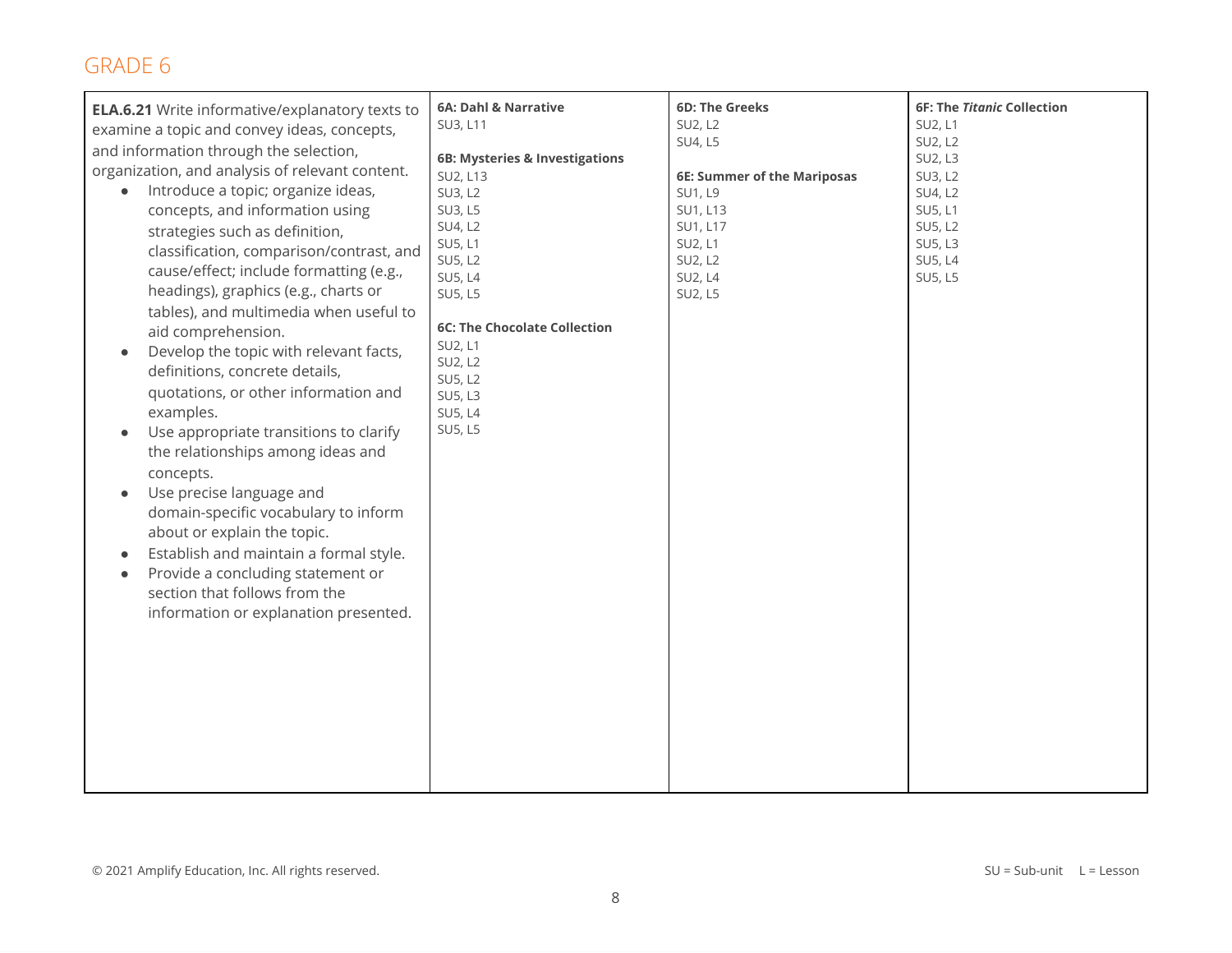| <b>ELA.6.22</b> Write narratives to develop real or | 6A: Dahl & Narrative           | <b>6G: Beginning Story Writing</b> | <b>Poetry in America: Grade 6</b> |
|-----------------------------------------------------|--------------------------------|------------------------------------|-----------------------------------|
| imagined experiences or events using effective      | SU2, L1                        | SU1, L1                            | SU1, L2                           |
| technique, relevant descriptive details, and        | SU2, L2                        | SU1, L2                            | SU1, L3                           |
|                                                     | SU2, L3                        | SU1, L3                            | SU2, L3                           |
| well-structured event sequences.                    | SU2, L4                        | <b>SU1, L4</b>                     | SU3, L3                           |
| Engage and orient the reader by<br>$\bullet$        | SU2, L5                        | SU1, L5                            |                                   |
| establishing a context and introducing              | SU2, L6                        | SU1, L6                            | <b>Mastering Conventions One</b>  |
| a narrator and/or characters; organize              | SU2, L7                        | SU1, L7                            | U1, L7                            |
| an event sequence that unfolds                      | SU2, L8                        | <b>SU1, L8</b>                     |                                   |
| naturally and logically.                            | SU2, L10                       | SU1, L9                            |                                   |
| Use narrative techniques, such as                   | SU3, L7                        | SU2, L10                           |                                   |
|                                                     | SU3, L11                       | SU2, L11                           |                                   |
| dialogue, pacing, and description, to               | 6B: Mysteries & Investigations | SU2, L12<br>SU2, L13               |                                   |
| develop experiences, events, and/or                 | SU1, L1                        | SU2, L14                           |                                   |
| characters.                                         | SU2, L10                       | SU2, L15                           |                                   |
| Use a variety of transition words,                  |                                | SU2, L16                           |                                   |
| phrases, and clauses to convey                      | <b>6D: The Greeks</b>          | SU2, L17                           |                                   |
| sequence and signal shifts from one                 | SU1, L5                        | SU2, L18                           |                                   |
| time frame or setting to another.                   | SU3, L5                        | SU2, L19                           |                                   |
| Use precise words and phrases,                      |                                | SU3, L20                           |                                   |
|                                                     | 6F: The Titanic Collection     | SU3, L21                           |                                   |
| relevant descriptive details, and                   | SU3, L2                        | SU3, L22                           |                                   |
| sensory language to convey                          | SU5, L7                        | SU3, L23                           |                                   |
| experiences and events.                             |                                | SU3, L24                           |                                   |
| Provide a conclusion that follows from              |                                |                                    |                                   |
| the narrated experiences or events.                 |                                |                                    |                                   |
|                                                     |                                |                                    |                                   |
|                                                     |                                |                                    |                                   |
|                                                     |                                |                                    |                                   |
|                                                     |                                |                                    |                                   |
|                                                     |                                |                                    |                                   |
|                                                     |                                |                                    |                                   |
|                                                     |                                |                                    |                                   |
|                                                     |                                |                                    |                                   |
|                                                     |                                |                                    |                                   |
|                                                     |                                |                                    |                                   |
|                                                     |                                |                                    |                                   |
|                                                     |                                |                                    |                                   |
|                                                     |                                |                                    |                                   |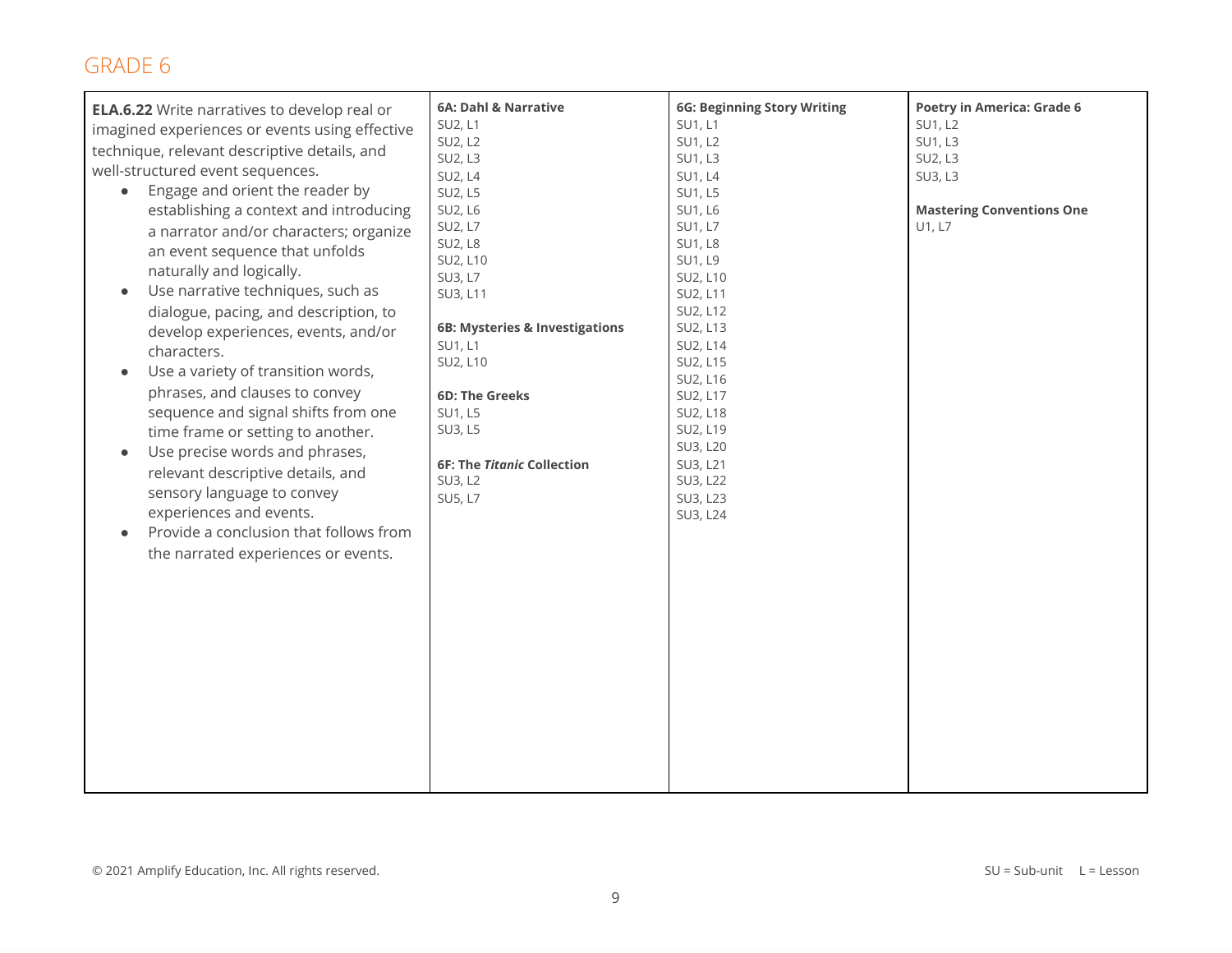| <b>Production and Distribution of Writing</b>                                                                                                                                                                                                                                                                 |                                                                                                                                                             |                                                                                                                                                                |                                                                                                                                               |
|---------------------------------------------------------------------------------------------------------------------------------------------------------------------------------------------------------------------------------------------------------------------------------------------------------------|-------------------------------------------------------------------------------------------------------------------------------------------------------------|----------------------------------------------------------------------------------------------------------------------------------------------------------------|-----------------------------------------------------------------------------------------------------------------------------------------------|
| <b>ELA.6.23</b> Produce clear and coherent writing in<br>which the development, organization, and style<br>are appropriate to task, purpose, and audience.<br>(Grade-specific expectations for writing types<br>are defined in Text Types and Purposes.)                                                      | 6A: Dahl & Narrative<br>SU2, L5<br>SU2, L9<br>SU4, L2<br>SU4, L4                                                                                            | 6D: The Greeks<br>SU4, L1<br>SU4, L5<br><b>6E: Summer of the Mariposas</b><br>SU2, L1                                                                          | <b>6G: Beginning Story Writing</b><br>SU1, L2<br>SU1, L3<br>SU1, L4<br>SU2, L19<br>SU3, L21                                                   |
|                                                                                                                                                                                                                                                                                                               | 6B: Mysteries & Investigations<br>SU4, L2<br>SU5, L1<br><b>6C: The Chocolate Collection</b>                                                                 | 6F: The Titanic Collection<br>SU5, L1<br>SU5, L4<br>SU5, L5                                                                                                    | <b>Poetry in America: Grade 6</b><br>SU1, L3                                                                                                  |
|                                                                                                                                                                                                                                                                                                               | SU3, L2<br>SU5, L1<br>SU5, L4<br>SU5, L5<br>SU5, L6                                                                                                         | SU5, L6                                                                                                                                                        |                                                                                                                                               |
| <b>ELA.6.24</b> With some guidance and support<br>from peers and adults, develop and strengthen<br>writing as needed by planning, revising, editing,<br>rewriting, or trying a new approach. (Editing for<br>conventions should demonstrate command of<br>Language standards up to and including grade<br>6.) | 6A: Dahl & Narrative<br>SU2, L2<br>SU2, L3<br>SU2, L7<br>SU2, L9<br>SU2, L10<br>SU3, L10<br>SU4, L2<br>SU4, L3<br>6B: Mysteries & Investigations<br>SU5, L4 | <b>6C: The Chocolate Collection</b><br>SU5, L4<br>6D: The Greeks<br>SU4, L4<br>6E: Summer of the Mariposas<br>SU2, L4<br>6F: The Titanic Collection<br>SU5, L4 | <b>6G: Beginning Story Writing</b><br>SU1, L6<br>SU2, L11<br>SU2, L13<br>SU2, L14<br>SU2, L18<br>SU2, L19<br>SU3, L22<br>SU3, L23<br>SU3, L24 |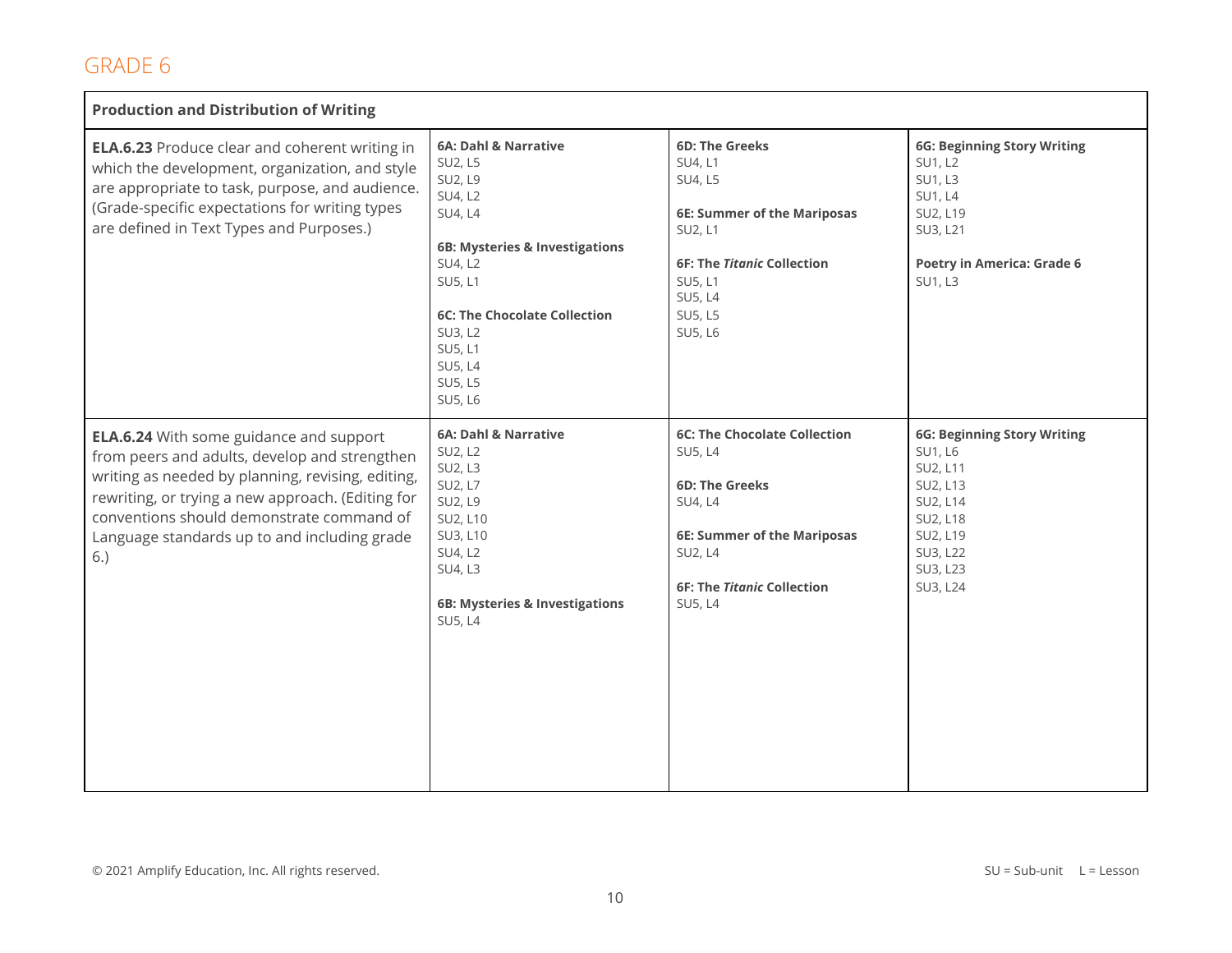| ELA.6.25 Use technology, including the<br>Internet, to produce and publish writing as well<br>as to interact and collaborate with others;<br>demonstrate sufficient command of<br>keyboarding skills to type efficiently and<br>accurately.                                                | 6A: Dahl & Narrative<br>SU2, L4<br>SU2, L7<br>SU3, L12<br><b>SU4, L4</b><br>6B: Mysteries & Investigations<br>SU5, L5<br><b>6C: The Chocolate Collection</b><br><b>SU1, L1</b><br>SU1, L2<br>SU1, L3<br>SU5, L5<br>SU5, L6<br>SU5, L7 | <b>6D: The Greeks</b><br>SU4, L5<br>6E: Summer of the Mariposas<br>SU2, L5<br><b>6F: The Titanic Collection</b><br>SU1, L1<br>SU1, L2<br>SU1, L3<br>SU2, L3<br>SU5, L5<br>SU5, L6<br>SU5, L7 | <b>6G: Beginning Story Writing</b><br>SU3, L24<br><b>Poetry in America: Grade 6</b><br>SU3, L3                                       |
|--------------------------------------------------------------------------------------------------------------------------------------------------------------------------------------------------------------------------------------------------------------------------------------------|---------------------------------------------------------------------------------------------------------------------------------------------------------------------------------------------------------------------------------------|----------------------------------------------------------------------------------------------------------------------------------------------------------------------------------------------|--------------------------------------------------------------------------------------------------------------------------------------|
| <b>Research to Build and Present Knowledge</b>                                                                                                                                                                                                                                             |                                                                                                                                                                                                                                       |                                                                                                                                                                                              |                                                                                                                                      |
| <b>ELA.6.26</b> Conduct short research projects to<br>answer a question, drawing on several sources<br>and refocusing the inquiry when appropriate.                                                                                                                                        | <b>6C: The Chocolate Collection</b><br>SU2, L3<br>SU3, L3<br>SU4, L2<br>SU4, L3<br>SU5, L1<br>SU5, L7                                                                                                                                 | <b>6F: The Titanic Collection</b><br>SU2, L3<br>SU3, L3<br>SU4, L2<br>SU4, L3<br>SU5, L1<br>SU5, L7                                                                                          |                                                                                                                                      |
| <b>ELA.6.27</b> Gather relevant information from<br>multiple print and digital sources; assess the<br>credibility of each source; and quote or<br>paraphrase the data and conclusions of others<br>while avoiding plagiarism and providing basic<br>bibliographic information for sources. | <b>6C: The Chocolate Collection</b><br>SU1, L1<br>SU1, L2<br>SU1, L3<br>SU2, L3<br>SU4, L3<br>SU5, L1<br>SU5, L2<br>SU5, L6                                                                                                           | <b>6E: Summer of the Mariposas</b><br>SU1, L14                                                                                                                                               | <b>6F: The Titanic Collection</b><br>SU1, L1<br>SU1, L2<br>SU1, L3<br>SU2, L3<br>SU4, L2<br>SU4, L3<br>SU5, L1<br>SU5, L2<br>SU5, L6 |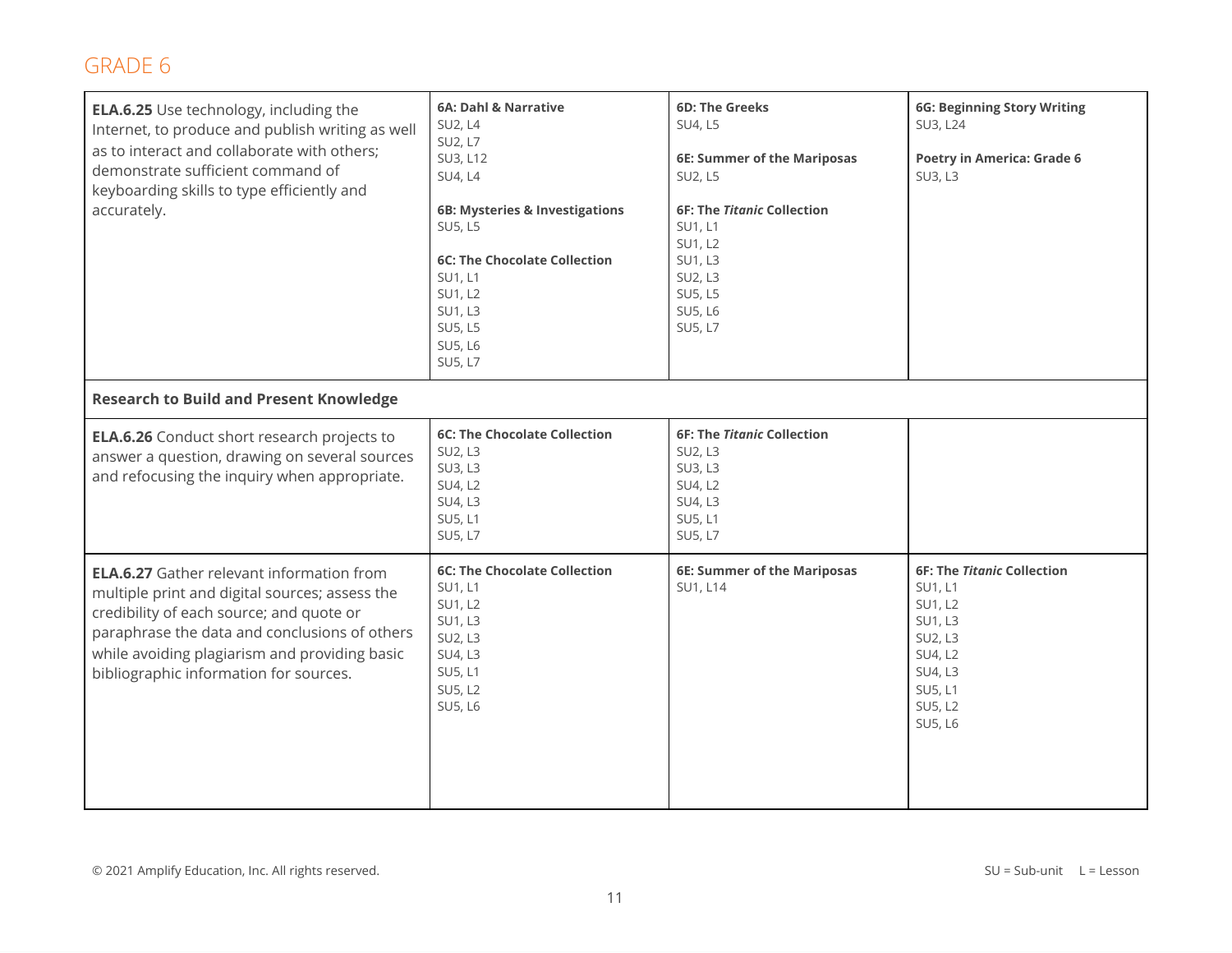| <b>ELA.6.28</b> Draw evidence from literary or<br>informational texts to support analysis,<br>reflection, and research.<br>Apply grade 6 Reading standards to<br>$\bullet$<br>literature (e.g., "compare and contrast<br>texts in different forms or genres [e.g.,<br>stories, poems, historical novels, and<br>fantasy stories] in terms of their<br>approaches to similar themes and<br>topics").<br>Apply grade 6 Reading standards to<br>$\bullet$<br>nonfiction and other informational<br>texts (e.g., "trace and evaluate the<br>argument and specific claims in a text,<br>distinguishing claims that are<br>supported by reasons and evidence<br>from claims that are not"). | 6A: Dahl & Narrative<br>SU3, L3<br>SU4, L2<br>6B: Mysteries & Investigations<br>SU2, L2<br>SU2, L6<br>SU2, L9<br>SU2, L13<br>SU3, L2<br>SU3, L5<br>SU5, L1<br>SU5, L2 | <b>6C: The Chocolate Collection</b><br>SU2, L1<br>SU2, L3<br>SU3, L3<br>SU4, L2<br>SU4, L3<br>SU5, L1<br>SU5, L2<br>SU5, L3<br>6D: The Greeks<br>SU1, L3<br>SU1, L4<br>SU2, L2<br>SU2, L6<br>SU4, L1<br>SU4, L2 | <b>6E: Summer of the Mariposas</b><br>SU1, L9<br>SU1, L14<br>SU2, L1<br>SU2, L4<br>6F: The Titanic Collection<br>SU2, L2<br>SU2, L3<br>SU3, L3<br>SU4, L2<br>SU4, L3<br>SU5, L1<br>SU5, L2 |
|---------------------------------------------------------------------------------------------------------------------------------------------------------------------------------------------------------------------------------------------------------------------------------------------------------------------------------------------------------------------------------------------------------------------------------------------------------------------------------------------------------------------------------------------------------------------------------------------------------------------------------------------------------------------------------------|-----------------------------------------------------------------------------------------------------------------------------------------------------------------------|-----------------------------------------------------------------------------------------------------------------------------------------------------------------------------------------------------------------|--------------------------------------------------------------------------------------------------------------------------------------------------------------------------------------------|
|---------------------------------------------------------------------------------------------------------------------------------------------------------------------------------------------------------------------------------------------------------------------------------------------------------------------------------------------------------------------------------------------------------------------------------------------------------------------------------------------------------------------------------------------------------------------------------------------------------------------------------------------------------------------------------------|-----------------------------------------------------------------------------------------------------------------------------------------------------------------------|-----------------------------------------------------------------------------------------------------------------------------------------------------------------------------------------------------------------|--------------------------------------------------------------------------------------------------------------------------------------------------------------------------------------------|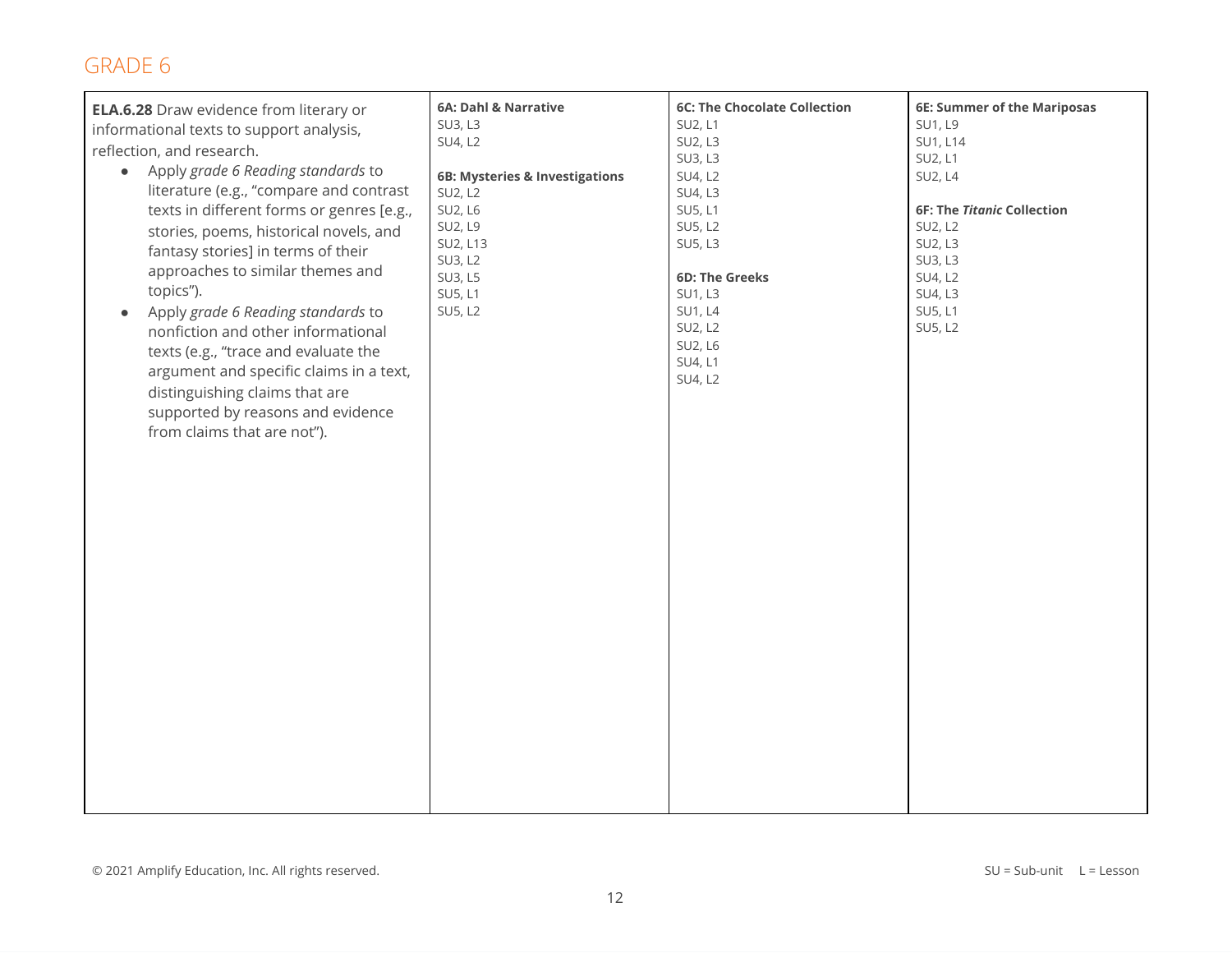| <b>Range of Writing</b>                                                                                                                                                                                                                            |                                                                                                                                                                                                                                                                                                                                                                            |                                                                                                                                                                                                                                                                                                                                                                             |                                                                                                                                                                                                                                                                                                                                                                       |
|----------------------------------------------------------------------------------------------------------------------------------------------------------------------------------------------------------------------------------------------------|----------------------------------------------------------------------------------------------------------------------------------------------------------------------------------------------------------------------------------------------------------------------------------------------------------------------------------------------------------------------------|-----------------------------------------------------------------------------------------------------------------------------------------------------------------------------------------------------------------------------------------------------------------------------------------------------------------------------------------------------------------------------|-----------------------------------------------------------------------------------------------------------------------------------------------------------------------------------------------------------------------------------------------------------------------------------------------------------------------------------------------------------------------|
| <b>ELA.6.29</b> Write routinely over extended time<br>frames (time for research, reflection, and<br>revision) and shorter time frames (a single<br>sitting or a day or two) for a range of discipline-<br>specific tasks, purposes, and audiences. | 6A: Dahl & Narrative<br>SU2, L1<br>SU2, L2<br>SU2, L3<br>SU2, L4<br>SU2, L5<br>SU2, L6<br>SU2, L7<br><b>SU2, L8</b><br>SU2, L10<br>SU3, L2<br>SU3, L3<br>SU3, L4<br>SU3, L5<br>SU3, L7<br>SU3, L9<br>SU3, L10<br>SU3, L11<br>SU3, L12<br>SU4, L1<br>SU4, L2<br>SU4, L3<br>SU4, L4<br>6B: Mysteries & Investigations<br>SU1, L1<br>SU2, L1<br>SU2, L2<br>SU2, L6<br>SU2, L9 | 6B: Mysteries & Investigations<br>(cont'd)<br>SU5, L1<br>SU5, L2<br>SU5, L4<br>SU5, L5<br><b>6C: The Chocolate Collection</b><br>SU1, L2<br>SU2, L1<br>SU2, L2<br>SU3, L1<br>SU3, L2<br>SU3, L3<br>SU4, L3<br>SU5, L1<br>SU5, L2<br>SU5, L3<br>SU5, L4<br>SU5, L5<br>SU5, L6<br>SU5, L7<br>6D: The Greeks<br>SU1, L3<br>SU1, L4<br>SU1, L5<br>SU2, L2<br>SU2, L6<br>SU3, L2 | <b>6E: Summer of the Mariposas</b><br>SU1, L3<br><b>SU1, L8</b><br>SU1, L9<br>SU2, L1<br>SU2, L2<br>SU2, L4<br>SU2, L5<br>SU1, L12<br>SU1, L13<br>SU1, L17<br>6F: The Titanic Collection<br>SU1, L2<br>SU2, L3<br>SU3, L2<br>SU4, L3<br>SU5, L1<br>SU5, L2<br>SU5, L3<br>SU5, L4<br>SU5, L5<br>SU5, L6<br>SU5, L7<br>Poetry in America: Grade 6<br>SU1, L3<br>SU1, L3 |
|                                                                                                                                                                                                                                                    | SU2, L10<br>SU2, L11<br>SU2, L13<br>SU3, L2<br>SU3, L5<br>SU4, L2                                                                                                                                                                                                                                                                                                          | SU3, L3<br>SU3, L4<br>SU3, L5<br>SU4, L1<br>SU4, L2<br>SU4, L4<br>SU4, L5                                                                                                                                                                                                                                                                                                   |                                                                                                                                                                                                                                                                                                                                                                       |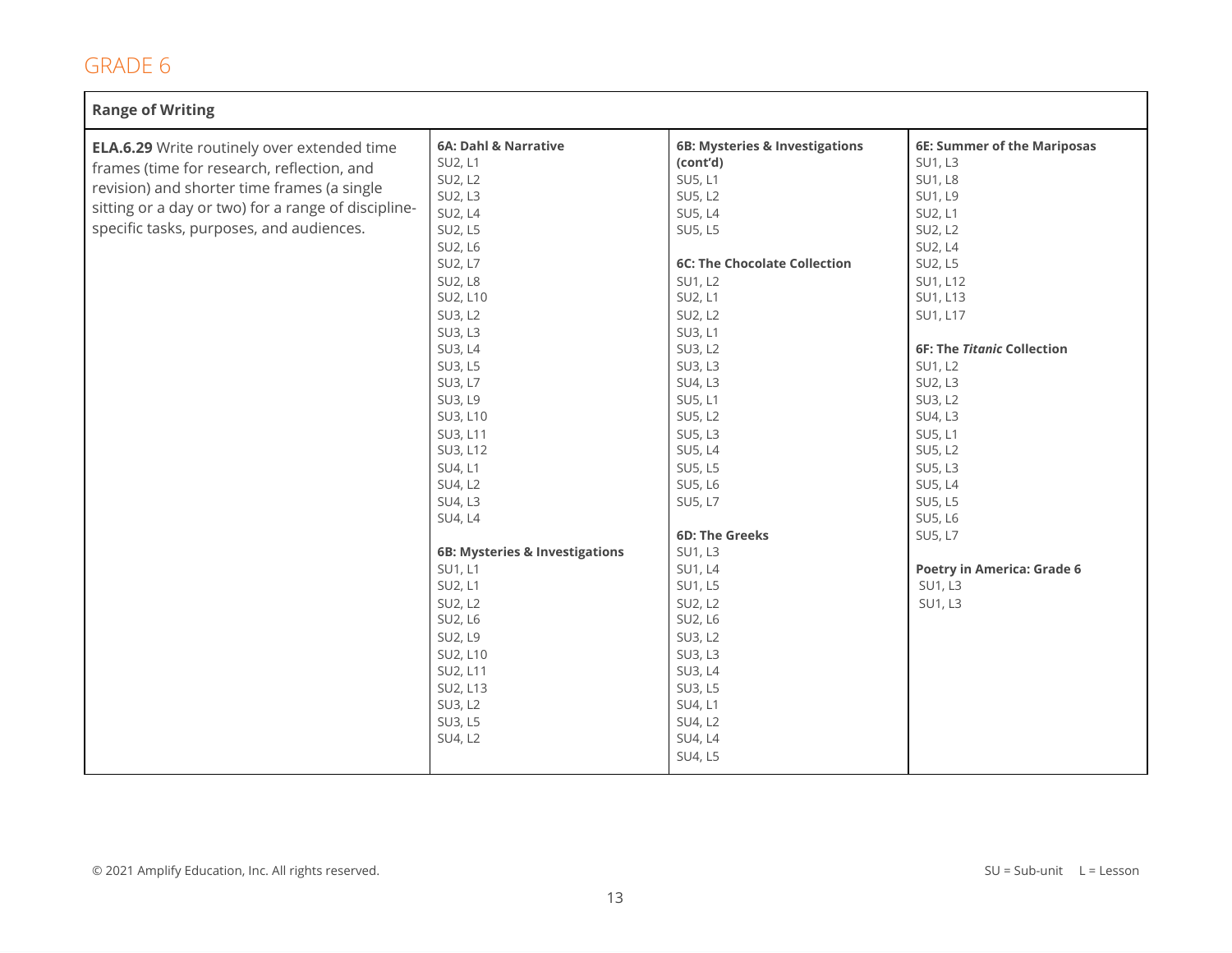#### **Speaking & Listening**

| <b>Comprehension and Collaboration</b>                                                                                                                                                                                                                                                                                                                                                                                                                                                                                                                                                                                                                                                                                                                                                                                                                                                                                                                        |                                                                                                                                                                                                                                                                                                                         |                                                                                                                                                                                                                                                                                                                                                       |                                                                                                                                                                                                                                                                                                                                                                                                                            |
|---------------------------------------------------------------------------------------------------------------------------------------------------------------------------------------------------------------------------------------------------------------------------------------------------------------------------------------------------------------------------------------------------------------------------------------------------------------------------------------------------------------------------------------------------------------------------------------------------------------------------------------------------------------------------------------------------------------------------------------------------------------------------------------------------------------------------------------------------------------------------------------------------------------------------------------------------------------|-------------------------------------------------------------------------------------------------------------------------------------------------------------------------------------------------------------------------------------------------------------------------------------------------------------------------|-------------------------------------------------------------------------------------------------------------------------------------------------------------------------------------------------------------------------------------------------------------------------------------------------------------------------------------------------------|----------------------------------------------------------------------------------------------------------------------------------------------------------------------------------------------------------------------------------------------------------------------------------------------------------------------------------------------------------------------------------------------------------------------------|
| <b>ELA.6.30</b> Engage effectively in a range of<br>collaborative discussions (one-on-one, in<br>groups, and teacher-led) with diverse partners<br>on grade 6 topics, texts, and issues, building on<br>others' ideas and expressing ideas clearly.<br>Come to discussions prepared, having<br>read or studied required material;<br>explicitly draw on that preparation by<br>referring to evidence on the topic, text,<br>or issue to probe and reflect on ideas<br>under discussion.<br>Follow rules for shared discussions, set<br>$\bullet$<br>specific goals and deadlines, and define<br>individual roles as needed.<br>Pose and respond to specific questions<br>$\bullet$<br>with elaboration and detail by making<br>comments that contribute to the topic,<br>text, or issue under discussion.<br>Review the key ideas expressed and<br>$\bullet$<br>demonstrate understanding of multiple<br>perspectives through reflection and<br>paraphrasing. | 6A: Dahl & Narrative<br>SU2, L1<br>SU2, L2<br>SU2, L3<br>SU2, L4<br>SU2, L5<br>SU2, L8<br>SU2, L9<br>SU2, L10<br>SU3, L1<br>SU3, L6<br>SU3, L8<br>SU4, L1<br>6B: Mysteries & Investigations<br>SU2, L3<br>SU2, L5<br>SU2, L7<br>SU2, L11<br>SU2, L14<br>SU2, L15<br>SU3, L1<br>SU3, L3<br>SU3, L4<br>SU4, L1<br>SU4, L3 | <b>6C: The Chocolate Collection</b><br>SU1, L1<br>SU1, L2<br>SU1, L3<br>SU2, L2<br>SU3, L1<br>SU3, L2<br>SU4, L1<br>SU4, L2<br>6D: The Greeks<br>SU1, L1<br>SU1, L2<br>SU2, L1<br>SU2, L3<br>SU2, L5<br>SU3, L1<br>6E: Summer of the Mariposas<br>SU1, L1<br>SU1, L2<br>SU1, L4<br>SU1, L6<br>SU1, L7<br>SU1, L11<br>SU1, L16<br>SU1, L19<br>SU1, L21 | 6F: The Titanic Collection<br>SU1, L1<br>SU1, L2<br>SU1, L3<br>SU2, L1<br>SU2, L2<br>SU3, L1<br>SU3, L2<br>SU3, L3<br>SU4, L1<br>SU4, L2<br>SU5, L2<br><b>6G: Beginning Story Writing</b><br>SU1, L1<br>SU1, L2<br>SU1, L3<br><b>SU1, L4</b><br>SU1, L9<br>SU2, L10<br>SU3, L23<br>SU3, L24<br><b>Poetry in America: Grade 6</b><br>PIA 6, SU1, L1<br>PIA 6, SU1, L2<br>PIA 6, SU2, L2<br>PIA 6, SU3, L1<br>PIA 6, SU3, L2 |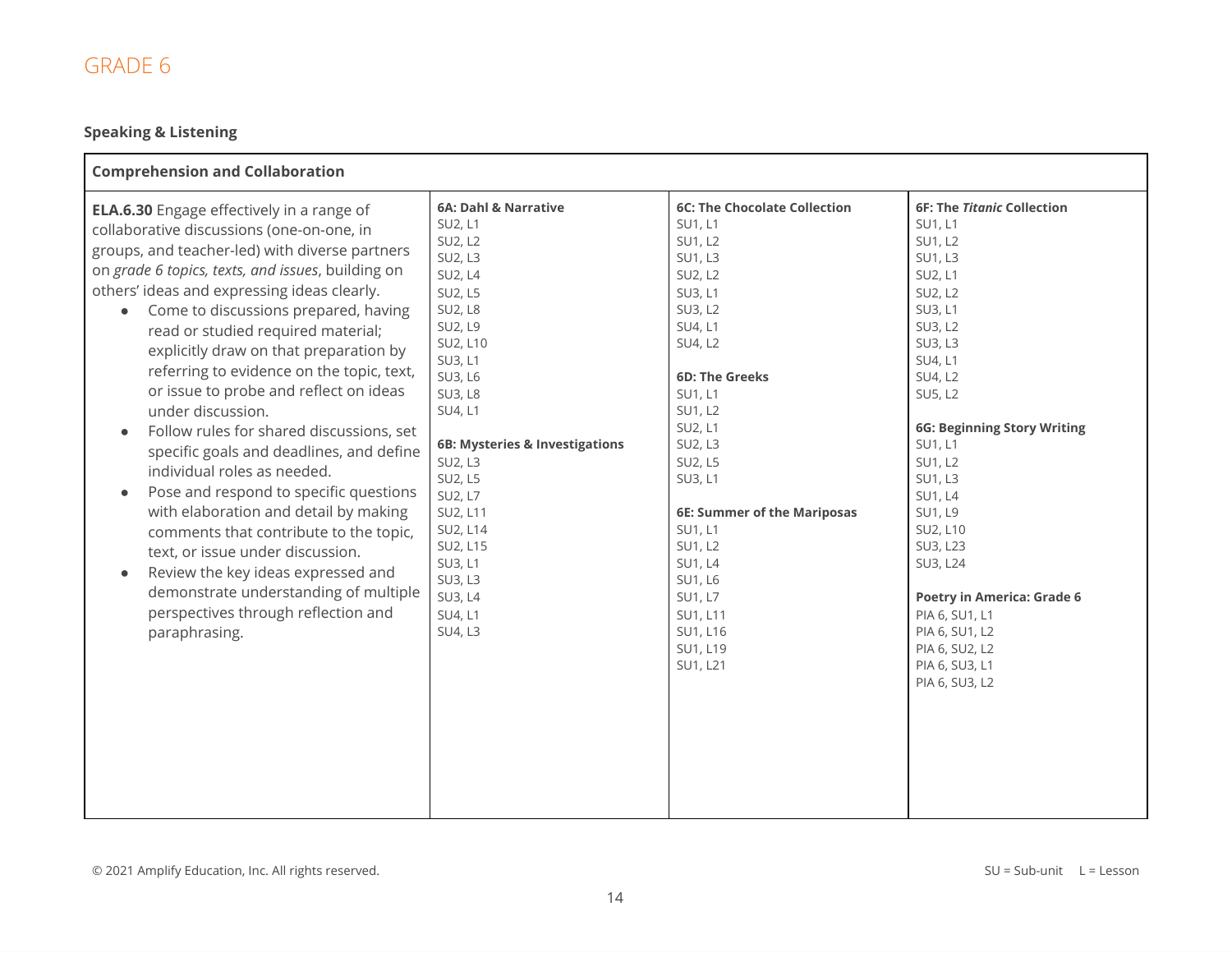| <b>ELA.6.31</b> Interpret information presented in<br>diverse media and formats (e.g., visually,<br>quantitatively, and/or orally) and explain how it<br>contributes to a topic, text, or issue under<br>study.                                         | 6A: Dahl & Narrative<br>SU2, L9<br><b>6C: The Chocolate Collection</b><br>SU1, L3<br><b>6D: The Greeks</b><br>SU1, L3 | <b>6F: The Titanic Collection</b><br>SU1, L3<br>SU3, L1<br>SU3, L2<br>SU3, L3 | Poetry in America: Grade 6<br>PIA 6, SU1, L2<br>PIA 6, SU1, L3<br>PIA 6, SU3, L1<br>PIA 6, SU3, L2          |
|---------------------------------------------------------------------------------------------------------------------------------------------------------------------------------------------------------------------------------------------------------|-----------------------------------------------------------------------------------------------------------------------|-------------------------------------------------------------------------------|-------------------------------------------------------------------------------------------------------------|
| <b>ELA.6.32</b> Delineate a speaker's argument and<br>specific claims, distinguishing claims that are<br>supported by reasons and evidence from<br>claims that are not.                                                                                 | 6B: Mysteries & Investigations<br>SU2, L14<br>SU2, L3<br>SU4, L2                                                      | <b>6C: The Chocolate Collection</b><br>SU3, L2<br>SU4, L2<br><b>SU5, L8</b>   |                                                                                                             |
| <b>Presentation of Knowledge and Ideas</b>                                                                                                                                                                                                              |                                                                                                                       |                                                                               |                                                                                                             |
| <b>ELA.6.33</b> Present claims and findings,<br>sequencing ideas logically and using pertinent<br>descriptions, facts, and details, to accentuate<br>main ideas or themes; use appropriate eye<br>contact, adequate volume, and clear<br>pronunciation. | <b>6C: The Chocolate Collection</b><br><b>SU5, L8</b>                                                                 | <b>6D: The Greeks</b><br>SU1, L3                                              | <b>6F: The Titanic Collection</b><br>SU5, L7<br>SU5, L8                                                     |
| <b>ELA.6.34</b> Include multimedia components (e.g.,<br>graphics, images, music, and/or sound) and<br>visual displays in presentations to clarify<br>information.                                                                                       | <b>6C: The Chocolate Collection</b><br>SU5, L7<br><b>SU5, L8</b>                                                      | 6E: Summer of the Mariposas<br>SU1, L14<br>SU1, L16                           | <b>6F: The Titanic Collection</b><br>SU5, L7<br><b>SU5, L8</b>                                              |
| <b>ELA.6.35</b> Adapt speech to a variety of contexts<br>and tasks, demonstrating command of formal<br>English when indicated or appropriate. (See<br>grade 6 Language standards for specific<br>expectations.)                                         | 6A: Dahl & Narrative<br>SU2, L2<br>SU2, L5                                                                            | <b>6C: The Chocolate Collection</b><br>SU5, L5<br>SU5, L7<br><b>SU5, L8</b>   | <b>6F: The Titanic Collection</b><br>SU5, L6<br>SU5, L7<br>SU5, L8<br>Poetry in America: Grade 6<br>SU2, L3 |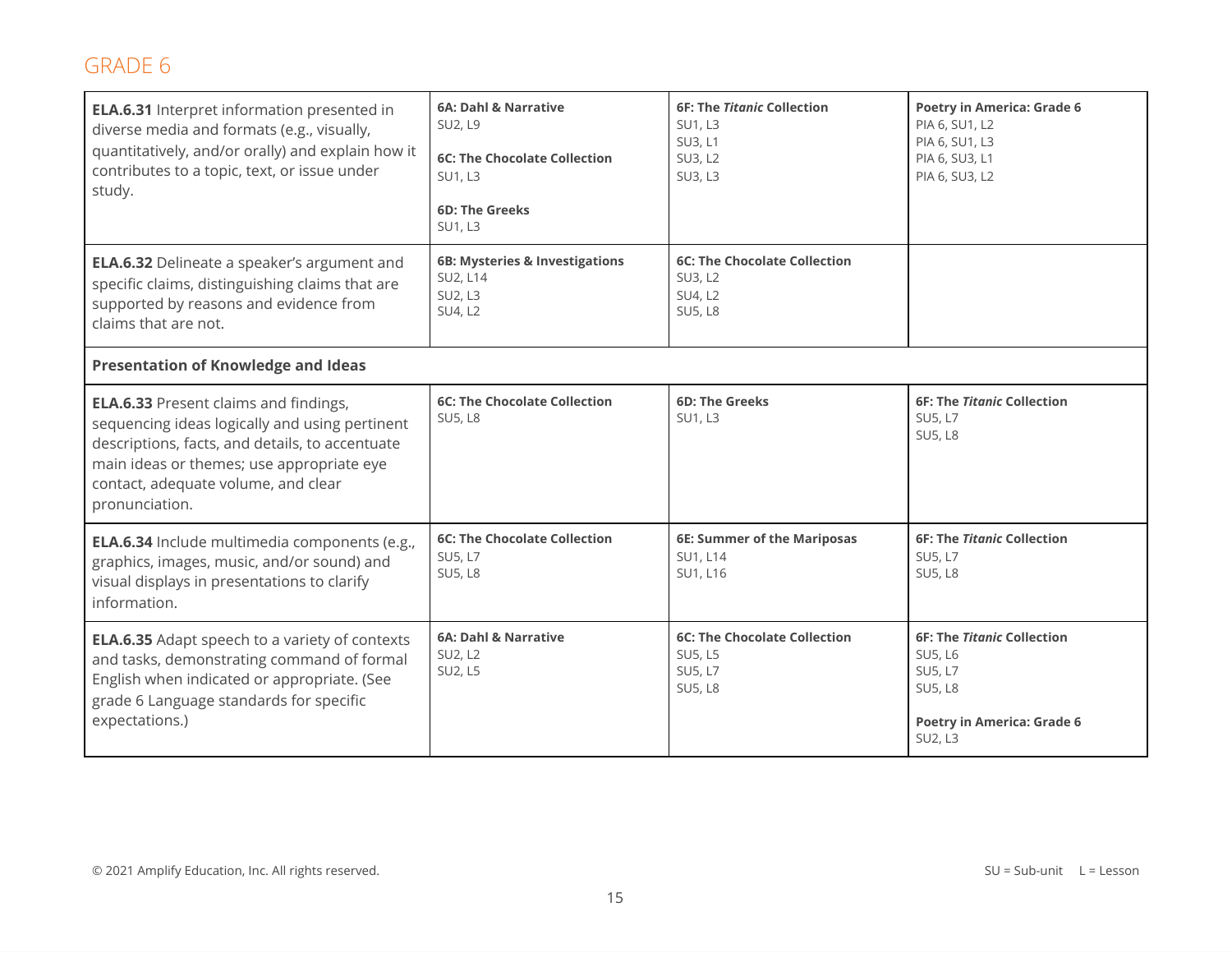#### **Language**

| <b>Conventions of Standard English</b><br>Note: The Grammar unit and Mastering Conventions PDFs in Amplify ELA contain teaching and practice materials to support the conventions standards for grades 6-8. Teachers use Amplify's<br>Grammar Pacing Guide to determine how to integrate these lessons to ensure effective standards instruction.                                                                                                                                                                                                                                                                                                                                                             |                                                                                                                                                                                                                                                           |                                                                                                                                                                                                                                 |                                                                                                                                                                                                                                               |  |
|---------------------------------------------------------------------------------------------------------------------------------------------------------------------------------------------------------------------------------------------------------------------------------------------------------------------------------------------------------------------------------------------------------------------------------------------------------------------------------------------------------------------------------------------------------------------------------------------------------------------------------------------------------------------------------------------------------------|-----------------------------------------------------------------------------------------------------------------------------------------------------------------------------------------------------------------------------------------------------------|---------------------------------------------------------------------------------------------------------------------------------------------------------------------------------------------------------------------------------|-----------------------------------------------------------------------------------------------------------------------------------------------------------------------------------------------------------------------------------------------|--|
| <b>ELA.6.36</b> Demonstrate command of the<br>conventions of Standard English grammar and<br>usage when writing or speaking.<br>Ensure that pronouns are in the proper<br>$\bullet$<br>case (subjective, objective, or<br>possessive).<br>Use intensive pronouns (e.g., myself or<br>ourselves).<br>Recognize and correct inappropriate<br>$\bullet$<br>shifts in pronoun number and person.<br>Recognize and correct vague pronouns<br>$\bullet$<br>(i.e., ones with unclear or ambiguous<br>antecedents).<br>Recognize variations from Standard<br>$\bullet$<br>English in one's own and others' writing<br>and speaking; identify and use<br>strategies to improve expression in<br>conventional language. | 6A: Dahl & Narrative<br>SU3, L4<br>SU4, L4<br>6B: Mysteries & Investigations<br>SU5, L5<br>6C: The Chocolate Collection<br>SU5, L5<br><b>6D: The Greeks</b><br>SU4, L5<br>6E: Summer of the Mariposas<br>SU2, L5<br>6F: The Titanic Collection<br>SU5, L5 | <b>6G: Beginning Story Writing</b><br>SU2, L12<br>SU2, L17<br>Grammar<br>SU2, L4<br>SU2, L8<br>SU3, L1<br>SU3, L2<br>SU3, L3<br>SU3, L4<br>SU3, L5<br>SU4, L1<br>SU4, L2<br>SU4, L3<br>SU4, L4<br>SU4, L5<br>SU5, L4<br>SU6, L4 | <b>Mastering Conventions One</b><br>U1, L5<br>U3, L16<br>U5, L25<br>U5, L26<br><b>Mastering Conventions Two</b><br>U5, L17<br>U5, L18<br>U5, L19<br>U5, L19<br>U7, L24<br>U7, L25<br><b>Mastering Conventions Three</b><br>U5, L18<br>U5, L19 |  |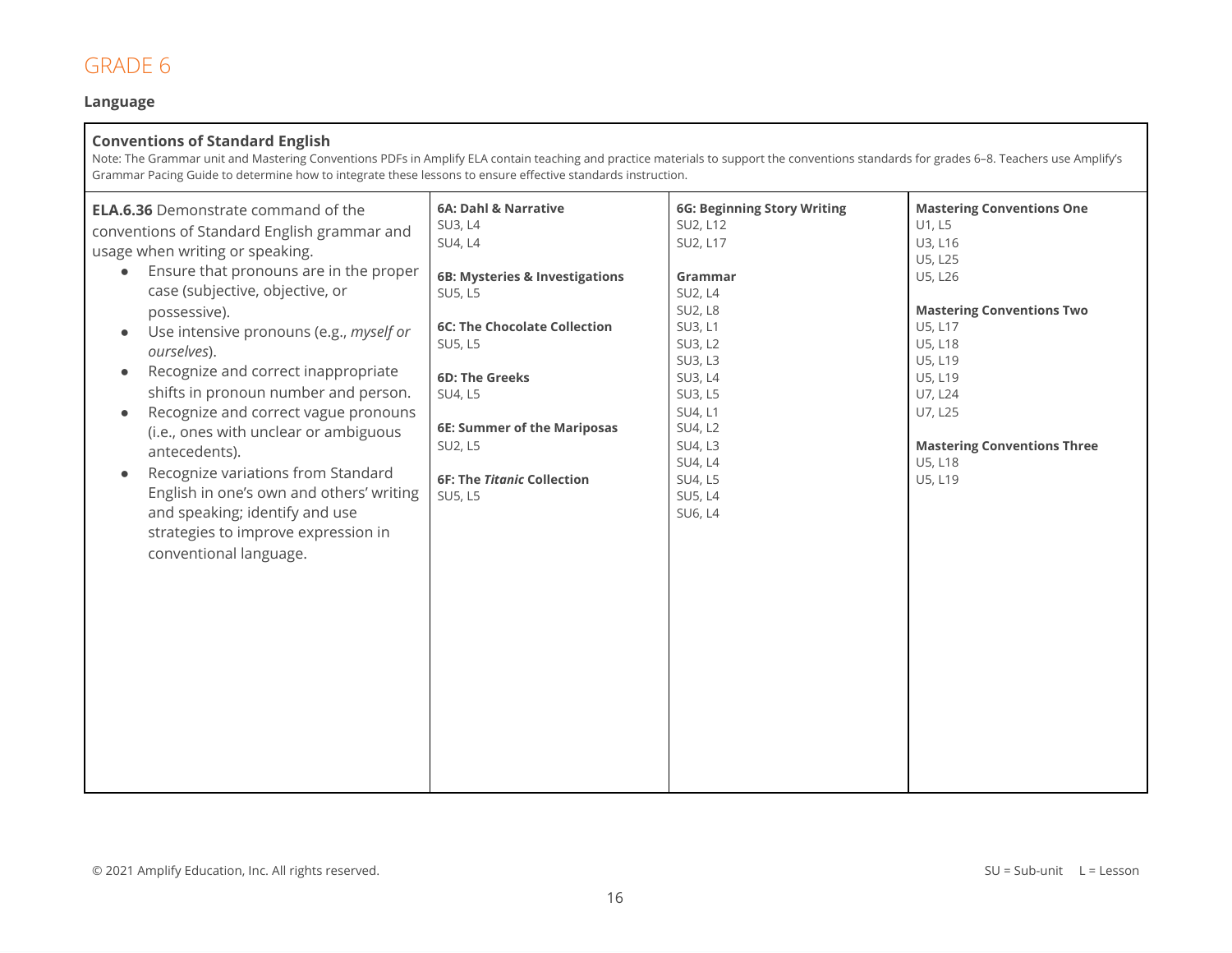| <b>ELA.6.37</b> Demonstrate command of the<br>conventions of Standard English capitalization,<br>punctuation, and spelling when writing.<br>Use punctuation (commas,<br>$\bullet$<br>parentheses, or dashes) to set off<br>nonrestrictive/parenthetical elements.<br>Spell correctly.<br>$\bullet$ | 6A: Dahl & Narrative<br>SU3, L4<br>SU3, L7<br>SU3, L10<br>SU4, L4<br>6B: Mysteries & Investigations<br>SU5, L5<br><b>6C: The Chocolate Collection</b><br>SU5, L5                                                 | 6D: The Greeks<br>SU4, L5<br>6E: Summer of the Mariposas<br>SU2, L5<br><b>6F: The Titanic Collection</b><br>SU5, L5<br><b>6G: Beginning Story Writing</b><br>SU2, L12<br>SU2, L17                                                              | Grammar<br>SU7, L1<br>SU7, L2<br><b>Mastering Conventions Two</b><br>U6, L21<br><b>Mastering Conventions Four</b>                               |
|----------------------------------------------------------------------------------------------------------------------------------------------------------------------------------------------------------------------------------------------------------------------------------------------------|------------------------------------------------------------------------------------------------------------------------------------------------------------------------------------------------------------------|------------------------------------------------------------------------------------------------------------------------------------------------------------------------------------------------------------------------------------------------|-------------------------------------------------------------------------------------------------------------------------------------------------|
| <b>Knowledge of Language</b>                                                                                                                                                                                                                                                                       |                                                                                                                                                                                                                  |                                                                                                                                                                                                                                                |                                                                                                                                                 |
| <b>ELA.6.38</b> Use knowledge of language and its<br>conventions when writing, speaking, reading, or<br>listening.<br>Vary sentence patterns for meaning,<br>$\bullet$<br>reader/listener interest, and style.<br>Maintain consistency in style and tone.<br>$\bullet$                             | 6A: Dahl & Narrative<br>SU3, L4<br>SU4, L4<br>6B: Mysteries & Investigations<br>SU2, L10<br>SU2, L14<br>SU5, L5<br><b>6C: The Chocolate Collection</b><br>SU4, L2<br>SU5, L5<br><b>6D: The Greeks</b><br>SU4, L5 | <b>6E: Summer of the Mariposas</b><br>SU1, L7<br>SU1, L19<br>SU2, L5<br>6F: The Titanic Collection<br>SU4, L2<br>SU5, L5<br>SU5, L7<br><b>6G: Beginning Story Writing</b><br>SU1, L4<br>SU1, L5<br>SU1, L9<br>SU2, L11<br>SU2, L19<br>SU3, L22 | <b>Poetry in America: Grade 6</b><br>SU1, L3<br>SU2, L3<br>SU3, L3<br>Grammar<br>SU2, L8<br>SU4, L3<br>SU5, L4<br>SU6, L2<br>SU6, L3<br>SU6, L4 |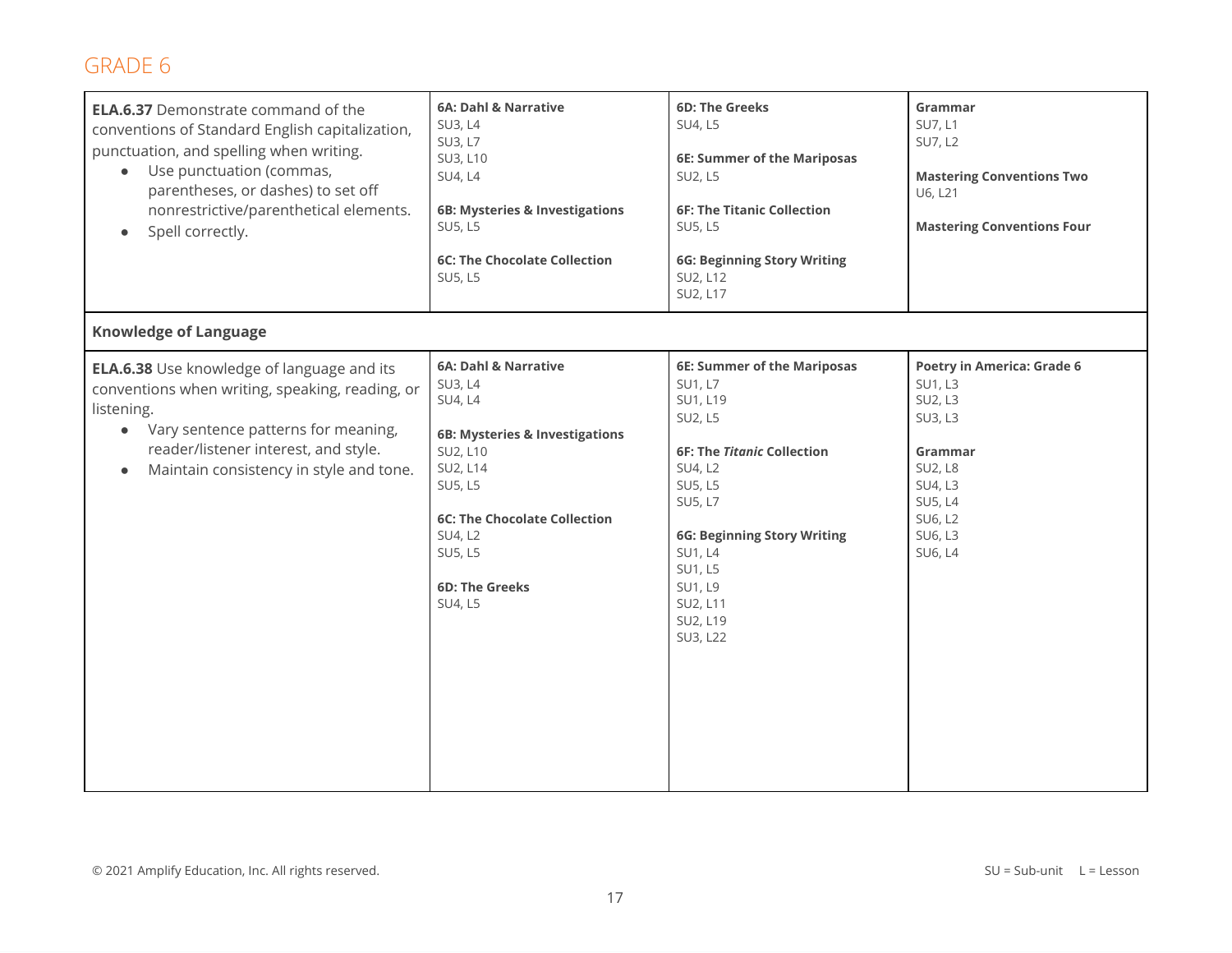#### **Vocabulary Acquisition and Use**

Note: Students use the Vocab App to work with words from the unit texts, as well as key academic vocabulary. The app is adaptive, so words will vary according to each student's level of mastery. Regardless of level, students cycle through a range of vocabulary activities that support work across the vocabulary standards.

| <b>ELA.6.39</b> Determine or clarify the meaning of<br>unknown and multiple-meaning words and<br>phrases based on grade 6 reading and content,<br>choosing flexibly from a range of strategies.<br>Use context (e.g., the overall meaning<br>$\bullet$<br>of a sentence or paragraph; a word's<br>position or function in a sentence) as a<br>clue to the meaning of a word or<br>phrase.<br>Use common, grade-appropriate Greek<br>$\bullet$<br>or Latin affixes and roots as clues to<br>the meaning of a word (e.g., audience,<br>auditory, and audible).<br>Consult reference materials (e.g.,<br>$\bullet$<br>dictionaries, glossaries, and/or<br>thesauruses), both print and digital, to<br>find the pronunciation of a word or<br>determine or clarify its precise meaning<br>or its part of speech.<br>Verify the initial determination of the<br>$\bullet$<br>meaning of a word or phrase (e.g., by<br>checking the inferred meaning in<br>context or in a dictionary). | 6A: Dahl & Narrative<br>SU2, L1<br>SU2, L2<br>SU2, L3<br>SU2, L4<br>SU2, L5<br>SU2, L6<br>SU2, L7<br>SU2, L8<br>SU2, L9<br>SU2, L10<br>SU3, L1<br>SU3, L11<br>SU4, L2<br>SU4, L3<br>SU4, L4<br>Vocabulary Module: Context Clues<br>Vocabulary Module:<br><b>Dictionary Skills</b> | 6B: Mysteries & Investigations<br>SU1, L1<br>SU2, L1<br>SU2, L15<br>SU3, L1<br>SU3, L3<br>SU4, L1<br>SU4, L3<br>6C: The Chocolate Collection<br>SU2, L1<br>SU2, L2<br>Vocabulary Module: Greek and Latin<br>Roots<br><b>6D: The Greeks</b><br>SU1, L1<br>SU2, L1<br>SU3, L1<br>SU4, L4 | 6E: Summer of the Mariposas<br>SU1, L1<br>SU1, L11<br>6F: The Titanic Collection<br>SU2, L1<br>Vocabulary Module: Prefixes and<br>Suffixes<br><b>Vocab App</b><br>Narrative Multiple Choice<br>Roots Exist<br><b>Totally ReDictionary</b> |
|-----------------------------------------------------------------------------------------------------------------------------------------------------------------------------------------------------------------------------------------------------------------------------------------------------------------------------------------------------------------------------------------------------------------------------------------------------------------------------------------------------------------------------------------------------------------------------------------------------------------------------------------------------------------------------------------------------------------------------------------------------------------------------------------------------------------------------------------------------------------------------------------------------------------------------------------------------------------------------------|-----------------------------------------------------------------------------------------------------------------------------------------------------------------------------------------------------------------------------------------------------------------------------------|----------------------------------------------------------------------------------------------------------------------------------------------------------------------------------------------------------------------------------------------------------------------------------------|-------------------------------------------------------------------------------------------------------------------------------------------------------------------------------------------------------------------------------------------|
|-----------------------------------------------------------------------------------------------------------------------------------------------------------------------------------------------------------------------------------------------------------------------------------------------------------------------------------------------------------------------------------------------------------------------------------------------------------------------------------------------------------------------------------------------------------------------------------------------------------------------------------------------------------------------------------------------------------------------------------------------------------------------------------------------------------------------------------------------------------------------------------------------------------------------------------------------------------------------------------|-----------------------------------------------------------------------------------------------------------------------------------------------------------------------------------------------------------------------------------------------------------------------------------|----------------------------------------------------------------------------------------------------------------------------------------------------------------------------------------------------------------------------------------------------------------------------------------|-------------------------------------------------------------------------------------------------------------------------------------------------------------------------------------------------------------------------------------------|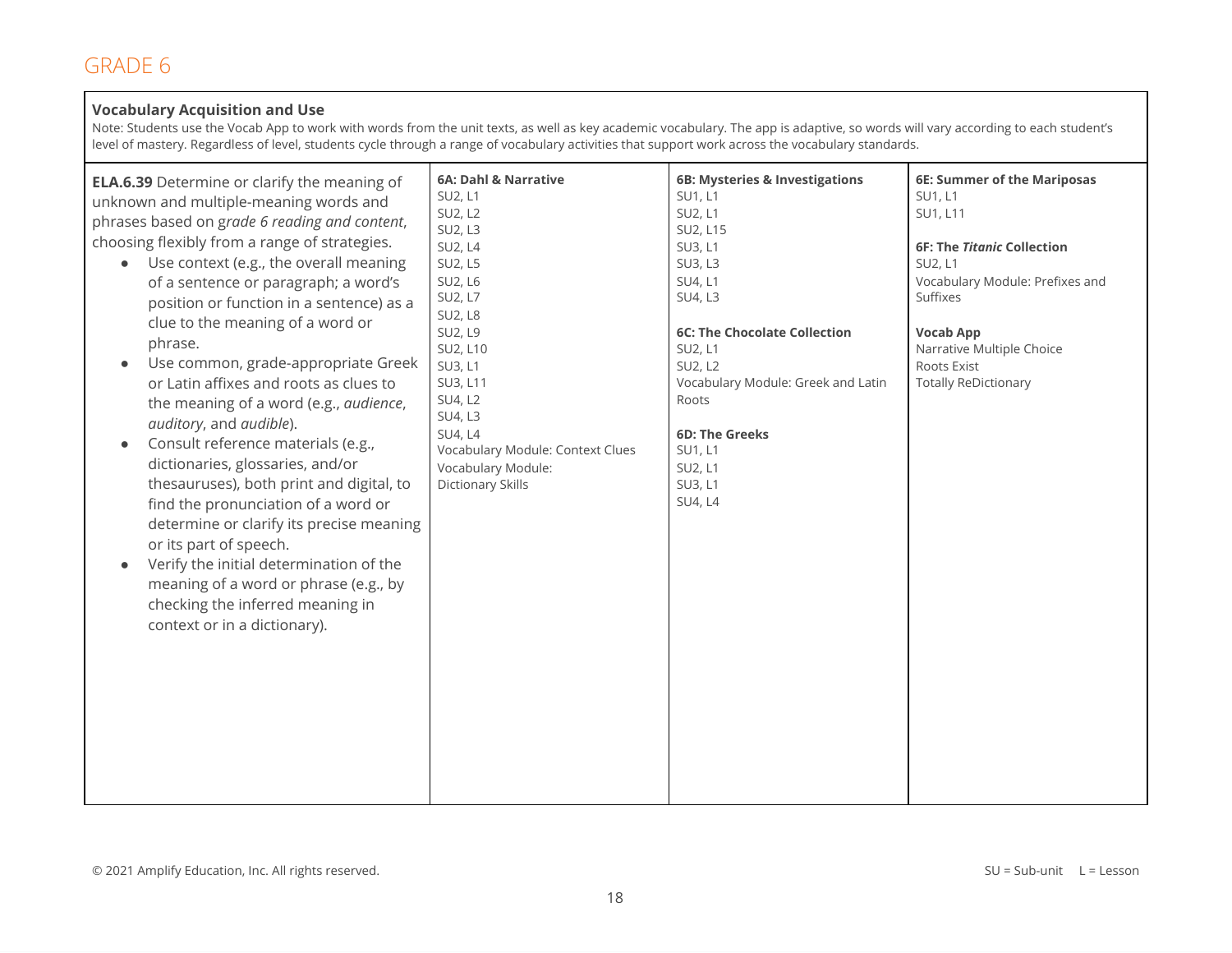| <b>ELA.6.40</b> Demonstrate understanding of<br>figurative language, word relationships, and<br>nuances in word meanings.<br>Interpret figures of speech (e.g.,<br>personification) in context.<br>Use the relationship between particular<br>words (e.g., cause/effect, part/whole, or<br>item/category) to better understand<br>each of the words.<br>Distinguish among the connotations<br>(associations) of words with similar<br>denotations (definitions) (e.g., stingy,<br>scrimping, economical, frugal, and<br>thrifty). | 6A: Dahl & Narrative<br>SU2, L1<br>SU2, L2<br>SU2, L3<br><b>SU2, L4</b><br>SU2, L5<br>SU2, L6<br>SU2, L7<br>SU2, L8<br>SU2, L9<br>SU2, L10<br>SU4, L3<br>SU4, L4<br>6B: Mysteries & Investigations<br>SU3, L2<br>SU3, L3<br>SU4, L3<br>Vocabulary Module: Connotations and<br>Denotations | <b>6D: The Greeks</b><br>SU1, L1<br>SU3, L1<br>SU4, L4<br>Vocabulary Module: Synonyms and<br>Antonyms<br>6E: Summer of the Mariposas<br>SU1, L2<br>SU1, L11<br>Vocabulary Module: Figurative<br>Language | Poetry in America: Grade 6<br>SU1, L1<br><b>SU1, L2</b><br>SU1, L3<br>SU2, L2<br>SU3, L1<br>SU3, L2<br><b>Vocab App</b><br><b>Extreme Weather Vacation</b><br>Personality Quiz<br>Two of a Kind |
|-----------------------------------------------------------------------------------------------------------------------------------------------------------------------------------------------------------------------------------------------------------------------------------------------------------------------------------------------------------------------------------------------------------------------------------------------------------------------------------------------------------------------------------|-------------------------------------------------------------------------------------------------------------------------------------------------------------------------------------------------------------------------------------------------------------------------------------------|----------------------------------------------------------------------------------------------------------------------------------------------------------------------------------------------------------|-------------------------------------------------------------------------------------------------------------------------------------------------------------------------------------------------|
| <b>ELA.6.41</b> Acquire and accurately use<br>grade-appropriate general academic and<br>domain-specific words and phrases; gather<br>vocabulary knowledge when considering a<br>word or phrase important to comprehension or<br>expression.                                                                                                                                                                                                                                                                                       | 6A: Dahl & Narrative<br>SU2, L1<br>SU2, L2<br>SU2, L3<br>SU2, L4<br>SU2, L5<br>SU2, L6<br>SU2, L7<br><b>SU2, L8</b><br>SU2, L9<br>SU2, L10<br>SU4, L2<br>SU4, L3<br>SU4, L4                                                                                                               | 6B: Mysteries & Investigations<br>SU3, L3<br>SU4, L3<br><b>6C: The Chocolate Collection</b><br>SU3, L2<br><b>6D: The Greeks</b><br>SU4, L4                                                               | <b>Vocab App</b><br><b>Extreme Weather Vacation</b><br>Narrative Multiple Choice<br>Roots Exist<br><b>Totally ReDictionary</b><br>Two of a Kind                                                 |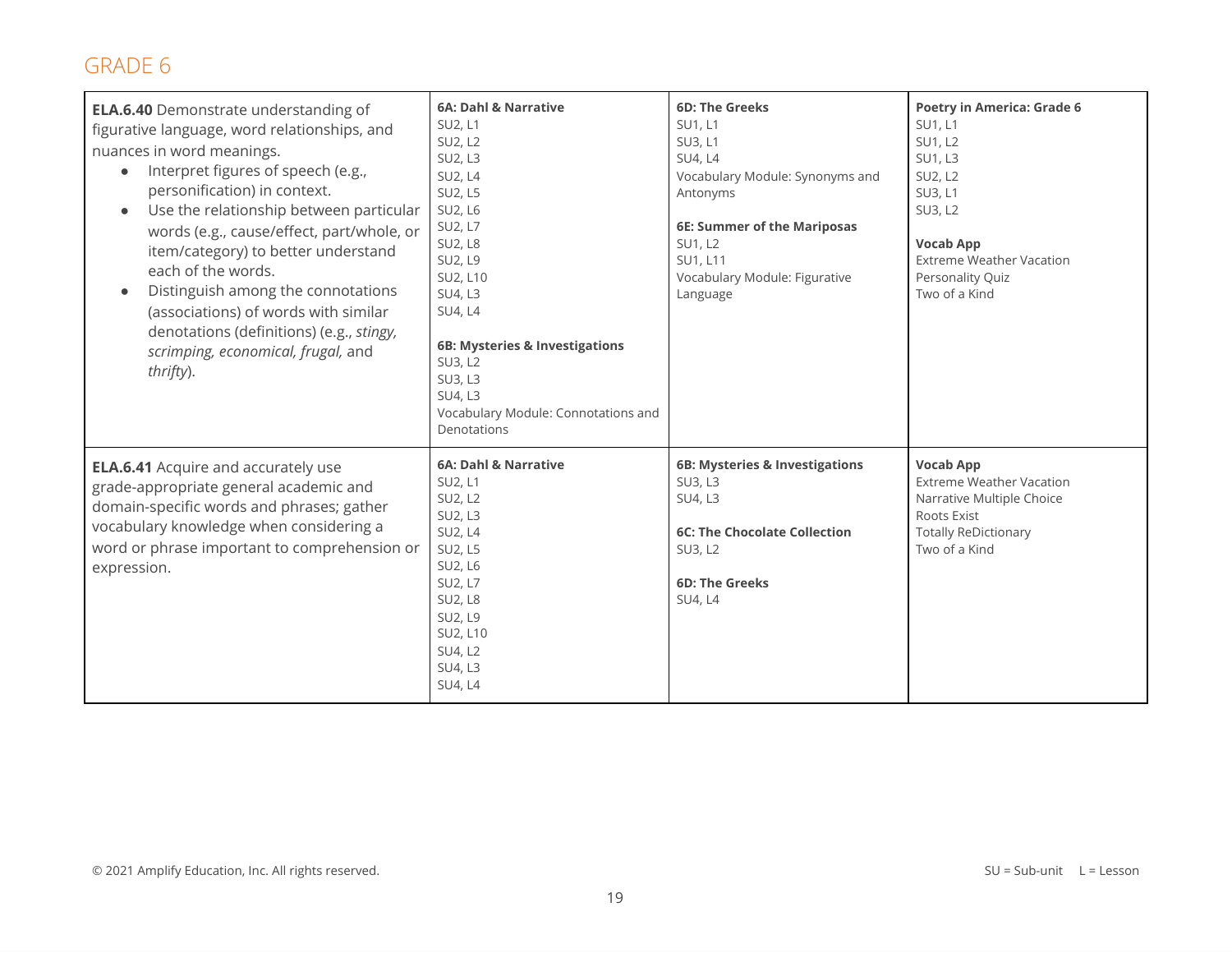#### **Reading**

| <b>Key Ideas and Details</b>                                                                                                                                                    |                                                                                                                                                                                                                                            |                                                                                                                                |                                                                                                                                     |
|---------------------------------------------------------------------------------------------------------------------------------------------------------------------------------|--------------------------------------------------------------------------------------------------------------------------------------------------------------------------------------------------------------------------------------------|--------------------------------------------------------------------------------------------------------------------------------|-------------------------------------------------------------------------------------------------------------------------------------|
| <b>ELA.7.1</b> Cite several pieces of textual evidence<br>to support analysis of what the literary text<br>says explicitly as well as inferences drawn from<br>the text.        | 7B: Character & Conflict<br>SU1, L1<br>SU1, L2<br>SU1, L3<br><b>SU1, L4</b><br>SU2, L1<br>SU2, L2<br>SU2, L3<br>SU2, L4<br>SU2, L6<br>SU2, L7<br>SU2, L9<br>SU2, L11<br>SU2, L12<br>SU2, L13<br>SU2, L14<br>SU2, L15<br>SU3, L1<br>SU4, L4 | 7D: Poetry & Poe<br>SU1, L1<br>SU2, L2<br>SU2, L5<br>SU3, L1<br>SU3, L2<br>SU3, L3<br>SU3, L5<br>SU4, L2<br>SU5, L2<br>SU5, L4 | 7F: The Gold Rush Collection<br>SU4, L1<br><b>Poetry in America: Grade 7</b><br>SU1, L1<br>SU1, L2<br>SU2, L1<br>SU2, L2<br>SU3, L1 |
| <b>ELA.7.2</b> Determine a theme or central idea of a<br>literary text and analyze its development over<br>the course of the text; provide an objective<br>summary of the text. | 7B: Character & Conflict<br>SU1, L4<br>SU2, L3<br>SU2, L14<br>SU2, L15                                                                                                                                                                     | 7D: Poetry & Poe<br>SU1, L3<br>SU4, L3                                                                                         | <b>Poetry in America: Grade 7</b><br>SU1, L1<br>SU2, L1<br>SU3, L2                                                                  |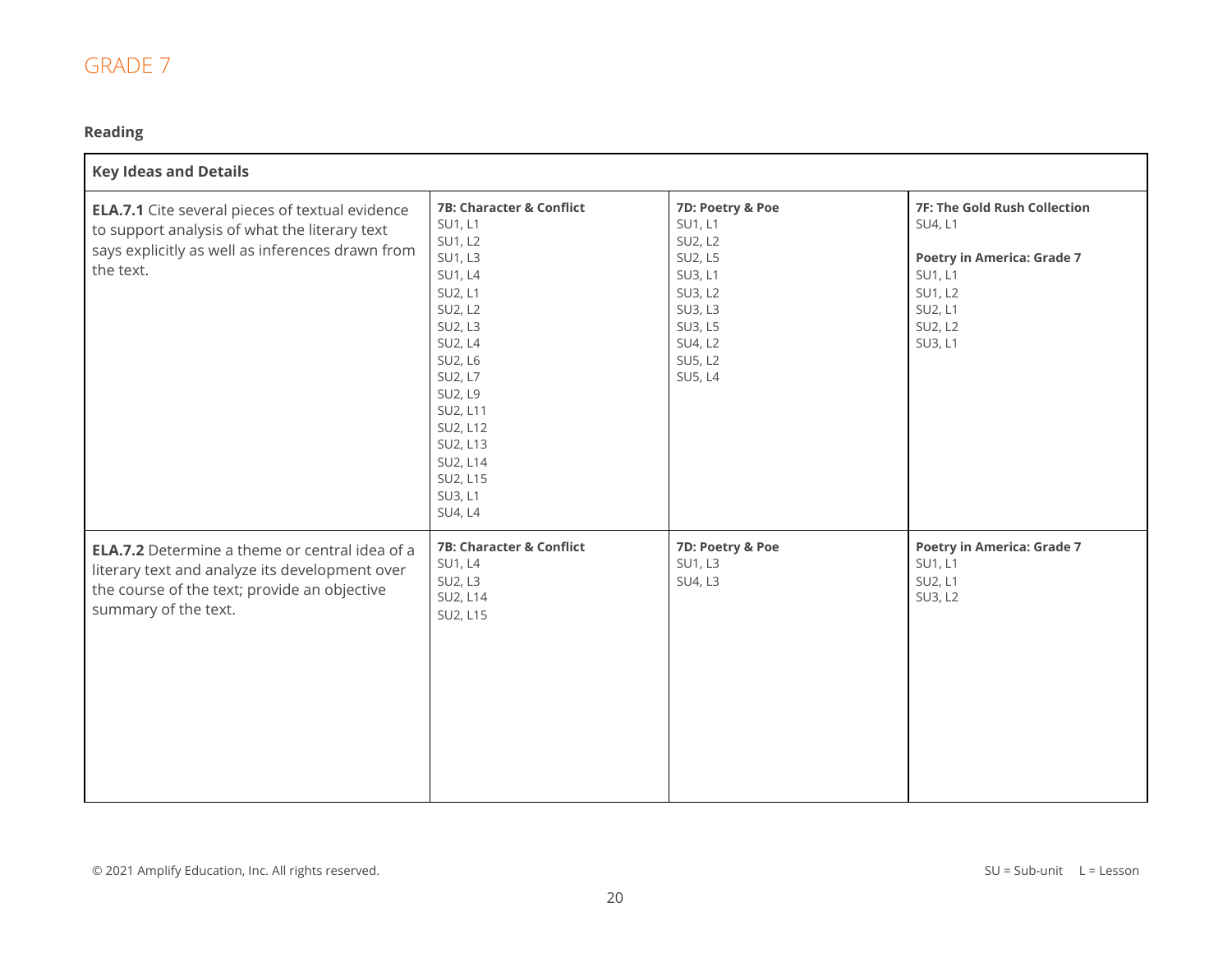| <b>ELA.7.3</b> Analyze how particular elements of a<br>story or drama interact (e.g., how setting<br>shapes the characters or plot).                                          | 7B: Character & Conflict<br>SU1, L1<br>SU1, L2<br>SU1, L3<br>SU2, L2<br>SU2, L3<br>SU2, L4<br>SU2, L6<br>SU2, L7<br>SU2, L11<br>SU2, L12<br>SU3, L1                                                                                                                                                                        | 7D: Poetry & Poe<br>SU3, L1<br>SU3, L2<br>SU3, L3<br>SU3, L4<br>SU4, L2<br>SU4, L4<br>SU4, L5                                                  | <b>Poetry in America: Grade 7</b><br>SU3, L1                                                                                                                     |
|-------------------------------------------------------------------------------------------------------------------------------------------------------------------------------|----------------------------------------------------------------------------------------------------------------------------------------------------------------------------------------------------------------------------------------------------------------------------------------------------------------------------|------------------------------------------------------------------------------------------------------------------------------------------------|------------------------------------------------------------------------------------------------------------------------------------------------------------------|
| <b>ELA.7.4</b> Cite several pieces of textual evidence<br>to support analysis of what the informational<br>text says explicitly as well as inferences drawn<br>from the text. | 7A: Red Scarf Girl & Narrative<br>SU3, L1<br>SU3, L4<br>SU3, L5<br>SU3, L6<br>SU3, L7<br>SU3, L8<br>SU3, L9<br>SU3, L10<br>SU3, L12<br><b>7C: Brain Science</b><br>SU1, L1<br>SU1, L2<br>SU1, L4<br>SU1, L5<br>SU1, L11<br>SU2, L1<br>SU2, L2<br>SU2, L3<br>SU3, L1<br>SU3, L3<br>SU4, L1<br>SU4, L2<br>SU4, L4<br>SU4, L5 | 7E: The Frida & Diego Collection<br>SU2, L1<br>SU2, L2<br>SU3, L3<br>SU4, L1<br>SU4, L2<br>SU4, L3<br>SU5, L2<br>SU5, L3<br>SU5, L5<br>SU5, L6 | 7F: The Gold Rush Collection<br>SU1, L2<br>SU2, L1<br>SU2, L2<br>SU2, L3<br>SU3, L2<br>SU3, L3<br>SU4, L1<br>SU4, L3<br>SU5, L1<br>SU5, L3<br>SU5, L5<br>SU5, L6 |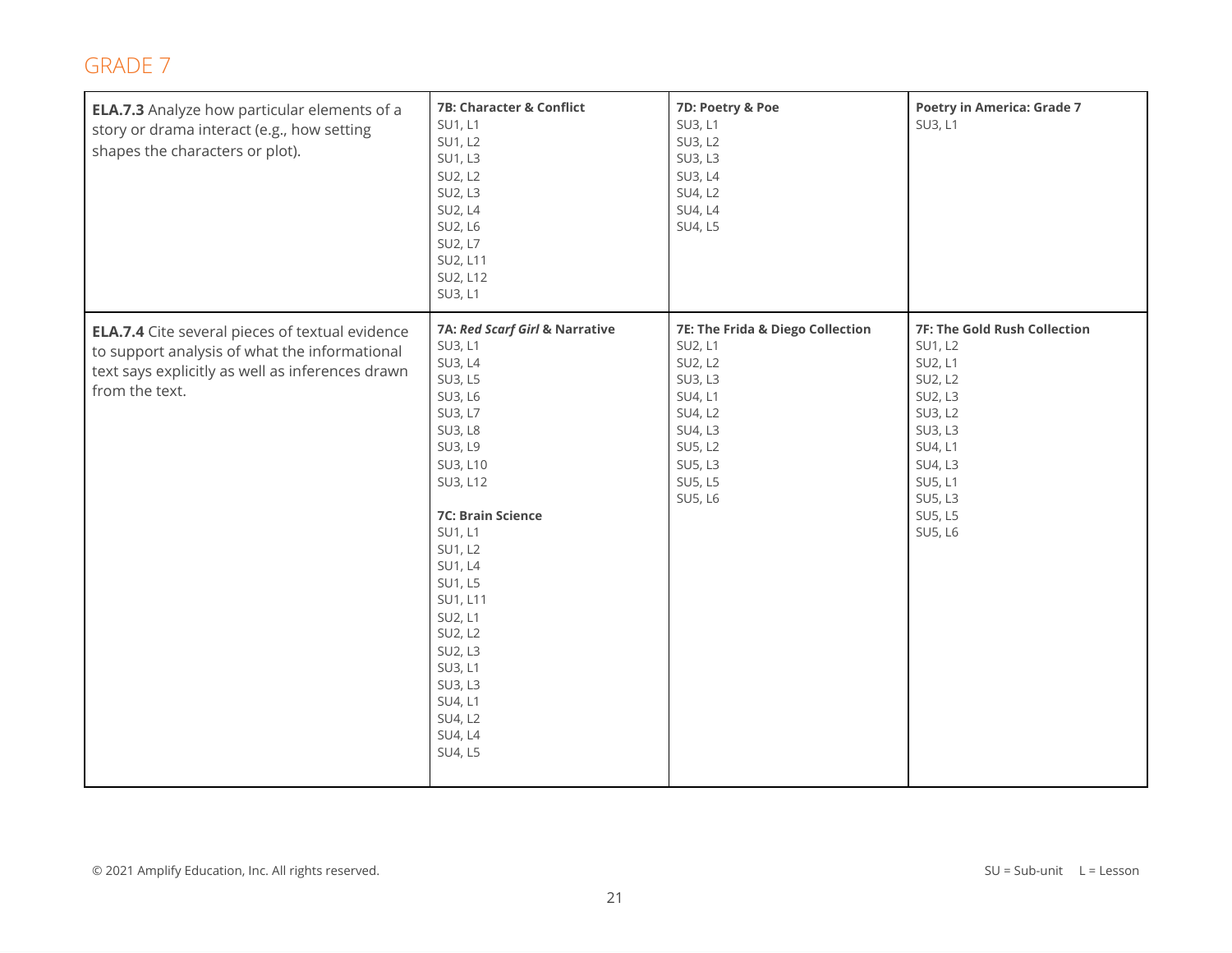| <b>ELA.7.5</b> Determine two or more central ideas in<br>an informational text and analyze their<br>development over the course of the text;<br>provide an objective summary of the text.                                                                                                                                 | 7A: Red Scarf Girl & Narrative<br>SU3, L5<br>SU3, L9<br>SU3, L12                            | <b>7C: Brain Science</b><br>SU1, L1<br>SU1, L3<br>SU1, L4<br>SU1, L5<br>SU1, L7<br><b>SU1, L8</b><br>SU1, L9<br>SU1, L11<br>SU2, L1<br>SU2, L3<br>SU2, L4 |                                                                                               |
|---------------------------------------------------------------------------------------------------------------------------------------------------------------------------------------------------------------------------------------------------------------------------------------------------------------------------|---------------------------------------------------------------------------------------------|-----------------------------------------------------------------------------------------------------------------------------------------------------------|-----------------------------------------------------------------------------------------------|
| <b>ELA.7.6</b> Analyze the interactions between<br>individuals, events, and ideas in an<br>informational text (e.g., how ideas influence<br>individuals or events, or how individuals<br>influence ideas or events).                                                                                                      | 7A: Red Scarf Girl & Narrative<br>SU3, L2<br>SU3, L3<br>7B: Character & Conflict<br>SU3, L2 | <b>7C: Brain Science</b><br>SU1, L2<br>SU1, L3<br>SU1, L5<br>SU1, L9<br>SU1, L11<br>SU2, L2<br>SU2, L3<br>SU2, L4                                         | 7E: The Frida & Diego Collection<br>SU3, L1<br><b>7F: The Gold Rush Collection</b><br>SU5, L1 |
| <b>Craft and Structure</b>                                                                                                                                                                                                                                                                                                |                                                                                             |                                                                                                                                                           |                                                                                               |
| <b>ELA.7.7</b> Determine the meaning of words and<br>phrases as they are used in a literary text,<br>including figurative and connotative meanings;<br>analyze the impact of rhymes and other<br>repetitions of sounds (e.g., alliteration) on a<br>specific verse or stanza of a poem or section of<br>a story or drama. | 7B: Character & Conflict<br>SU2, L13<br>SU3, L1<br>SU3, L2                                  | 7D: Poetry & Poe<br>SU1, L1<br>SU1, L2<br>SU1, L3<br>SU2, L1<br>SU4, L1<br>SU4, L2<br>SU4, L3                                                             | <b>Poetry in America: Grade 7</b><br>SU1, L1<br>SU1, L2<br>SU2, L1<br>SU3, L1<br>SU3, L2      |
| <b>ELA.7.8</b> Analyze how a drama's or poem's form<br>or structure (e.g., soliloquy or sonnet)<br>contributes to its meaning.                                                                                                                                                                                            | <b>7B: Character &amp; Conflict</b><br>SU2, L1<br>7D: Poetry & Poe<br>SU2, L4               | 7E: The Frida & Diego Collection<br>SU3, L1                                                                                                               | <b>Poetry in America: Grade 7</b><br>SU1, L2<br>SU2, L2<br>SU3, L2                            |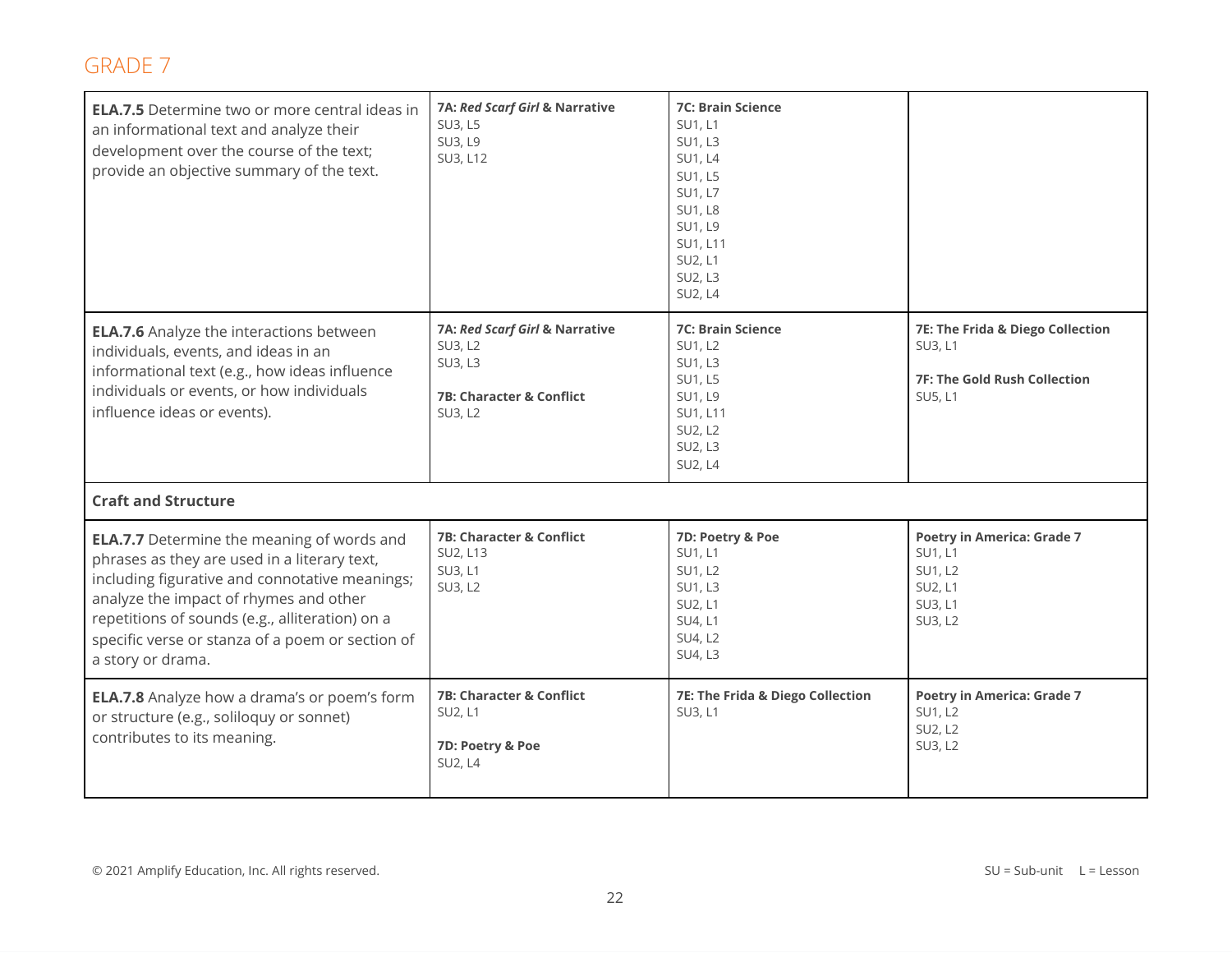| <b>ELA.7.9</b> Analyze how an author develops and<br>contrasts the points of view of different<br>characters or narrators in a literary text.                                                                                                  | 7B: Character & Conflict<br>SU1, L1<br>SU1, L2<br>SU2, L8<br>SU2, L11<br>SU2, L14<br>SU2, L15                           | 7D: Poetry & Poe<br>SU1, L3<br>SU2, L2<br>SU2, L3<br>SU2, L4<br>SU3, L1<br>SU3, L5<br>SU5, L1<br>SU5, L2<br>SU5, L5 | <b>Poetry in America: Grade 7</b><br>SU3, L1                                                      |
|------------------------------------------------------------------------------------------------------------------------------------------------------------------------------------------------------------------------------------------------|-------------------------------------------------------------------------------------------------------------------------|---------------------------------------------------------------------------------------------------------------------|---------------------------------------------------------------------------------------------------|
| <b>ELA.7.10</b> Determine the meaning of words and<br>phrases as they are used in an informational<br>text, including figurative, connotative, and<br>technical meanings; analyze the impact of a<br>specific word choice on meaning and tone. | 7A: Red Scarf Girl & Narrative<br>SU3, L3<br>SU3, L10                                                                   | <b>7C: Brain Science</b><br>SU1, L1<br>SU2, L4<br>SU3, L1                                                           | 7E: The Frida & Diego Collection<br>SU3, L1<br>SU4, L3<br>7F: The Gold Rush Collection<br>SU2, L1 |
| <b>ELA.7.11</b> Analyze the structure an author uses<br>to organize an informational text, including<br>how the major sections contribute to the whole<br>and to the development of the ideas.                                                 | 7A: Red Scarf Girl & Narrative<br>SU3, L9                                                                               | 7C: Brain Science<br>SU2, L1<br>SU2, L2                                                                             | 7F: The Gold Rush Collection<br>SU3, L2                                                           |
| <b>ELA.7.12</b> Determine an author's point of view<br>or purpose in an informational text and analyze<br>how the author distinguishes his or her<br>position from that of others.                                                             | 7A: Red Scarf Girl & Narrative<br>SU3, L2<br>SU3, L4<br>SU3, L5<br>SU3, L6<br>SU3, L7<br>SU3, L8<br>SU3, L11<br>SU4, L5 | 7B: Character & Conflict<br>SU3, L2<br><b>7C: Brain Science</b><br>SU2, L1<br>SU3, L1                               | 7E: The Frida & Diego Collection<br>SU3, L1<br><b>7F: The Gold Rush Collection</b><br>SU2, L2     |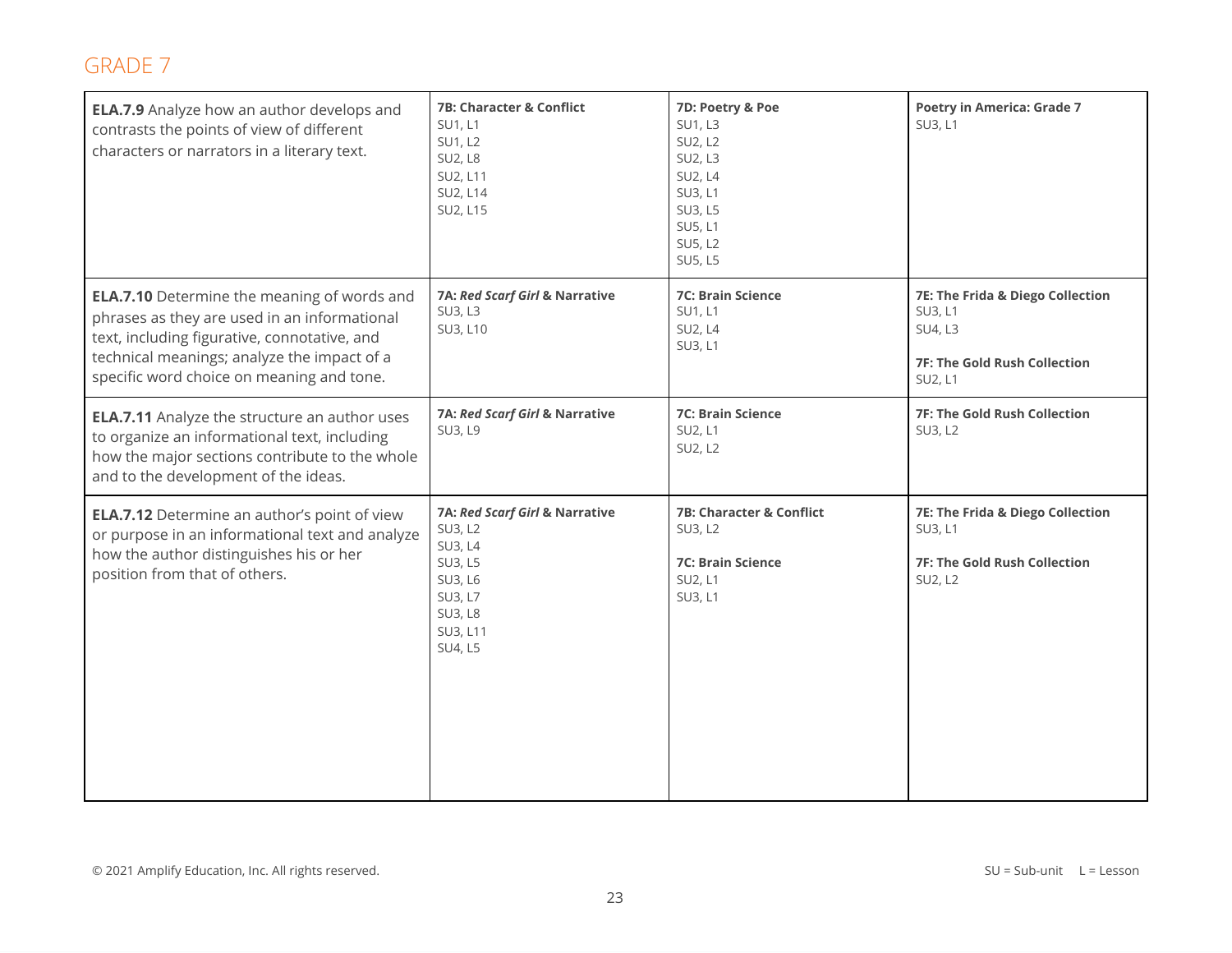| <b>Integration of Knowledge and Ideas</b>                                                                                                                                                                                                                                |                                                                                                                                |                                                                                    |                                                                                                       |
|--------------------------------------------------------------------------------------------------------------------------------------------------------------------------------------------------------------------------------------------------------------------------|--------------------------------------------------------------------------------------------------------------------------------|------------------------------------------------------------------------------------|-------------------------------------------------------------------------------------------------------|
| <b>ELA.7.13</b> Compare and contrast a written story,<br>drama, or poem to its audio, filmed, staged, or<br>multimedia version, analyzing the effects of<br>techniques unique to each medium (e.g.,<br>lighting, sound, color, or camera focus and<br>angles in a film). | 7B: Character & Conflict<br>SU2, L1<br>SU2, L2<br>SU2, L4<br>SU2, L6<br>SU2, L8<br>SU2, L12<br>SU2, L14                        | 7D: Poetry & Poe<br>SU2, L1<br>SU3, L2<br>SU3, L3<br>SU3, L4<br>SU4, L4<br>SU4, L5 |                                                                                                       |
| <b>ELA.7.14</b> Compare and contrast a fictional<br>portrayal of a time, place, or character and a<br>historical account of the same period as a<br>means of understanding how authors of fiction<br>use or alter history.                                               | 7B: Character & Conflict<br>SU2, L2<br>SU3, L2                                                                                 | <b>7F: The Gold Rush Collection</b><br>SU3, L1                                     | <b>Poetry in America: Grade 7</b><br>SU3, L2                                                          |
| <b>ELA.7.15</b> Compare and contrast a text to an<br>audio, video, or multimedia version of the<br>informational text, analyzing each medium's<br>portrayal of the subject (e.g., how the delivery<br>of a speech affects the power of the words).                       | 7A: Red Scarf Girl & Narrative<br>SU3, L1<br>SU3, L3<br>SU4, L5                                                                | <b>7C: Brain Science</b><br>SU3, L3<br>7E: The Frida & Diego Collection<br>SU2, L3 | <b>7F: The Gold Rush Collection</b><br>SU2, L1<br>SU2, L3<br>SU3, L1<br>SU3, L3<br>SU4, L1<br>SU4, L2 |
| <b>ELA.7.16</b> Trace and evaluate the argument and<br>specific claims in an informational text,<br>assessing whether the reasoning is sound and<br>the evidence is relevant and sufficient to<br>support the claims.                                                    | <b>7C: Brain Science</b><br><b>SU1, L4</b><br>SU1, L7<br><b>SU1, L8</b><br>SU2, L1<br>SU2, L2<br>SU2, L3<br>SU2, L4<br>SU3, L3 | <b>7F: The Gold Rush Collection</b><br>SU1, L1<br>SU2, L1                          |                                                                                                       |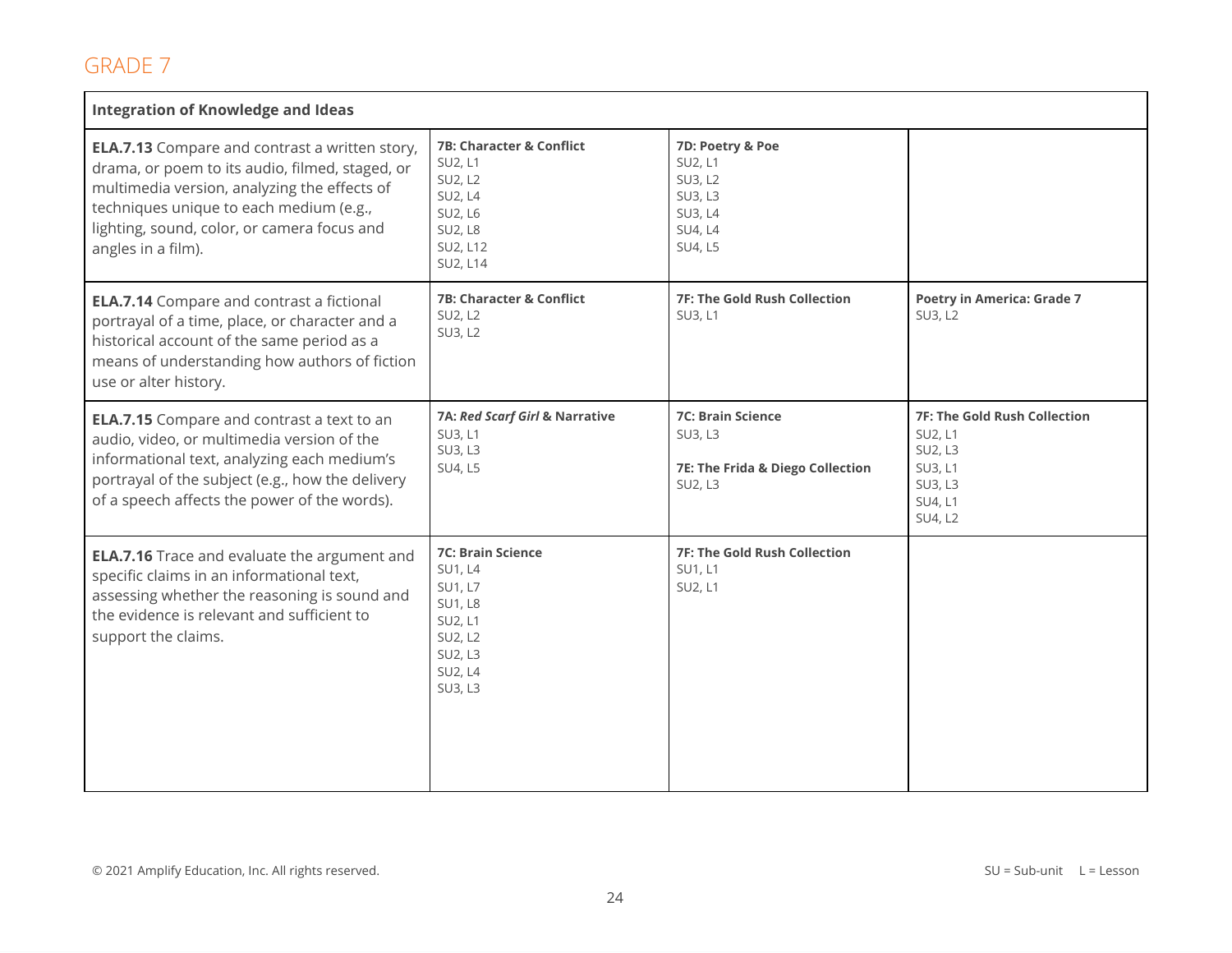| <b>ELA.7.17</b> Analyze how two or more authors<br>writing about the same topic shape their<br>presentations of key information by<br>emphasizing different evidence or advancing<br>different interpretations of facts.                                                                             | <b>7C: Brain Science</b><br>SU2, L2<br>SU2, L3<br>SU2, L4<br>SU3, L1<br>SU4, L1<br>SU4, L2<br>SU4, L4 | 7E: The Frida & Diego Collection<br>SU2, L1                             | <b>7F: The Gold Rush Collection</b><br>SU2, L1                                                 |
|------------------------------------------------------------------------------------------------------------------------------------------------------------------------------------------------------------------------------------------------------------------------------------------------------|-------------------------------------------------------------------------------------------------------|-------------------------------------------------------------------------|------------------------------------------------------------------------------------------------|
| <b>Range of Reading and Text Complexity</b><br>Note: Lessons listed indicate where students are introduced to a new unit text or texts that fall within the text complexity band. Solo reading comprehension reports indicate the<br>proficiency with which students read these texts independently. |                                                                                                       |                                                                         |                                                                                                |
| <b>ELA.7.18</b> By the end of the year, read and<br>comprehend literature, including stories,<br>dramas, and poetry, in the grades 6-8 text<br>complexity range proficiently, with scaffolding<br>as needed at the high end of the range.                                                            | <b>7B: Character &amp; Conflict</b><br>SU1, L1<br>SU2, L1<br>SU3, L1                                  | 7D: Poetry & Poe<br>SU1, L1<br>SU1, L2<br>SU2, L1<br>SU3, L1<br>SU4, L1 | <b>7F: The Gold Rush Collection</b><br>SU3, L1<br><b>Poetry in America: Grade 7</b><br>SU2, L1 |
| <b>ELA.7.19</b> By the end of the year, read and<br>comprehend nonfiction and other<br>informational texts in the grades 6-8 text<br>complexity range proficiently, with scaffolding<br>as needed at the high end of the range.                                                                      | 7A: Red Scarf Girl & Narrative<br>SU3, L1<br><b>7B: Character &amp; Conflict</b><br>SU3, L2           | <b>7C: Brain Science</b><br>SU1, L1<br>SU2, L1<br>SU3, L1               | 7E: The Frida & Diego Collection<br>SU2, L1<br><b>7F: The Gold Rush Collection</b><br>SU2, L1  |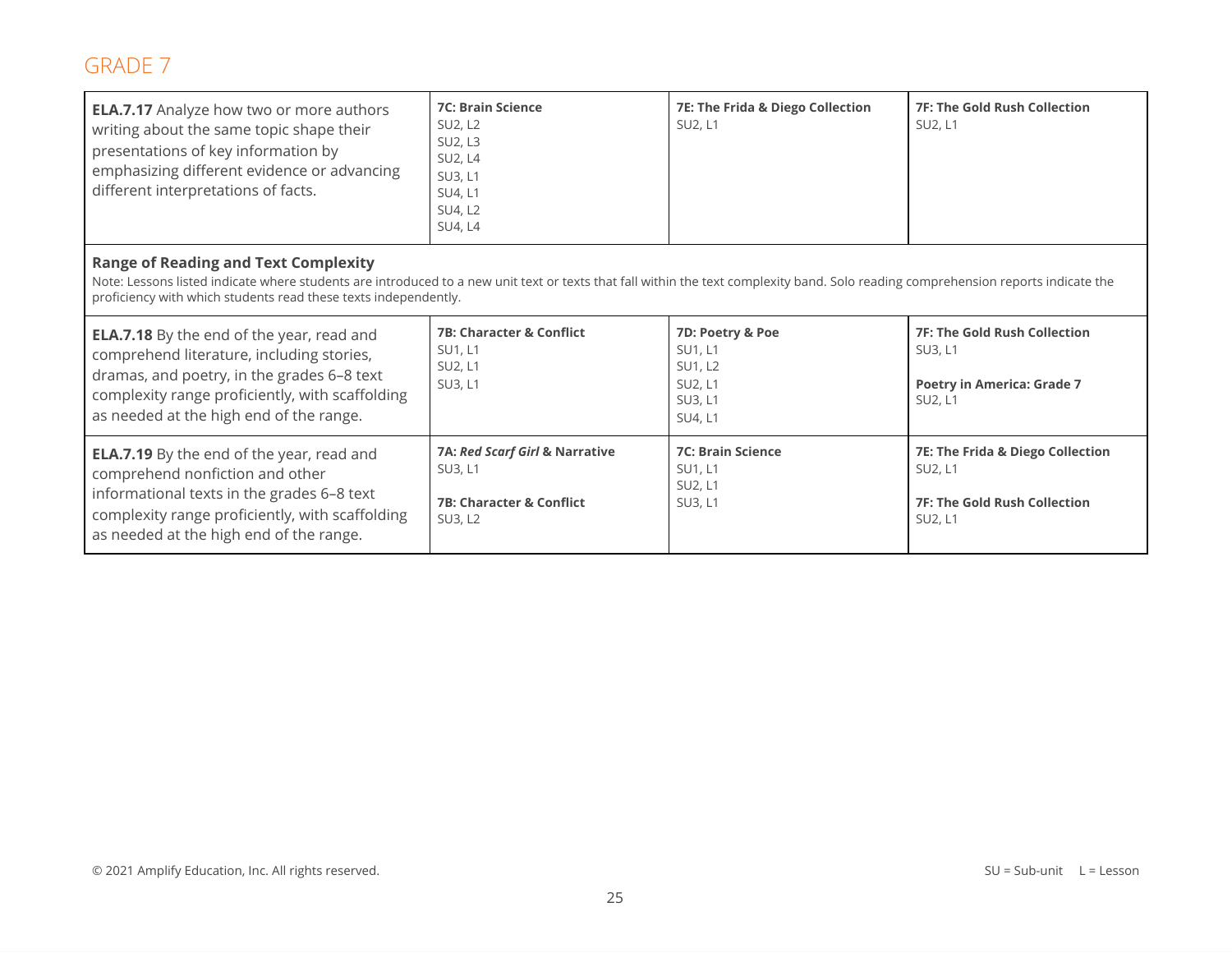#### **Writing**

| <b>Text Types and Purposes</b>                                                                                                                                                                                                                                                                                                                                                                                                                                                                                                                                                                                                                                                                                                                          |                                                                                                                                                                      |                                                                                                                                                                                                                |                                                                                                                                                        |
|---------------------------------------------------------------------------------------------------------------------------------------------------------------------------------------------------------------------------------------------------------------------------------------------------------------------------------------------------------------------------------------------------------------------------------------------------------------------------------------------------------------------------------------------------------------------------------------------------------------------------------------------------------------------------------------------------------------------------------------------------------|----------------------------------------------------------------------------------------------------------------------------------------------------------------------|----------------------------------------------------------------------------------------------------------------------------------------------------------------------------------------------------------------|--------------------------------------------------------------------------------------------------------------------------------------------------------|
| <b>ELA.7.20</b> Write arguments to support claims<br>with clear reasons and relevant evidence.<br>Introduce claim(s), acknowledge<br>$\bullet$<br>alternate or opposing claims, and<br>organize the reasons and evidence<br>logically.<br>Support claim(s) with logical reasoning<br>$\bullet$<br>and relevant evidence, using accurate,<br>credible sources and demonstrating an<br>understanding of the topic or text.<br>Use words, phrases, and clauses to<br>$\bullet$<br>create cohesion and clarify the<br>relationships among claim(s), reasons,<br>and evidence.<br>Establish and maintain a formal style.<br>$\bullet$<br>Provide a concluding statement or<br>$\bullet$<br>section that follows from and supports<br>the argument presented. | 7A: Red Scarf Girl & Narrative<br>SU3, L1<br>SU3, L7<br>SU3, L11<br>SU4, L5<br>7B: Character & Conflict<br>SU1, L4<br><b>7C: Brain Science</b><br>SU1, L4<br>SU2, L1 | 7D: Poetry & Poe<br>SU1, L3<br>SU2, L3<br>SU2, L4<br>SU2, L6<br>SU3, L5<br>SU5, L1<br>SU5, L2<br>SU5, L4<br>SU5, L5<br>7E: The Frida & Diego Collection<br>SU5, L1<br>SU5, L2<br>SU5, L3<br>SU5, L4<br>SU5, L5 | 7F: The Gold Rush Collection<br>SU5, L1<br>SU5, L2<br>SU5, L3<br>SU5, L4<br>SU5, L5<br>SU5, L6<br>SU5, L7<br>7G: Intermediate Story Writing<br>SU1, L6 |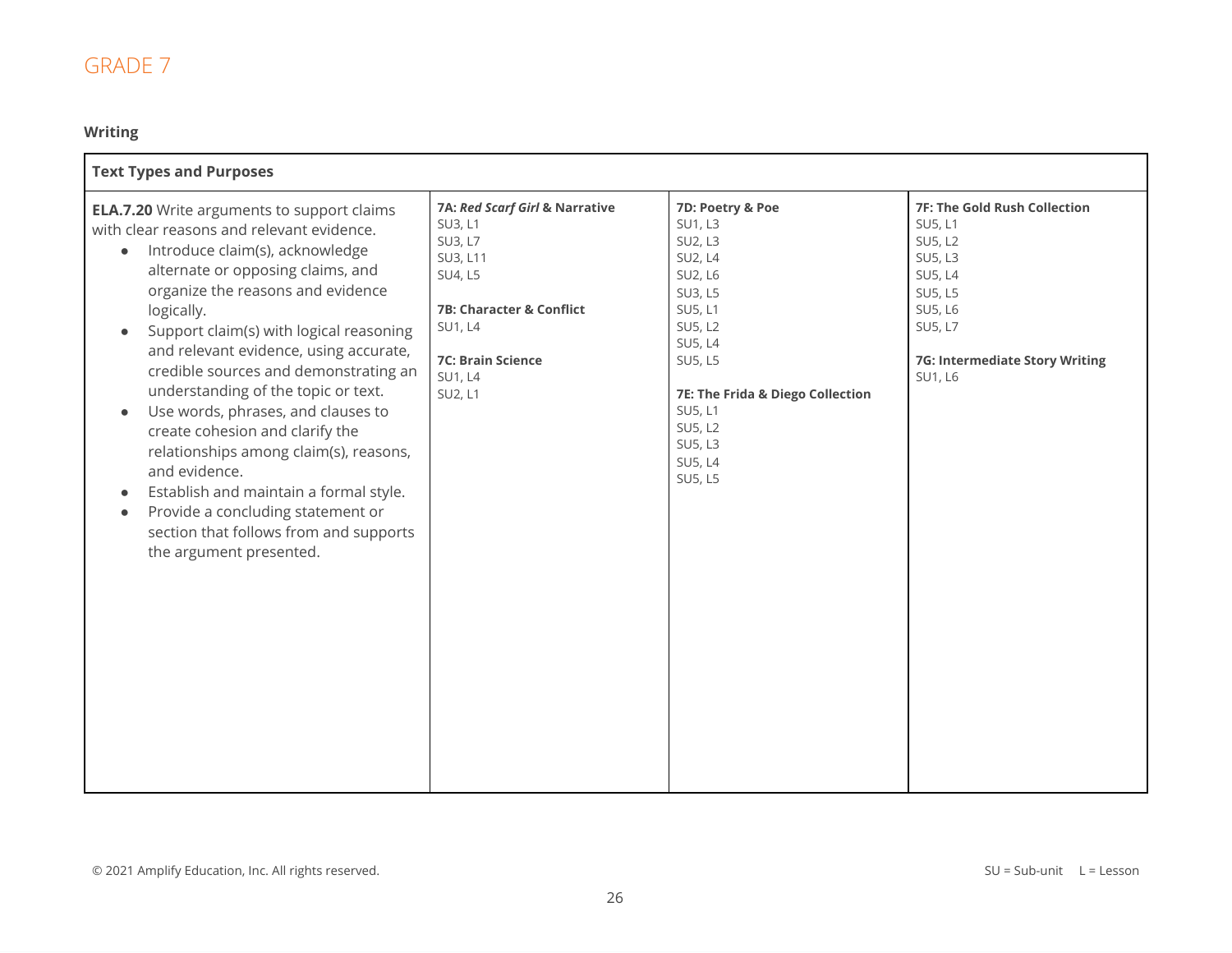| <b>ELA.7.21</b> Write informative/explanatory texts to<br>examine a topic and convey ideas, concepts,<br>and information through the selection,<br>organization, and analysis of relevant content.<br>Introduce a topic clearly, previewing<br>what is to follow; organize ideas,<br>concepts, and information, using<br>strategies such as definition,<br>classification, comparison/contrast, and<br>cause/effect; include formatting (e.g.,<br>headings), graphics (e.g., charts or<br>tables) and multimedia when useful to<br>aid comprehension.<br>Develop the topic with relevant facts,<br>definitions, concrete details,<br>quotations, or other information and<br>examples.<br>Use appropriate transitions to create<br>$\bullet$<br>cohesion and clarify the relationships<br>among ideas and concepts.<br>Use precise language and<br>$\bullet$<br>domain-specific vocabulary to inform<br>about or explain the topic.<br>Establish and maintain a formal style.<br>$\bullet$<br>Provide a concluding statement or<br>$\bullet$<br>section that follows from and supports<br>the information or explanation<br>presented. | 7A: Red Scarf Girl & Narrative<br>SU3, L4<br>SU3, L5<br>SU3, L8<br>SU3, L9<br>SU4, L1<br>SU4, L2<br>SU4, L3<br>SU4, L4<br>7B: Character & Conflict<br>SU2, L2<br>SU2, L3<br>SU2, L9<br>SU2, L15<br>SU4, L1<br>SU4, L2<br>SU4, L3<br>SU4, L4<br>SU4, L5 | <b>7C: Brain Science</b><br>SU1, L11<br>SU3, L1<br>SU4, L1<br>SU4, L2<br>SU4, L4<br>SU4, L5<br>7D: Poetry & Poe<br>SU3, L3<br>SU4, L2<br>SU4, L5 | 7E: The Frida & Diego Collection<br>SU2, L1<br>SU5, L1<br>SU5, L2<br>SU5, L3<br>SU5, L4<br>SU5, L5<br><b>7F: The Gold Rush Collection</b><br>SU5, L1<br>SU5, L2<br>SU5, L3<br>SU5, L4<br>SU5, L5<br>SU5, L6<br>SU5, L7 |
|----------------------------------------------------------------------------------------------------------------------------------------------------------------------------------------------------------------------------------------------------------------------------------------------------------------------------------------------------------------------------------------------------------------------------------------------------------------------------------------------------------------------------------------------------------------------------------------------------------------------------------------------------------------------------------------------------------------------------------------------------------------------------------------------------------------------------------------------------------------------------------------------------------------------------------------------------------------------------------------------------------------------------------------------------------------------------------------------------------------------------------------|--------------------------------------------------------------------------------------------------------------------------------------------------------------------------------------------------------------------------------------------------------|--------------------------------------------------------------------------------------------------------------------------------------------------|------------------------------------------------------------------------------------------------------------------------------------------------------------------------------------------------------------------------|
|----------------------------------------------------------------------------------------------------------------------------------------------------------------------------------------------------------------------------------------------------------------------------------------------------------------------------------------------------------------------------------------------------------------------------------------------------------------------------------------------------------------------------------------------------------------------------------------------------------------------------------------------------------------------------------------------------------------------------------------------------------------------------------------------------------------------------------------------------------------------------------------------------------------------------------------------------------------------------------------------------------------------------------------------------------------------------------------------------------------------------------------|--------------------------------------------------------------------------------------------------------------------------------------------------------------------------------------------------------------------------------------------------------|--------------------------------------------------------------------------------------------------------------------------------------------------|------------------------------------------------------------------------------------------------------------------------------------------------------------------------------------------------------------------------|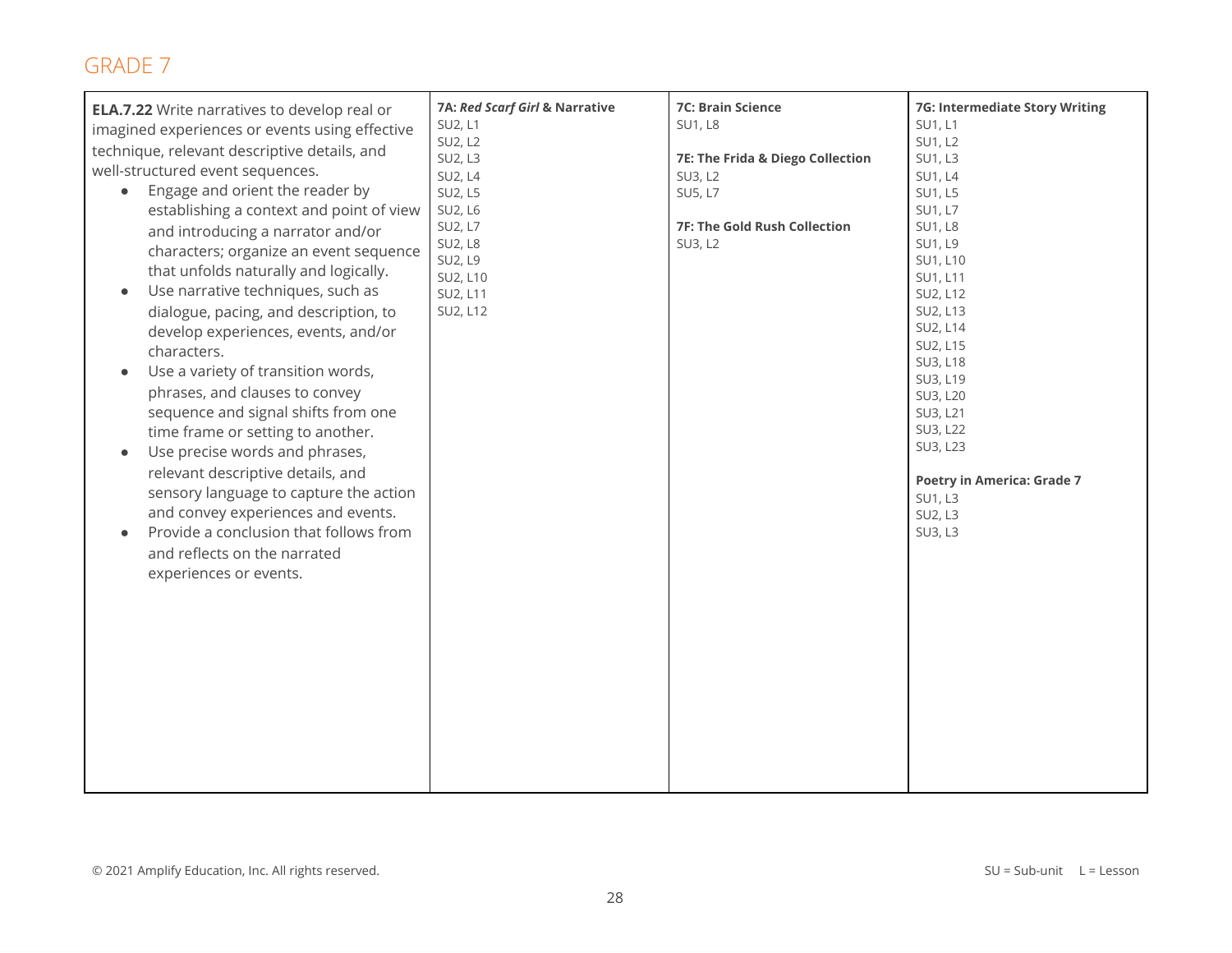| <b>Production and Distribution of Writing</b>                                                                                                                                                                                                                                                                                                                                   |                                                                                                                                                                                                                                    |                                                                                                                                                                                                      |                                                                                                                                                                                                                              |
|---------------------------------------------------------------------------------------------------------------------------------------------------------------------------------------------------------------------------------------------------------------------------------------------------------------------------------------------------------------------------------|------------------------------------------------------------------------------------------------------------------------------------------------------------------------------------------------------------------------------------|------------------------------------------------------------------------------------------------------------------------------------------------------------------------------------------------------|------------------------------------------------------------------------------------------------------------------------------------------------------------------------------------------------------------------------------|
| <b>ELA.7.23</b> Produce clear and coherent writing in<br>which the development, organization, and style<br>are appropriate to task, purpose, and audience.<br>(Grade-specific expectations for writing types<br>are defined in Text Types and Purposes.)                                                                                                                        | 7A: Red Scarf Girl & Narrative<br>SU2, L3<br>SU2, L4<br>SU2, L5<br>SU2, L6<br>SU2, L8<br>SU2, L9<br>SU2, L10<br>SU4, L1<br>SU4, L4<br><b>7B: Character &amp; Conflict</b><br>SU4, L1<br>SU4, L5                                    | <b>7C: Brain Science</b><br>SU4, L1<br>SU4, L5<br>7D: Poetry & Poe<br>SU2, L4<br>SU5, L1<br>SU5, L5<br>7E: The Frida & Diego Collection<br>SU5, L1<br>SU5, L4<br>SU5, L5<br>SU5, L6                  | <b>7F: The Gold Rush Collection</b><br>SU3, L1<br>SU3, L2<br>SU5, L1<br>SU5, L2<br>SU5, L3<br>SU5, L4<br>SU5, L5<br>SU5, L6<br>SU5, L7<br><b>SU5, L8</b><br>7G: Intermediate Story Writing<br>SU1, L2<br>SU1, L6<br>SU3, L23 |
| <b>ELA.7.24</b> With some guidance and support<br>from peers and adults, develop and strengthen<br>writing as needed by planning, revising, editing,<br>rewriting, or trying a new approach, focusing<br>on how well purpose and audience have been<br>addressed. (Editing for conventions should<br>demonstrate command of Language standards<br>up to and including grade 7.) | 7A: Red Scarf Girl & Narrative<br>SU2, L2<br>SU2, L3<br>SU2, L7<br>SU2, L11<br>SU2, L12<br>SU3, L6<br>SU3, L10<br>SU4, L1<br>SU4, L3<br>SU4, L4<br><b>7B: Character &amp; Conflict</b><br>SU4, L2<br>SU4, L3<br>SU4, L4<br>SU4, L5 | <b>7C: Brain Science</b><br>SU4, L4<br>SU4, L5<br>7D: Poetry & Poe<br>SU2, L4<br>SU5, L4<br>7E: The Frida & Diego Collection<br>SU5, L4<br><b>7F: The Gold Rush Collection</b><br>SU5, L4<br>SU5, L5 | 7G: Intermediate Story Writing<br>SU1, L7<br><b>SU1, L8</b><br>SU1, L9<br>SU2, L16<br>SU3, L19<br>SU3, L21<br>SU3, L22<br>SU3, L23<br><b>Poetry in America: Grade 7</b><br>SU2, L3                                           |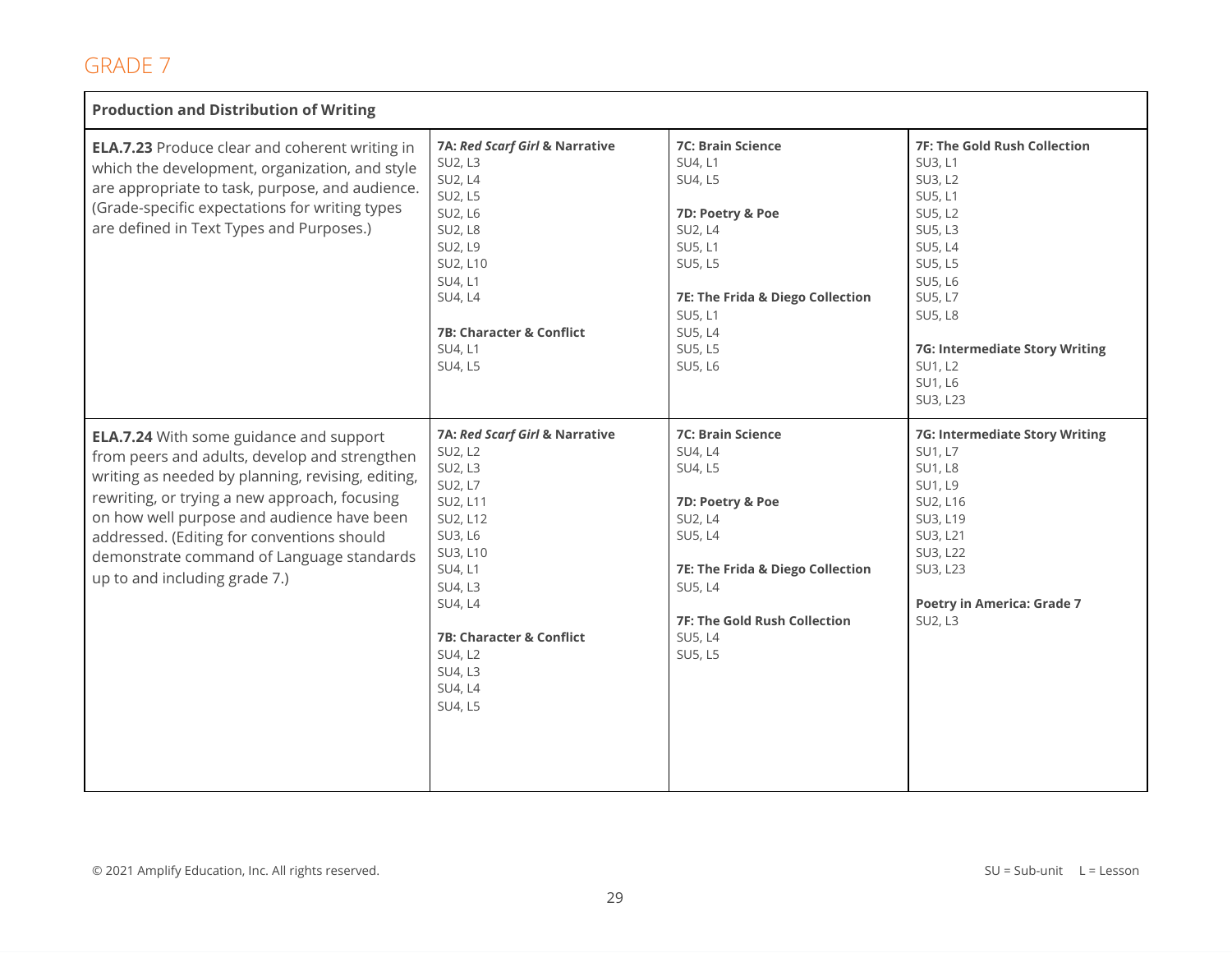| <b>ELA.7.25</b> Use technology, including the<br>Internet, to produce and publish writing, link to<br>and cite sources, and interact and collaborate<br>with others.<br><b>Research to Build and Present Knowledge</b>                                                                                                                           | 7A: Red Scarf Girl & Narrative<br>SU4, L4<br>7B: Character & Conflict<br>SU4, L5<br><b>7C: Brain Science</b><br>SU4, L5<br>7D: Poetry & Poe<br>SU5, L5 | 7E: The Frida & Diego Collection<br>SU1, L1<br>SU1, L2<br>SU1, L3<br>SU5, L5<br>SU5, L6<br>SU5, L7<br><b>7F: The Gold Rush Collection</b><br>SU1, L1<br>SU1, L2<br>SU1, L3<br>SU3, L2<br>SU5, L5<br>SU5, L6<br>SU5, L7 | 7G: Intermediate Story Writing<br>SU3, L23<br><b>Poetry in America: Grade 7</b><br>SU3, L3 |
|--------------------------------------------------------------------------------------------------------------------------------------------------------------------------------------------------------------------------------------------------------------------------------------------------------------------------------------------------|--------------------------------------------------------------------------------------------------------------------------------------------------------|------------------------------------------------------------------------------------------------------------------------------------------------------------------------------------------------------------------------|--------------------------------------------------------------------------------------------|
| <b>ELA.7.26</b> Conduct short research projects to<br>answer a question, drawing on several sources<br>and generating additional related, focused<br>questions for further research and<br>investigation.                                                                                                                                        | 7E: The Frida & Diego Collection<br>SU2, L3<br>SU3, L3<br>SU4, L2<br>SU4, L3<br>SU5, L1<br>SU5, L7                                                     | <b>7F: The Gold Rush Collection</b><br>SU2, L3<br>SU3, L1<br>SU3, L2<br>SU4, L2<br>SU4, L3<br>SU5, L1<br>SU5, L7                                                                                                       |                                                                                            |
| <b>ELA.7.27</b> Gather relevant information from<br>multiple print and digital sources, using search<br>terms effectively; assess the credibility and<br>accuracy of each source; and quote or<br>paraphrase the data and conclusions of others<br>while avoiding plagiarism and following a<br>standard format for citation (e.g., MLA or APA). | 7E: The Frida & Diego Collection<br>SU1, L1<br>SU1, L2<br>SU1, L3<br>SU2, L3<br>SU4, L3<br>SU5, L1<br>SU5, L2<br>SU5, L6                               | <b>7F: The Gold Rush Collection</b><br>SU1, L1<br>SU1, L2<br>SU1, L3<br>SU2, L3<br>SU3, L1<br>SU4, L3<br>SU5, L1<br>SU5, L2<br>SU5, L6                                                                                 |                                                                                            |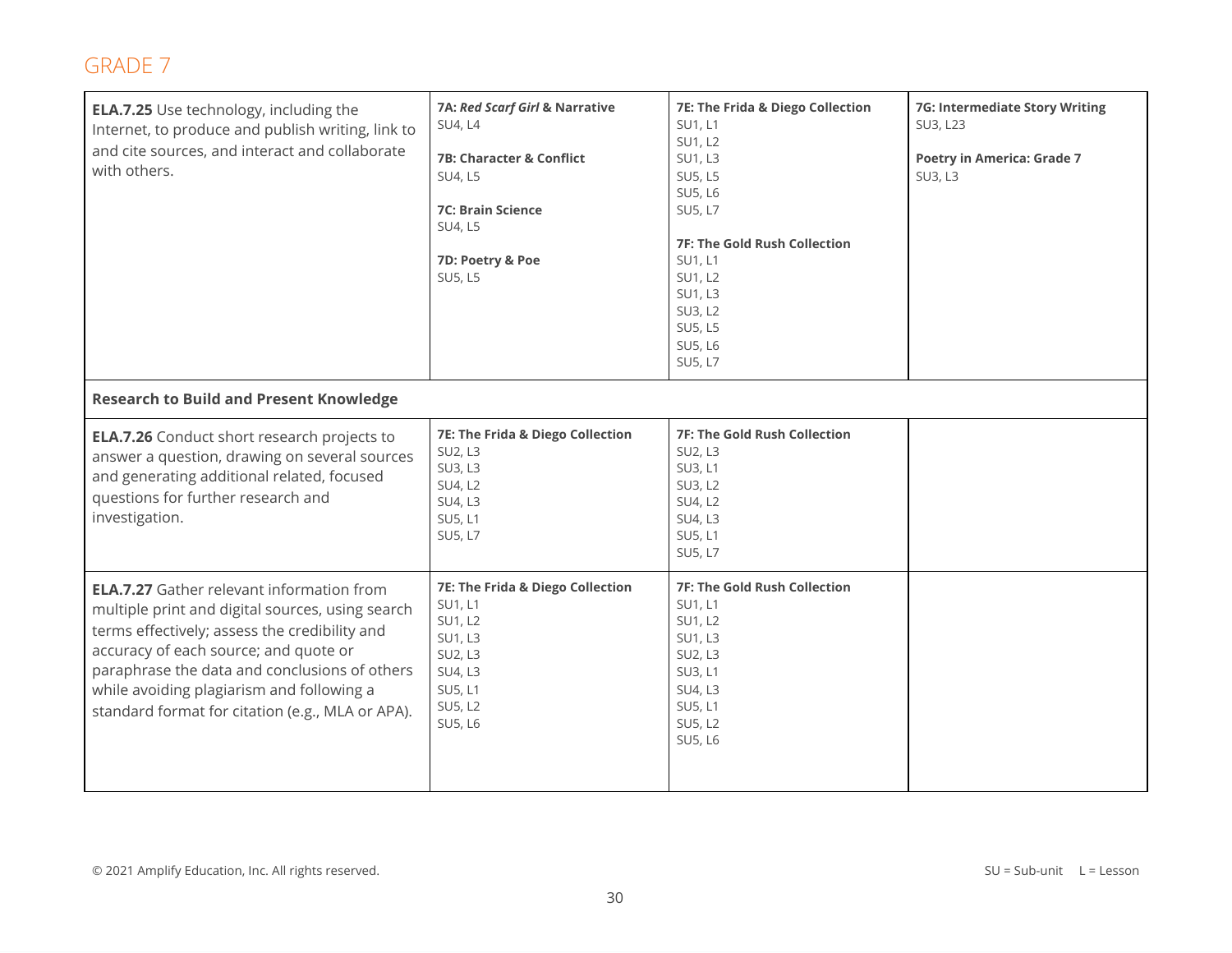| <b>ELA.7.28</b> Draw evidence from literary or<br>informational texts to support analysis,<br>reflection, and research.<br>Apply grade 7 Reading standards to<br>$\bullet$<br>literature (e.g., "compare and contrast<br>a fictional portrayal of a time, place, or<br>character and a historical account of<br>the same period as a means of<br>understanding how authors of fiction<br>use or alter history").<br>Apply grade 7 Reading standards to<br>$\bullet$<br>nonfiction and other informational<br>texts (e.g. "trace and evaluate the<br>argument and specific claims in a text,<br>assessing whether the reasoning is<br>sound and the evidence is relevant and<br>sufficient to support the claims"). | 7A: Red Scarf Girl & Narrative<br>SU3, L4<br>SU3, L5<br>SU3, L7<br>SU3, L11<br>SU4, L1<br>7B: Character & Conflict<br>SU1, L2<br>SU1, L4<br>SU2, L2<br>SU2, L8<br>SU2, L12<br>SU3, L1<br>SU3, L2<br>SU4, L1<br>SU4, L2<br>SU4, L4 | 7C: Brain Science<br>SU1, L4<br>SU3, L1<br>SU4, L1<br>SU4, L2<br>SU4, L4<br>7D: Poetry & Poe<br>SU2, L3<br>SU2, L5<br>SU3, L3<br>SU3, L5<br>SU4, L2<br>SU5, L1<br>SU5, L4 | 7E: The Frida & Diego Collection<br>SU2, L1<br>SU2, L2<br>SU2, L3<br>SU3, L1<br>SU3, L2<br>SU3, L3<br>SU4, L2<br>SU4, L3<br>SU5, L1<br>7F: The Gold Rush Collection<br>SU2, L2<br>SU2, L3<br>SU3, L1<br>SU3, L2<br>SU3, L3<br>SU4, L2<br>SU4, L3<br>SU5, L1 |
|--------------------------------------------------------------------------------------------------------------------------------------------------------------------------------------------------------------------------------------------------------------------------------------------------------------------------------------------------------------------------------------------------------------------------------------------------------------------------------------------------------------------------------------------------------------------------------------------------------------------------------------------------------------------------------------------------------------------|-----------------------------------------------------------------------------------------------------------------------------------------------------------------------------------------------------------------------------------|---------------------------------------------------------------------------------------------------------------------------------------------------------------------------|-------------------------------------------------------------------------------------------------------------------------------------------------------------------------------------------------------------------------------------------------------------|
|--------------------------------------------------------------------------------------------------------------------------------------------------------------------------------------------------------------------------------------------------------------------------------------------------------------------------------------------------------------------------------------------------------------------------------------------------------------------------------------------------------------------------------------------------------------------------------------------------------------------------------------------------------------------------------------------------------------------|-----------------------------------------------------------------------------------------------------------------------------------------------------------------------------------------------------------------------------------|---------------------------------------------------------------------------------------------------------------------------------------------------------------------------|-------------------------------------------------------------------------------------------------------------------------------------------------------------------------------------------------------------------------------------------------------------|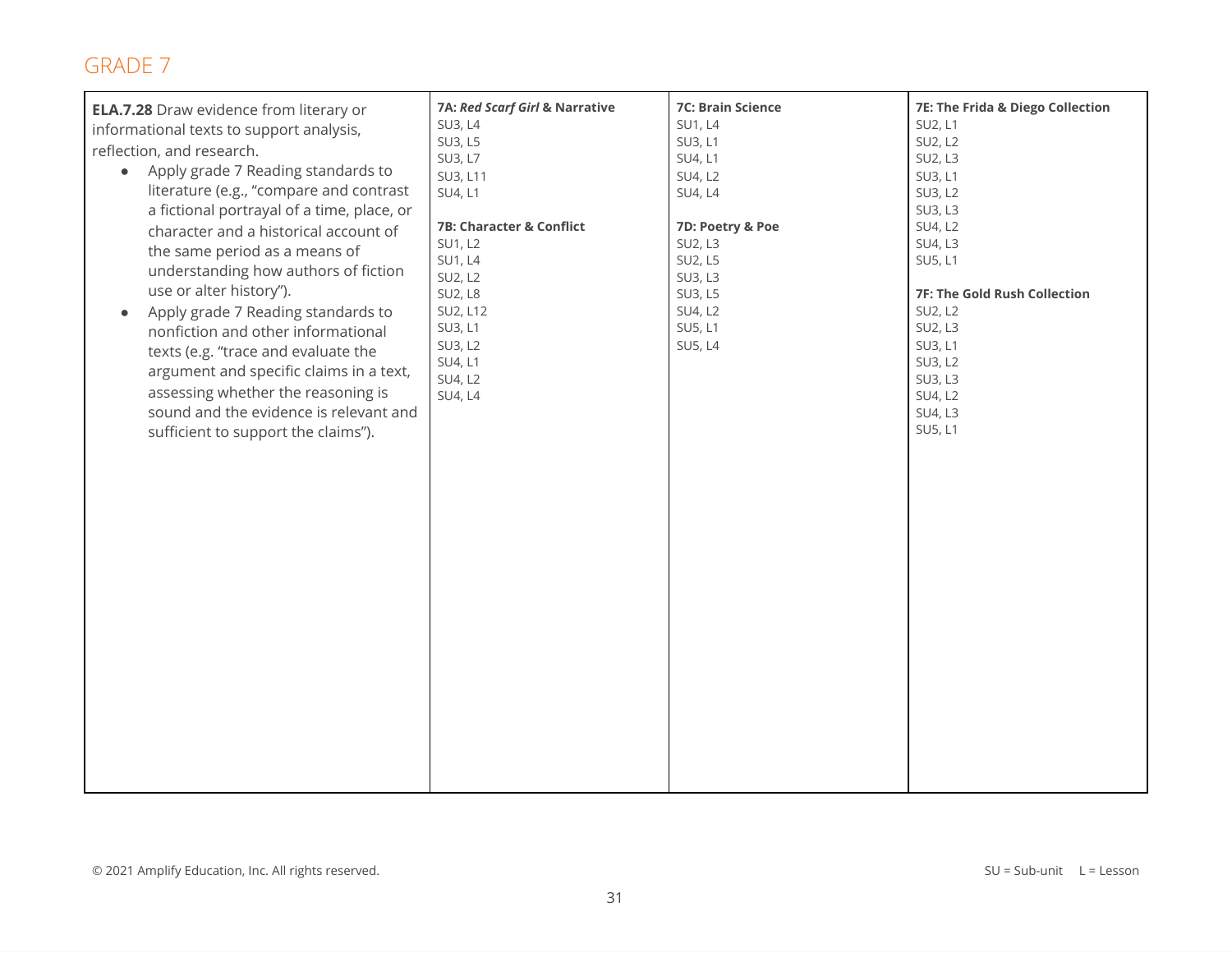| <b>Range of Writing</b>                             |                                |                                   |                                   |
|-----------------------------------------------------|--------------------------------|-----------------------------------|-----------------------------------|
| <b>ELA.7.29</b> Write routinely over extended time  | 7A: Red Scarf Girl & Narrative | 7B: Character & Conflict (cont'd) | 7E: The Frida & Diego Collection  |
| frames (time for research, reflection, and          | SU2, L1                        | SU4, L1                           | SU1, L2                           |
|                                                     | SU2, L2                        | SU4, L2                           | SU1, L3                           |
| revision) and shorter time frames (a single         | SU2, L3                        | SU4, L3                           | SU2, L1                           |
| sitting or a day or two) for a range of discipline- | SU2, L4                        | SU4, L4                           | SU2, L3                           |
| specific tasks, purposes, and audiences.            | SU2, L5                        | SU4, L5                           | SU3, L2                           |
|                                                     | SU2, L6                        |                                   | SU4, L3                           |
|                                                     | SU2, L7                        |                                   | SU5, L1                           |
|                                                     | SU2, L8                        | <b>7C: Brain Science</b>          | SU5, L2                           |
|                                                     | SU2, L9                        | SU1, L2                           | SU5, L3                           |
|                                                     | SU2, L10                       | SU1, L4                           | SU5, L4                           |
|                                                     | SU2, L11                       | <b>SU1, L8</b>                    | SU5, L5                           |
|                                                     | SU2, L12                       | SU1, L11                          | SU5, L6                           |
|                                                     | SU3, L1                        | SU2, L1                           | SU5, L7                           |
|                                                     | SU3, L4                        | SU3, L1                           |                                   |
|                                                     | SU3, L5                        | SU4, L1                           | 7F: The Gold Rush Collection      |
|                                                     | SU3, L6                        | SU4, L2                           | SU1, L1                           |
|                                                     | SU3, L7                        | SU4, L4                           | SU1, L2                           |
|                                                     | SU3, L8                        | SU4, L5                           | SU2, L3                           |
|                                                     | SU3, L9                        |                                   | SU3, L2                           |
|                                                     | SU3, L10                       | 7D: Poetry & Poe                  | SU4, L3                           |
|                                                     | SU3, L11                       | SU1, L3                           | SU5, L1                           |
|                                                     | SU4, L1                        | SU2, L3                           | SU5, L2                           |
|                                                     | SU4, L2                        | SU2, L4                           | SU5, L3                           |
|                                                     | SU4, L3                        | SU2, L5                           | SU5, L4                           |
|                                                     | SU4, L4                        | SU2, L6                           | SU5, L5                           |
|                                                     | SU4, L5                        | SU3, L3                           | SU5, L6                           |
|                                                     |                                | SU3, L4                           | SU5, L7                           |
|                                                     | 7B: Character & Conflict       | SU3, L5                           |                                   |
|                                                     | SU1, L4                        | SU4, L2                           | <b>Poetry in America: Grade 7</b> |
|                                                     | SU2, L2                        | SU4, L5                           | SU1, L3                           |
|                                                     | SU2, L3                        | SU5, L1                           |                                   |
|                                                     | SU2, L6                        | SU5, L2                           |                                   |
|                                                     | SU2, L8                        | SU5, L4                           |                                   |
|                                                     | SU2, L9                        | SU5, L5                           |                                   |
|                                                     | SU2, L12                       |                                   |                                   |
|                                                     | SU2, L15                       |                                   |                                   |
|                                                     | SU3, L1                        |                                   |                                   |
|                                                     | SU3, L2                        |                                   |                                   |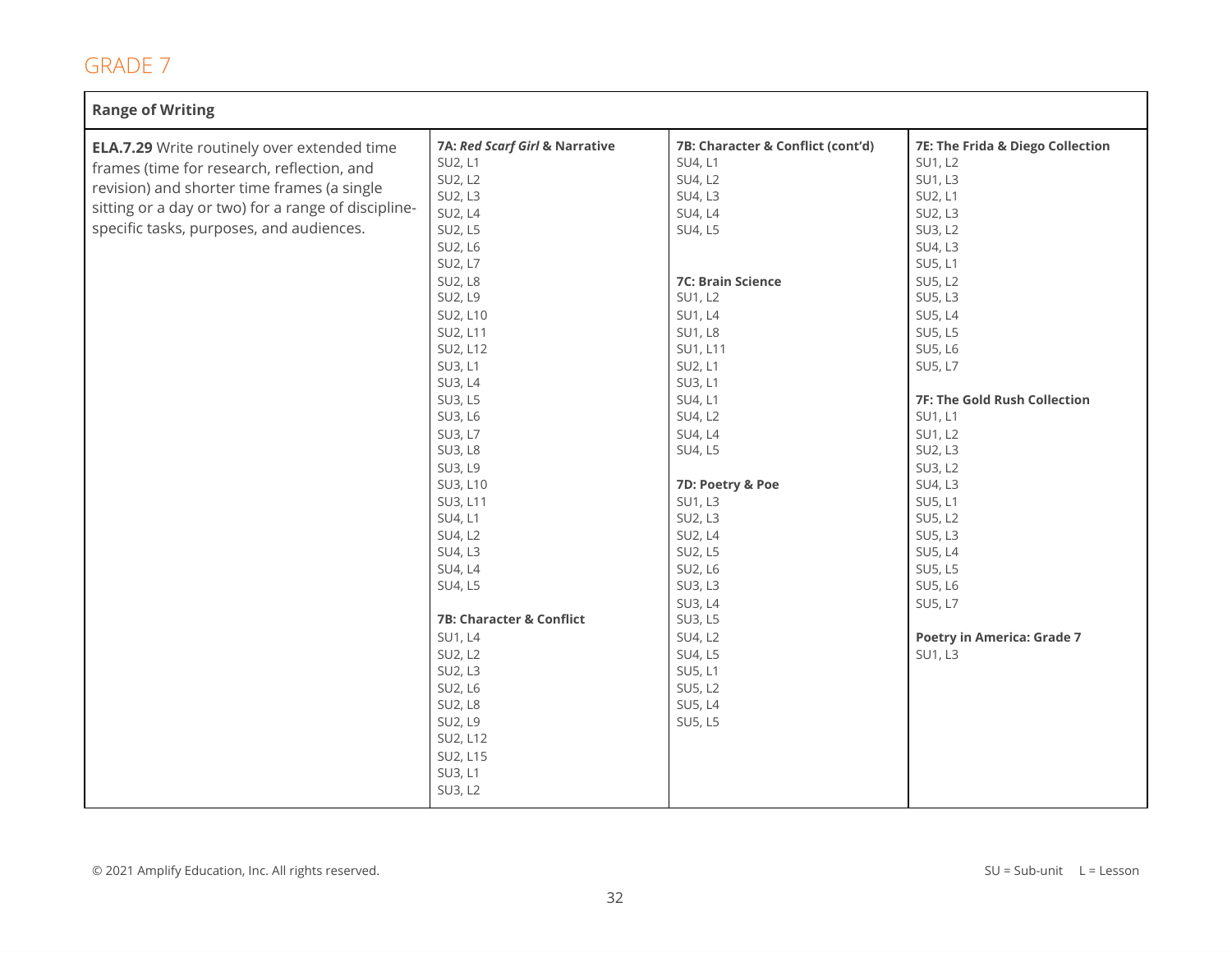#### **Speaking & Listening**

| <b>Comprehension and Collaboration</b>                                                                                                                                                                                                                                                                                                                                                                                                                                                                                                                                                                                                                                                                                                                                                                                                                                                                                                                                              |                                                                                                                                                                                                                                                                                                                                                                                                                            |                                                                                                                                                                                                                                                                                  |                                                                                                                                                                                                                                                                                                                                                                             |
|-------------------------------------------------------------------------------------------------------------------------------------------------------------------------------------------------------------------------------------------------------------------------------------------------------------------------------------------------------------------------------------------------------------------------------------------------------------------------------------------------------------------------------------------------------------------------------------------------------------------------------------------------------------------------------------------------------------------------------------------------------------------------------------------------------------------------------------------------------------------------------------------------------------------------------------------------------------------------------------|----------------------------------------------------------------------------------------------------------------------------------------------------------------------------------------------------------------------------------------------------------------------------------------------------------------------------------------------------------------------------------------------------------------------------|----------------------------------------------------------------------------------------------------------------------------------------------------------------------------------------------------------------------------------------------------------------------------------|-----------------------------------------------------------------------------------------------------------------------------------------------------------------------------------------------------------------------------------------------------------------------------------------------------------------------------------------------------------------------------|
| <b>ELA.7.30</b> Engage effectively in a range of<br>collaborative discussions (one-on-one, in<br>groups, and teacher-led) with diverse partners<br>on grade 7 topics, texts, and issues, building on<br>others' ideas and expressing ideas clearly.<br>Come to discussions prepared, having<br>$\bullet$<br>read or researched material under<br>study; explicitly draw on that<br>preparation by referring to evidence on<br>the topic, text, or issue to probe and<br>reflect on ideas under discussion.<br>Follow rules for collegial discussions,<br>$\bullet$<br>track progress toward specific goals<br>and deadlines, and define individual<br>roles as needed.<br>Pose questions that elicit elaboration,<br>$\bullet$<br>and respond to others' questions and<br>comments with relevant observations<br>and ideas that bring the discussion<br>back on topic as needed.<br>Acknowledge new information<br>expressed by others and, when<br>warranted, modify former views. | 7A: Red Scarf Girl & Narrative<br>SU2, L1<br>SU2, L2<br>SU3, L2<br>SU3, L3<br>SU3, L7<br>SU3, L12<br>SU4, L4<br>SU4, L5<br><b>7B: Character &amp; Conflict</b><br>SU1, L1<br>SU1, L2<br>SU1, L3<br>SU2, L1<br>SU2, L4<br>SU2, L6<br>SU2, L7<br>SU2, L11<br>SU2, L13<br>SU2, L14<br><b>7C: Brain Science</b><br>SU1, L2<br>SU1, L3<br>SU1, L5<br>SU1, L7<br>SU1, L9<br>SU1, L11<br>SU2, L2<br>SU2, L3<br>SU2, L4<br>SU3, L3 | 7D: Poetry & Poe<br>SU1, L1<br>SU1, L2<br>SU2, L1<br>SU2, L2<br>SU2, L5<br>SU2, L6<br>SU3, L1<br>SU3, L2<br>SU4, L1<br>SU4, L3<br>SU4, L4<br>7E: The Frida & Diego Collection<br>SU1, L1<br>SU1, L2<br>SU1, L3<br>SU2, L2<br>SU3, L1<br>SU3, L2<br>SU3, L3<br>SU4, L1<br>SU4, L2 | <b>7F: The Gold Rush Collection</b><br>SU1, L1<br>SU1, L2<br>SU1, L3<br>SU2, L1<br>SU2, L2<br>SU3, L1<br>SU3, L3<br>SU4, L1<br>SU4, L2<br>7G: Intermediate Story Writing<br>SU1, L1<br>SU1, L2<br>SU1, L6<br>SU1, L11<br>SU2, L12<br>SU3, L20<br>SU3, L23<br><b>Poetry in America: Grade 7</b><br>SU1, L1<br>SU1, L2<br>SU2, L1<br>SU2, L2<br>SU2, L3<br>SU3, L1<br>SU3, L2 |
|                                                                                                                                                                                                                                                                                                                                                                                                                                                                                                                                                                                                                                                                                                                                                                                                                                                                                                                                                                                     |                                                                                                                                                                                                                                                                                                                                                                                                                            |                                                                                                                                                                                                                                                                                  |                                                                                                                                                                                                                                                                                                                                                                             |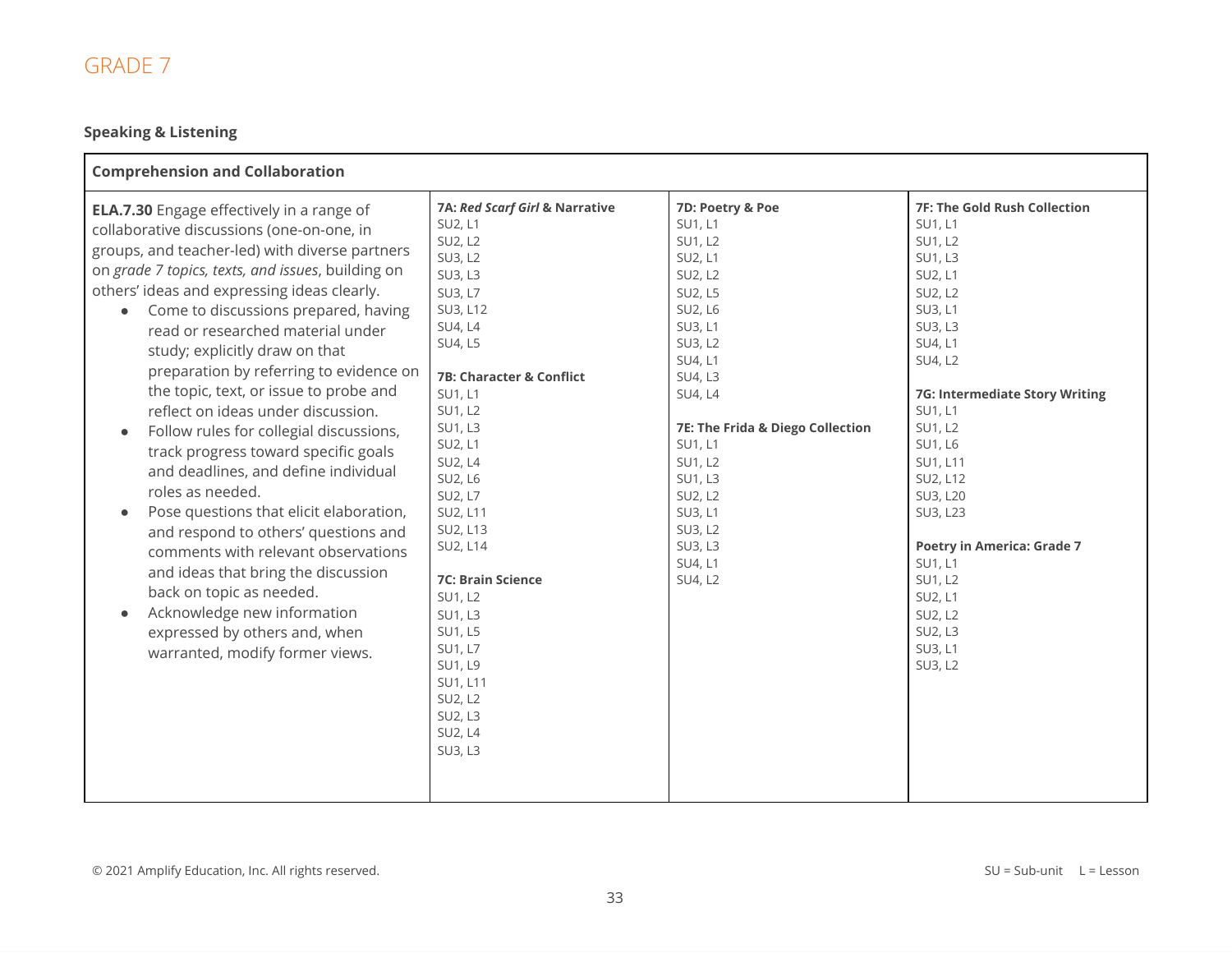| <b>ELA.7.31</b> Analyze the main ideas and<br>supporting details presented in diverse media<br>and formats (e.g., visually, quantitatively,<br>and/or orally) and explain how the ideas clarify<br>a topic, text, or issue under study.                | 7A: Red Scarf Girl & Narrative<br>SU2, L1<br>SU2, L6<br>SU2, L9<br>SU3, L1<br>SU3, L3<br>SU4, L5<br><b>7B: Character &amp; Conflict</b><br>SU2, L4<br>SU2, L6<br><b>7C: Brain Science</b><br>SU2, L3 | 7D: Poetry & Poe<br>SU2, L1<br>SU4, L4<br>7E: The Frida & Diego Collection<br>SU1, L1<br>SU1, L3<br>SU2, L3<br><b>7F: The Gold Rush Collection</b><br>SU1, L1<br>SU1, L3<br>SU2, L3<br>SU3, L3 | <b>Poetry in America: Grade 7</b><br>SU1, L1<br>SU1, L2<br>SU2, L1<br>SU2, L2<br>SU3, L1<br>SU3, L2 |
|--------------------------------------------------------------------------------------------------------------------------------------------------------------------------------------------------------------------------------------------------------|------------------------------------------------------------------------------------------------------------------------------------------------------------------------------------------------------|------------------------------------------------------------------------------------------------------------------------------------------------------------------------------------------------|-----------------------------------------------------------------------------------------------------|
| <b>ELA.7.32</b> Delineate a speaker's argument and<br>specific claims, evaluating the soundness of the<br>reasoning and the relevance and sufficiency of<br>the evidence.                                                                              | <b>7B: Character &amp; Conflict</b><br>SU2, L11                                                                                                                                                      | 7D: Poetry & Poe<br>SU2, L3<br>SU2, L6<br>SU5, L4                                                                                                                                              |                                                                                                     |
| <b>Presentation of Knowledge and Ideas</b>                                                                                                                                                                                                             |                                                                                                                                                                                                      |                                                                                                                                                                                                |                                                                                                     |
| <b>ELA.7.33</b> Present claims and findings,<br>emphasizing salient points in a focused,<br>coherent manner with pertinent descriptions,<br>facts, details, and examples; use appropriate<br>eye contact, adequate volume, and clear<br>pronunciation. | <b>7C: Brain Science</b><br>SU1, L2<br>SU1, L3<br>SU1, L9<br>7D: Poetry & Poe<br>SU2, L4<br>SU2, L5<br>SU2, L6                                                                                       | 7E: The Frida & Diego Collection<br>SU5, L8<br><b>7F: The Gold Rush Collection</b><br>SU5, L8                                                                                                  | <b>Poetry in America: Grade 7</b><br>SU1, L1<br>SU1, L2                                             |
| ELA.7.34 Include multimedia components and<br>visual displays in presentations to clarify claims<br>and findings and emphasize salient points.                                                                                                         | 7D: Poetry & Poe<br>SU2, L2<br>SU2, L3<br>SU2, L5<br>SU2, L6                                                                                                                                         | 7E: The Frida & Diego Collection<br>SU5, L7<br>SU5, L8                                                                                                                                         | <b>7F: The Gold Rush Collection</b><br>SU5, L7<br>SU5, L8                                           |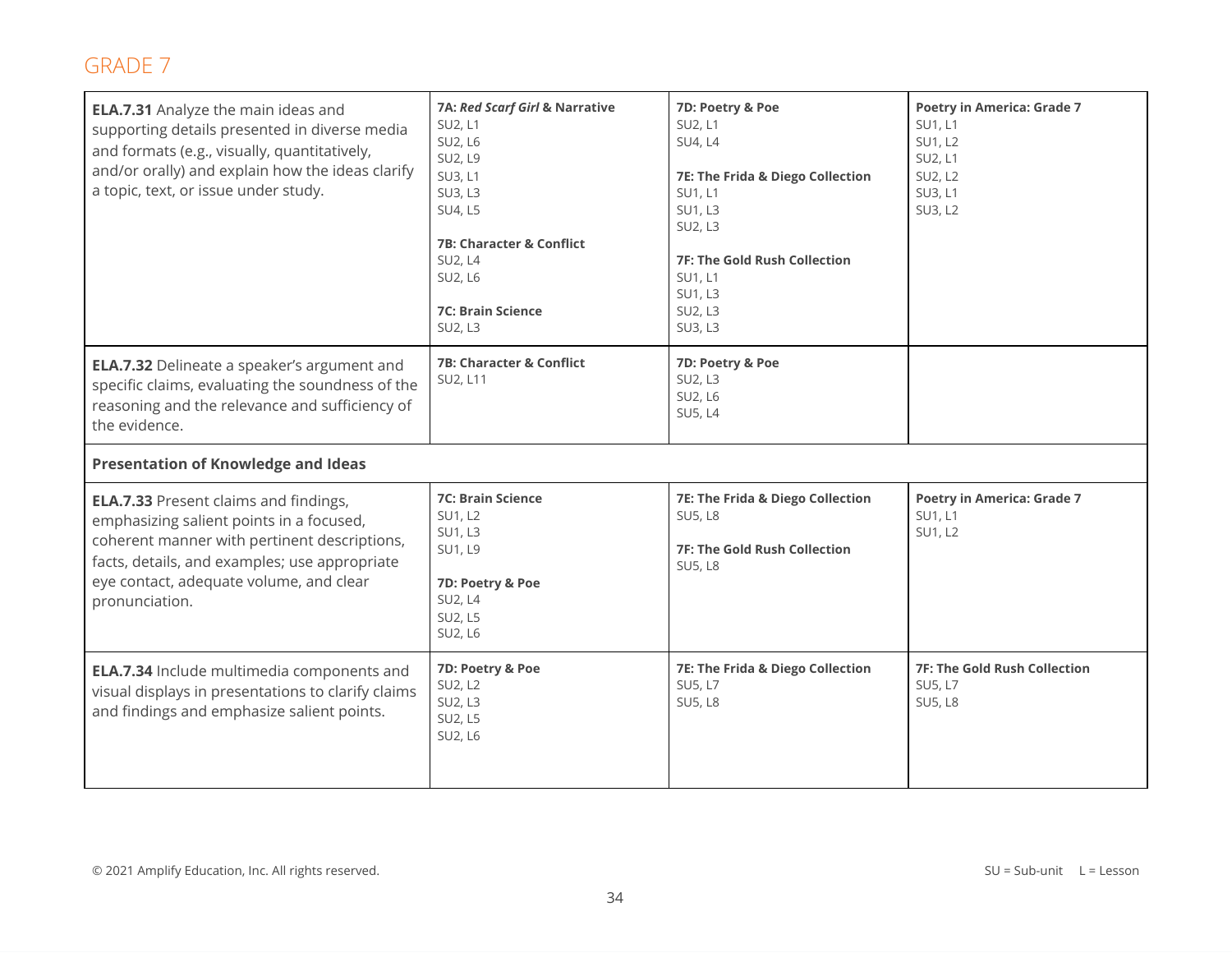| <b>ELA.7.35</b> Adapt speech to a variety of contexts<br>and tasks, demonstrating command of formal<br>English when indicated or appropriate. (See<br>grade 7 Language standards for specific<br>expectations.) | 7A: Red Scarf Girl & Narrative<br>SU2, L9<br>SU3, L2<br>SU3, L4<br><b>7B: Character &amp; Conflict</b> | 7D: Poetry & Poe<br>SU4, L1<br>7E: The Frida & Diego Collection<br>SU5, L8 | 7F: The Gold Rush Collection<br>SU5, L8 |
|-----------------------------------------------------------------------------------------------------------------------------------------------------------------------------------------------------------------|--------------------------------------------------------------------------------------------------------|----------------------------------------------------------------------------|-----------------------------------------|
|                                                                                                                                                                                                                 | SU2, L15                                                                                               |                                                                            |                                         |

#### **Language**

#### **Conventions of Standard English**

Note: The Grammar unit and Mastering Conventions PDFs in Amplify ELA contain teaching and practice materials to support the conventions standards for grades 6–8. Teachers use Amplify's Grammar Pacing Guide to determine how to integrate these lessons to ensure effective standards instruction. 

| 7A: Red Scarf Girl & Narrative<br><b>ELA.7.36</b> Demonstrate command of the<br>SU4, L4<br>conventions of Standard English grammar and<br>usage when writing or speaking.<br><b>7B: Character &amp; Conflict</b><br>Explain the function of phrases and<br>$\bullet$<br>SU4, L5<br>clauses in general and their function in<br><b>7C: Brain Science</b><br>specific sentences.<br>SU4, L5<br>Choose among simple, compound,<br>complex, and compound-complex<br>7D: Poetry & Poe<br>sentences to signal differing<br>SU5, L5<br>relationships among ideas.<br>Place phrases and clauses within a<br>7E: The Frida & Diego Collection<br>SU5, L5<br>sentence, recognizing and correcting<br>misplaced and dangling modifiers.<br><b>7F: The Gold Rush Collection</b><br>SU5, L5 | 7G: Intermediate Story Writing<br>SU2, L16<br>SU2, L17<br>SU3, L18<br>SU3, L21<br>Grammar<br>SU1, L3<br>SU1, L4<br>SU1, L7<br><b>SU1, L8</b><br>SU2, L1<br>SU2, L2<br>SU2, L3<br>SU2, L4<br>SU2, L5<br>SU2, L6<br>SU2, L7<br><b>SU2, L8</b> | <b>Mastering Conventions Two</b><br>U2, L8<br>U3, L10<br>U3, L11<br>U3, L11<br>U3, L12<br>U3, L13<br>U6, L20<br><b>Mastering Conventions Three</b><br>U1, L3<br>U1, L4<br>U2, L5<br>U2, L6<br>U2, L7<br>U2, L8<br>U4, L14 |
|--------------------------------------------------------------------------------------------------------------------------------------------------------------------------------------------------------------------------------------------------------------------------------------------------------------------------------------------------------------------------------------------------------------------------------------------------------------------------------------------------------------------------------------------------------------------------------------------------------------------------------------------------------------------------------------------------------------------------------------------------------------------------------|---------------------------------------------------------------------------------------------------------------------------------------------------------------------------------------------------------------------------------------------|---------------------------------------------------------------------------------------------------------------------------------------------------------------------------------------------------------------------------|
|--------------------------------------------------------------------------------------------------------------------------------------------------------------------------------------------------------------------------------------------------------------------------------------------------------------------------------------------------------------------------------------------------------------------------------------------------------------------------------------------------------------------------------------------------------------------------------------------------------------------------------------------------------------------------------------------------------------------------------------------------------------------------------|---------------------------------------------------------------------------------------------------------------------------------------------------------------------------------------------------------------------------------------------|---------------------------------------------------------------------------------------------------------------------------------------------------------------------------------------------------------------------------|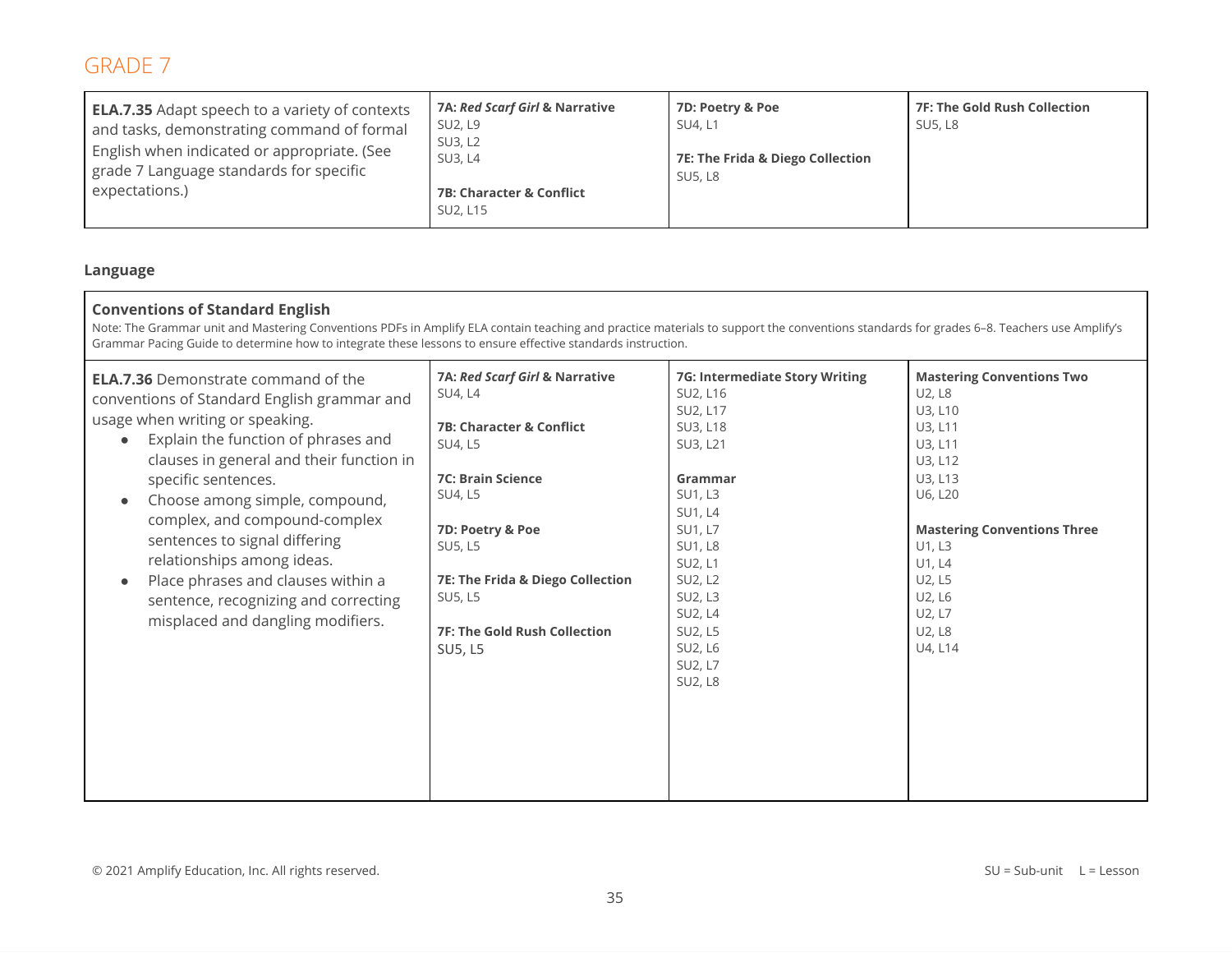| <b>ELA.7.37</b> Demonstrate command of the<br>conventions of Standard English capitalization,<br>punctuation, and spelling when writing.<br>Use a comma to separate coordinate<br>$\bullet$<br>adjectives (e.g., It was a fascinating,<br>enjoyable movie.).<br>Spell correctly.<br>$\bullet$ | 7A: Red Scarf Girl & Narrative<br>SU4, L4<br>7B: Character & Conflict<br>SU4, L5<br><b>7C: Brain Science</b><br>SU4, L5                                                                            | 7D: Poetry & Poe<br>SU5, L5<br>7E: The Frida & Diego Collection<br>SU5, L5<br><b>7F: The Gold Rush Collection</b><br>SU5, L5                                          | Grammar<br>SU7, L1<br>SU7, L2<br><b>Mastering Conventions Four</b>                                                        |
|-----------------------------------------------------------------------------------------------------------------------------------------------------------------------------------------------------------------------------------------------------------------------------------------------|----------------------------------------------------------------------------------------------------------------------------------------------------------------------------------------------------|-----------------------------------------------------------------------------------------------------------------------------------------------------------------------|---------------------------------------------------------------------------------------------------------------------------|
| <b>Knowledge of Language</b>                                                                                                                                                                                                                                                                  |                                                                                                                                                                                                    |                                                                                                                                                                       |                                                                                                                           |
| <b>ELA.7.38</b> Use knowledge of language and its<br>conventions when writing, speaking, reading, or<br>listening.<br>Choose language that expresses ideas<br>$\bullet$<br>precisely and concisely, recognizing<br>and eliminating wordiness and<br>redundancy.                               | 7A: Red Scarf Girl & Narrative<br>SU4, L4<br>SU4, L5<br>7B: Character & Conflict<br>SU4, L5<br><b>7C: Brain Science</b><br>SU2, L4<br>SU4, L5<br>7D: Poetry & Poe<br>SU2, L5<br>SU2, L6<br>SU5, L5 | 7E: The Frida & Diego Collection<br>SU4, L2<br>SU5, L5<br>7F: The Gold Rush Collection<br>SU4, L2<br>SU5, L5<br>7G: Intermediate Story Writing<br>SU1, L3<br>SU2, L16 | Grammar<br>SU2, L1<br>SU2, L2<br>SU2, L5<br>SU2, L6<br><b>Poetry in America: Grade 7</b><br>SU1, L3<br>SU2, L3<br>SU3, L3 |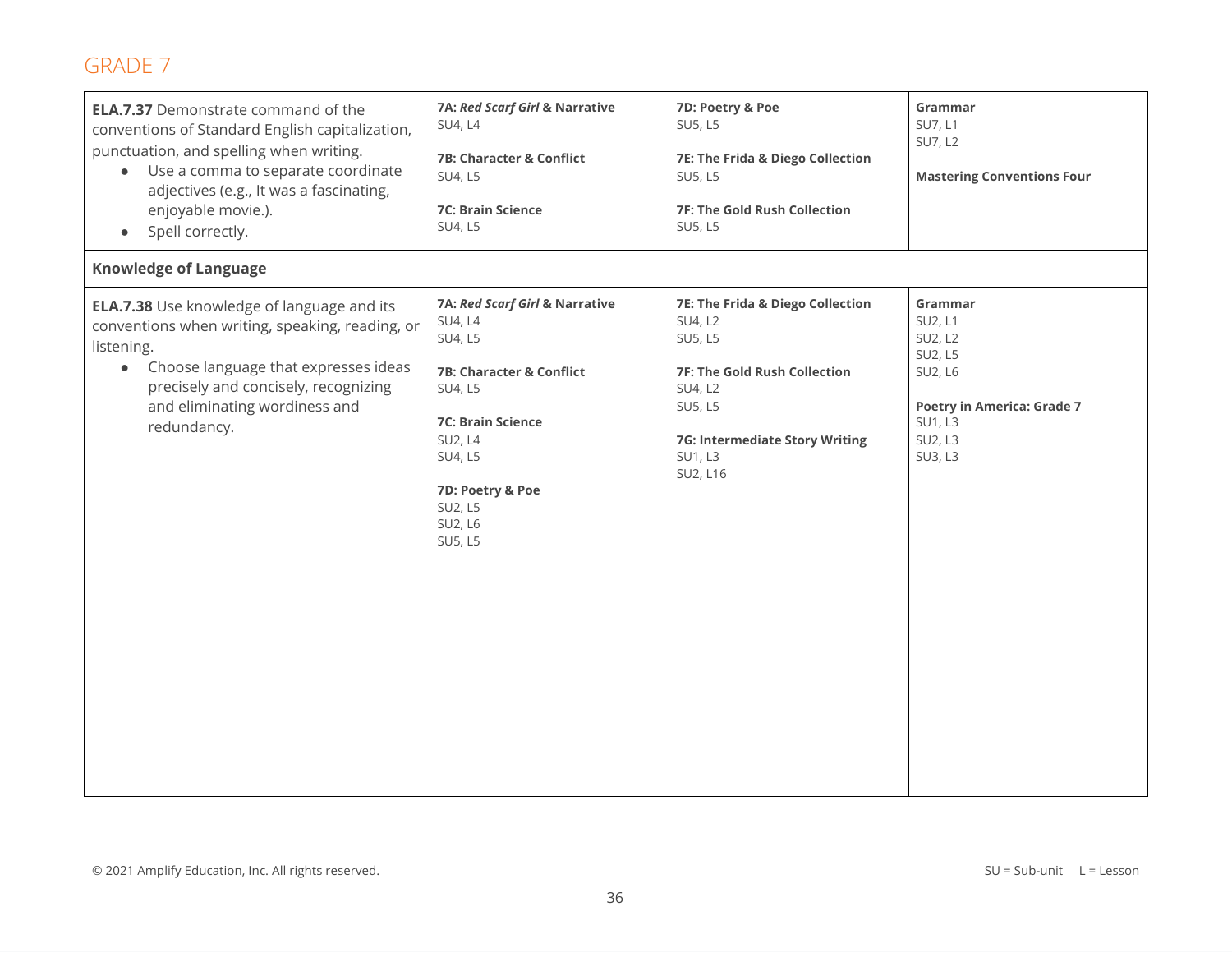#### **Vocabulary Acquisition and Use**

Note: Students use the Vocab App to work with words from the unit texts, as well as key academic vocabulary. The app is adaptive, so words will vary according to each student's level of mastery. Regardless of level, students cycle through a range of vocabulary activities that support work across the vocabulary standards. 

| <b>ELA.7.39</b> Determine or clarify the meaning of<br>unknown and multiple-meaning words and<br>phrases based on grade 7 reading and content,<br>choosing flexibly from a range of strategies.<br>Use context (e.g., the overall meaning<br>$\bullet$<br>of a sentence or paragraph or a word's<br>position or function in a sentence) as a<br>clue to the meaning of a word or<br>phrase.<br>Use common, grade-appropriate Greek<br>$\bullet$<br>or Latin affixes and roots as clues to<br>the meaning of a word (e.g., belligerent,<br>bellicose, or rebel).<br>Consult general and specialized<br>$\bullet$<br>reference materials (e.g., dictionaries,<br>glossaries, and/or thesauruses), both<br>print and digital, to find the<br>pronunciation of a word or determine<br>or clarify its precise meaning or its part<br>of speech.<br>Verify the initial determination of the<br>$\bullet$<br>meaning of a word or phrase (e.g., by<br>checking the inferred meaning in<br>context or in a dictionary). | 7A: Red Scarf Girl & Narrative<br>SU2, L1<br>SU2, L2<br>SU2, L3<br>SU2, L4<br>SU2, L5<br>SU2, L6<br>SU2, L7<br>SU2, L8<br>SU2, L9<br>SU2, L10<br>SU2, L11<br>SU2, L12<br>SU3, L1<br>SU4, L1<br>SU4, L2<br>SU4, L3<br>SU4, L4<br>SU4, L5<br>Vocabulary Module: Context Clues<br>Vocabulary Module: Dictionary Skills<br>7B: Character & Conflict<br>SU1, L1<br>SU1, L2<br>SU1, L3<br>SU1, L4<br>SU2, L1<br>SU2, L2<br>SU2, L4<br>SU3, L1<br>SU3, L2 | <b>7C: Brain Science</b><br>SU1, L1<br>SU1, L3<br>SU1, L9<br>SU2, L1<br>SU3, L1<br>SU3, L3<br>SU4, L1<br>SU4, L2<br>SU4, L4<br>SU4, L5<br>Vocabulary Module: Greek and Latin<br>Roots<br>7D: Poetry & Poe<br>SU1, L1<br>SU1, L2<br>SU2, L1<br>SU2, L3<br>SU3, L1<br>SU3, L5<br>SU4, L1<br>SU4, L2<br>SU4, L3 | 7E: The Frida & Diego Collection<br>SU2, L1<br>Vocabulary Module: Prefixes and<br>Suffixes<br>7F: The Gold Rush Collection<br>SU2, L1<br><b>Poetry in America: Grade 7</b><br>SU2, L1<br><b>Vocab App</b><br>Narrative Multiple Choice<br>Roots Exist<br><b>Totally ReDictionary</b> |
|-----------------------------------------------------------------------------------------------------------------------------------------------------------------------------------------------------------------------------------------------------------------------------------------------------------------------------------------------------------------------------------------------------------------------------------------------------------------------------------------------------------------------------------------------------------------------------------------------------------------------------------------------------------------------------------------------------------------------------------------------------------------------------------------------------------------------------------------------------------------------------------------------------------------------------------------------------------------------------------------------------------------|----------------------------------------------------------------------------------------------------------------------------------------------------------------------------------------------------------------------------------------------------------------------------------------------------------------------------------------------------------------------------------------------------------------------------------------------------|--------------------------------------------------------------------------------------------------------------------------------------------------------------------------------------------------------------------------------------------------------------------------------------------------------------|--------------------------------------------------------------------------------------------------------------------------------------------------------------------------------------------------------------------------------------------------------------------------------------|
|-----------------------------------------------------------------------------------------------------------------------------------------------------------------------------------------------------------------------------------------------------------------------------------------------------------------------------------------------------------------------------------------------------------------------------------------------------------------------------------------------------------------------------------------------------------------------------------------------------------------------------------------------------------------------------------------------------------------------------------------------------------------------------------------------------------------------------------------------------------------------------------------------------------------------------------------------------------------------------------------------------------------|----------------------------------------------------------------------------------------------------------------------------------------------------------------------------------------------------------------------------------------------------------------------------------------------------------------------------------------------------------------------------------------------------------------------------------------------------|--------------------------------------------------------------------------------------------------------------------------------------------------------------------------------------------------------------------------------------------------------------------------------------------------------------|--------------------------------------------------------------------------------------------------------------------------------------------------------------------------------------------------------------------------------------------------------------------------------------|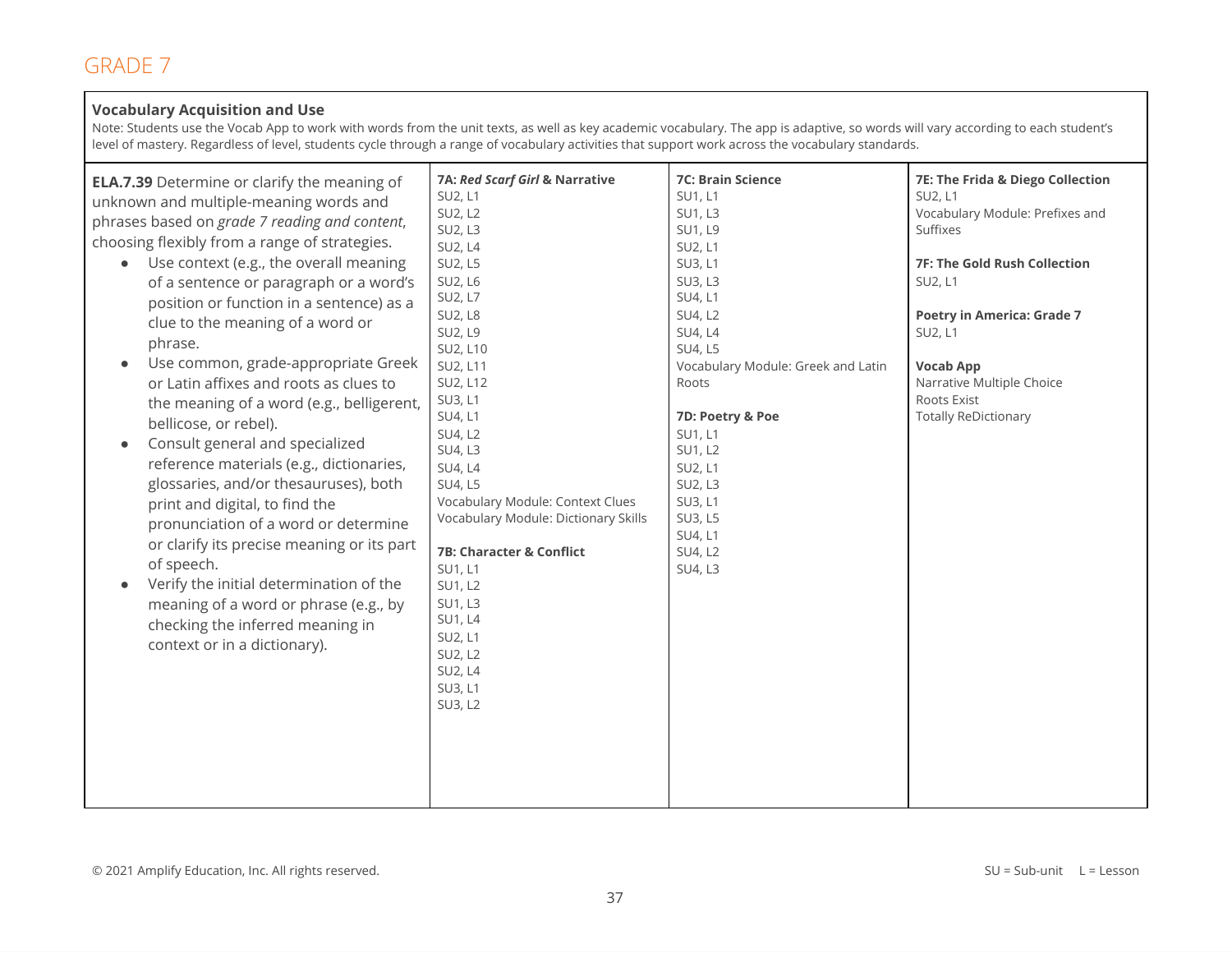| <b>ELA.7.40</b> Demonstrate understanding of<br>figurative language, word relationships, and<br>nuances in word meanings.<br>Interpret figures of speech (e.g., literary<br>$\bullet$<br>or mythological allusions) in context.<br>Use the relationship between particular<br>$\bullet$<br>words (e.g., synonym/antonym or<br>analogy) to better understand each of<br>the words.<br>Distinguish among the connotations<br>$\bullet$<br>(associations) of words with similar<br>denotations (definitions) (e.g., refined,<br>respectful, polite, diplomatic, or<br>condescending). | 7A: Red Scarf Girl & Narrative<br>SU2, L1<br>SU2, L2<br>SU2, L3<br>SU2, L4<br>SU2, L5<br>SU2, L6<br>SU2, L7<br>SU2, L8<br>SU2, L9<br>SU2, L10<br>SU2, L11<br>SU2, L12<br>SU4, L1<br>SU4, L2<br>SU4, L3<br>SU4, L4<br>SU4, L5<br>7B: Character & Conflict<br>SU1, L2<br>SU1, L3<br>SU1, L4<br>SU2, L1<br>SU2, L2<br>SU2, L4<br>SU3, L1<br>Vocabulary Module: Connotations and<br>Denotations | 7C: Brain Science<br>SU1, L3<br>SU1, L9<br>SU2, L1<br>SU3, L1<br>SU3, L3<br>SU4, L1<br>SU4, L2<br>SU4, L4<br>SU4, L5<br>7D: Poetry & Poe<br>SU1, L1<br>SU1, L2<br>SU1, L3<br>SU2, L1<br>SU3, L1<br>SU4, L2<br>SU4, L3<br>Vocabulary Module: Figurative<br>Language | 7F: The Gold Rush Collection<br>Vocabulary Module: Synonyms and<br>Antonyms<br><b>Poetry in America: Grade 7</b><br>SU1, L1<br>SU1, L2<br>SU2, L1<br>SU2, L2<br>SU3, L1<br>SU3, L2<br><b>Vocab App</b><br><b>Extreme Weather Vacation</b><br>Personality Quiz<br>Two of a Kind |
|------------------------------------------------------------------------------------------------------------------------------------------------------------------------------------------------------------------------------------------------------------------------------------------------------------------------------------------------------------------------------------------------------------------------------------------------------------------------------------------------------------------------------------------------------------------------------------|---------------------------------------------------------------------------------------------------------------------------------------------------------------------------------------------------------------------------------------------------------------------------------------------------------------------------------------------------------------------------------------------|--------------------------------------------------------------------------------------------------------------------------------------------------------------------------------------------------------------------------------------------------------------------|--------------------------------------------------------------------------------------------------------------------------------------------------------------------------------------------------------------------------------------------------------------------------------|
|                                                                                                                                                                                                                                                                                                                                                                                                                                                                                                                                                                                    |                                                                                                                                                                                                                                                                                                                                                                                             |                                                                                                                                                                                                                                                                    |                                                                                                                                                                                                                                                                                |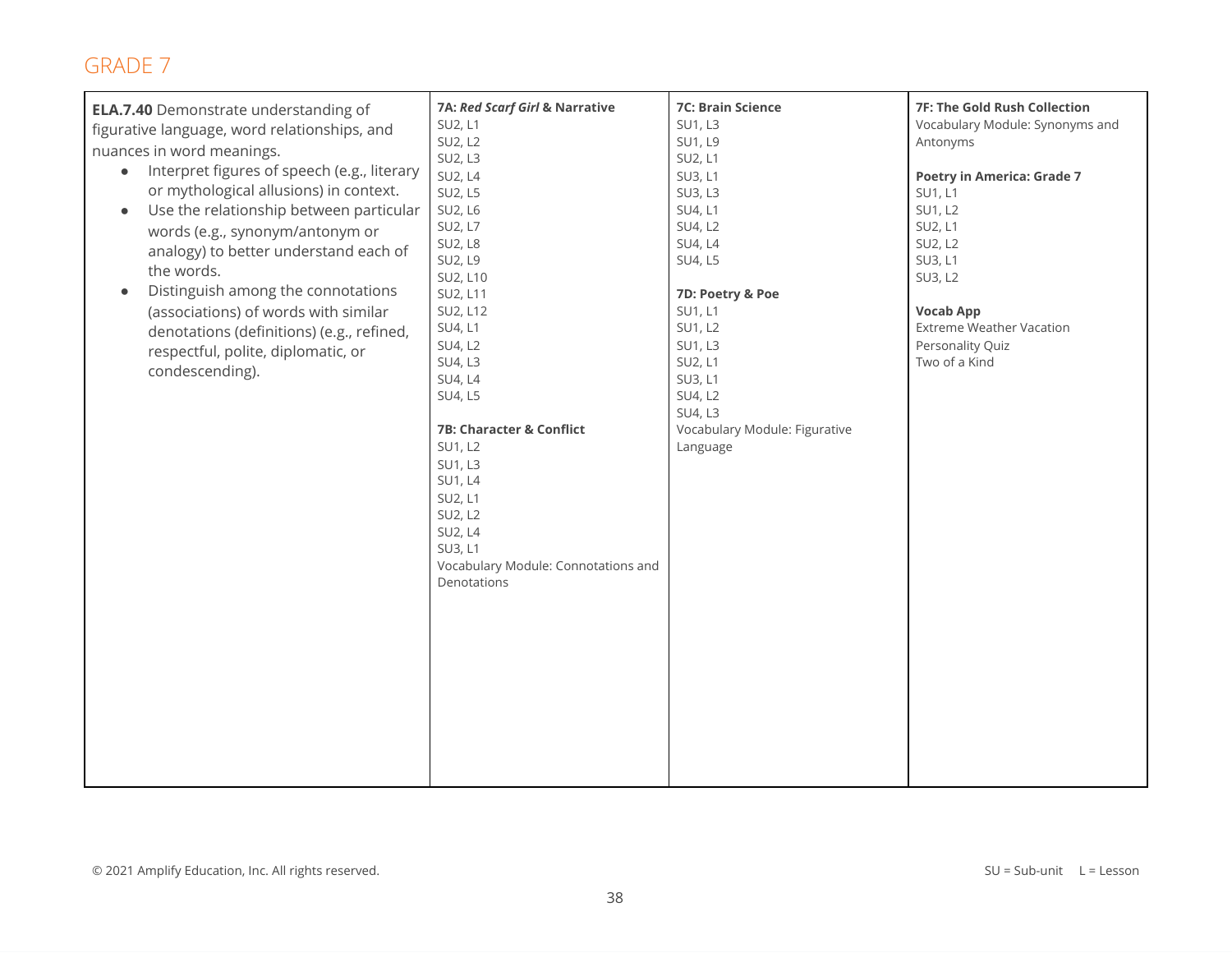| <b>ELA.7.41</b> Acquire and accurately use<br>grade-appropriate general academic and<br>domain-specific words and phrases; gather<br>vocabulary knowledge when considering a<br>word or phrase important to comprehension or<br>expression. | 7A: Red Scarf Girl & Narrative<br>SU2, L1<br>SU2, L2<br>SU2, L3<br>SU2, L4<br>SU2, L5<br>SU2, L6<br>SU2, L7<br><b>SU2, L8</b><br>SU2, L9<br>SU2, L10<br>SU2, L11<br>SU2, L12<br>SU4, L1<br>SU4, L2<br>SU4, L3<br>SU4, L4<br>SU4, L5 | <b>7B: Character &amp; Conflict</b><br>SU1, L2<br>SU1, L3<br>SU1, L4<br>SU2, L1<br>SU2, L2<br>SU2, L4<br><b>7C: Brain Science</b><br>SU1, L9<br>SU3, L1<br>SU3, L3<br>SU4, L1<br>SU4, L2<br>SU4, L4<br>SU4, L5 | <b>Vocab App</b><br><b>Extreme Weather Vacation</b><br>Narrative Multiple Choice<br>Roots Exist<br><b>Totally ReDictionary</b><br>Two of a Kind |
|---------------------------------------------------------------------------------------------------------------------------------------------------------------------------------------------------------------------------------------------|-------------------------------------------------------------------------------------------------------------------------------------------------------------------------------------------------------------------------------------|----------------------------------------------------------------------------------------------------------------------------------------------------------------------------------------------------------------|-------------------------------------------------------------------------------------------------------------------------------------------------|
|---------------------------------------------------------------------------------------------------------------------------------------------------------------------------------------------------------------------------------------------|-------------------------------------------------------------------------------------------------------------------------------------------------------------------------------------------------------------------------------------|----------------------------------------------------------------------------------------------------------------------------------------------------------------------------------------------------------------|-------------------------------------------------------------------------------------------------------------------------------------------------|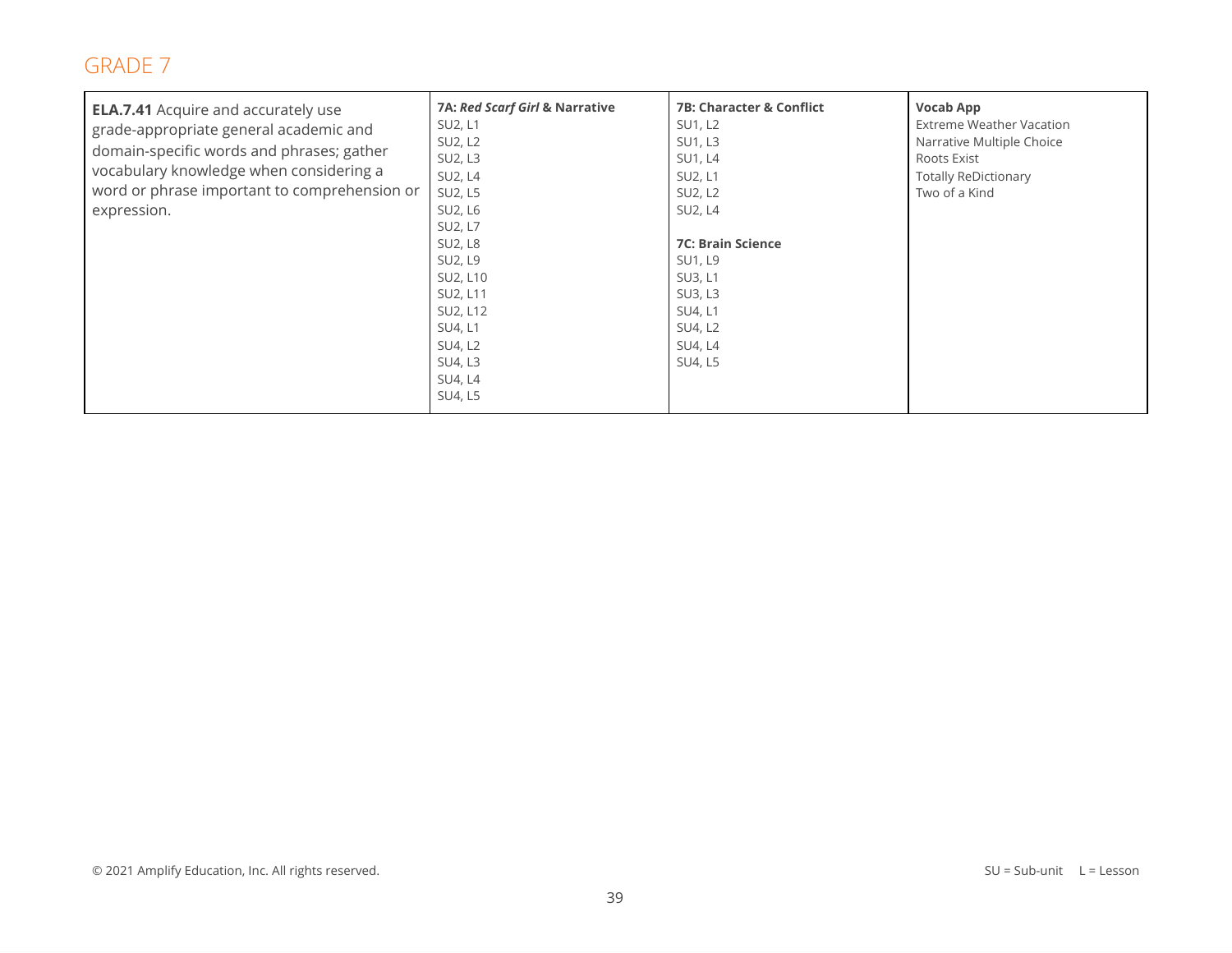#### **Reading**

| <b>Key Ideas and Details</b>                                                                                                                                                                                                                        |                                                                                                                                                                                              |                                                                                                                                                                                                            |                                                                                                                                                   |
|-----------------------------------------------------------------------------------------------------------------------------------------------------------------------------------------------------------------------------------------------------|----------------------------------------------------------------------------------------------------------------------------------------------------------------------------------------------|------------------------------------------------------------------------------------------------------------------------------------------------------------------------------------------------------------|---------------------------------------------------------------------------------------------------------------------------------------------------|
| <b>ELA.8.1</b> Cite the textual evidence that most<br>strongly supports an analysis of what the<br>literary text says explicitly as well as inferences<br>drawn from the text.                                                                      | 8A: Perspectives & Narrative<br>SU3, L4<br>8B: Liberty & Equality<br>SU1, L1<br>SU1, L2                                                                                                      | 8C: Science & Science Fiction<br>SU1, L1<br>SU1, L3<br>SU3, L5<br>SU1, L12<br>SU1, L15<br>8D: Shakespeare's Romeo & Juliet<br>SU1, L3<br>SU1, L7<br>SU1, L11<br>SU1, L14<br>SU1, L15<br>SU2, L1<br>SU2, L4 | 8E: Holocaust: Memory & Meaning<br>SU1, L1<br>SU4, L2<br>SU4, L3<br>SU6, L1<br><b>Poetry in America: Grade 8</b><br>SU1, L2<br>SU1, L3<br>SU2, L1 |
| <b>ELA.8.2</b> Determine a theme or central idea of a<br>literary text and analyze its development over<br>the course of the text, including its relationship<br>to the characters, setting, and plot; provide an<br>objective summary of the text. | 8B: Liberty & Equality<br>SU1, L1<br>8C: Science & Science Fiction<br>SU1, L2<br>SU1, L3<br>SU1, L6<br><b>SU1, L8</b><br>SU1, L9<br>SU1, L12<br>SU1, L13<br>SU1, L14<br>SU1, L15<br>SU1, L17 | 8D: Shakespeare's Romeo & Juliet<br>SU1, L2<br>SU1, L4<br><b>SU1, L8</b><br>SU1, L15<br>8E: Holocaust: Memory & Meaning<br>SU1, L1<br>SU4, L3<br>SU5, L1                                                   | <b>Poetry in America: Grade 8</b><br>SU1, L2<br>SU2, L2                                                                                           |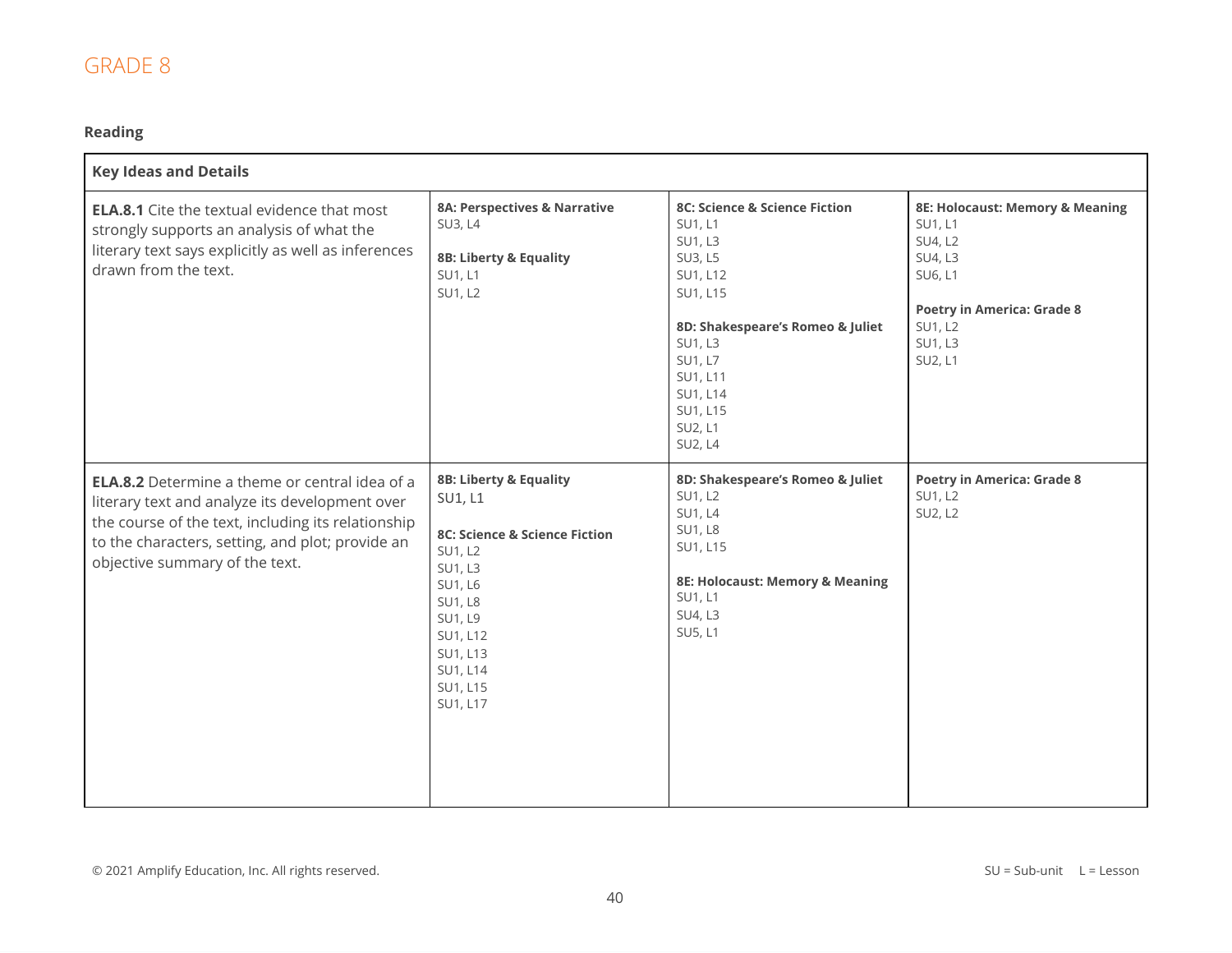| <b>ELA.8.3</b> Analyze how particular lines of dialogue<br>or incidents in a story or drama propel the<br>action, reveal aspects of a character, or provoke<br>a decision.                                                      | 8C: Science & Science Fiction<br>SU1, L1<br>SU1, L2<br>SU1, L3<br>SU1, L5<br>SU1, L6<br>SU1, L11<br>SU1, L14<br>SU2, L1                                                                               | 8D: Shakespeare's Romeo & Juliet<br>SU1, L1<br>SU1, L5<br>SU1, L12<br>8E: Holocaust: Memory & Meaning<br>SU4, L2<br>SU4, L3<br>SU4, L4        | <b>Poetry in America: Grade 8</b><br>SU1, L2<br>SU1, L3<br>SU2, L1                                                                                            |
|---------------------------------------------------------------------------------------------------------------------------------------------------------------------------------------------------------------------------------|-------------------------------------------------------------------------------------------------------------------------------------------------------------------------------------------------------|-----------------------------------------------------------------------------------------------------------------------------------------------|---------------------------------------------------------------------------------------------------------------------------------------------------------------|
| <b>ELA.8.4</b> Cite the textual evidence that most<br>strongly supports an analysis of what the<br>informational text says explicitly as well as<br>inferences drawn from the text.                                             | 8A: Perspectives & Narrative<br>SU3, L1<br>SU3, L2<br>SU3, L3<br>SU3, L5<br>SU3, L6<br>SU3, L7<br>SU3, L8<br>SU3, L9<br>SU4, L1<br>8B: Liberty & Equality<br>SU2, L8<br>SU4, L1<br>SU4, L2<br>SU6, L1 | 8C: Science & Science Fiction<br>SU3, L2<br>SU3, L3<br>SU3, L4<br>8E: Holocaust: Memory & Meaning<br>SU2, L1<br>SU2, L2<br>SU3, L1<br>SU3, L2 | <b>8F: The Space Race Collection</b><br>SU2, L1<br>SU2, L2<br>SU3, L1<br>SU3, L3<br>SU4, L1<br>SU4, L2<br>SU4, L3<br>SU5, L1<br>SU5, L3<br>SU5, L5<br>SU5, L6 |
| <b>ELA.8.5</b> Determine a central idea of an<br>informational text and analyze its development<br>over the course of the text, including its<br>relationship to supporting ideas; provide an<br>objective summary of the text. | 8A: Perspectives & Narrative<br>SU3, L1<br>SU3, L2<br>SU3, L5<br>SU3, L6<br>SU3, L7<br>SU3, L8<br>SU3, L9                                                                                             | 8B: Liberty & Equality<br>SU2, L2<br>SU2, L7<br>SU2, L8<br>SU2, L9<br>SU2, L13<br>SU2, L14<br>SU4, L1<br>SU4, L2                              | 8E: Holocaust: Memory & Meaning<br>SU2, L2<br>SU3, L2<br>SU3, L3<br>SU4, L1<br>SU4, L4<br>SU5, L1                                                             |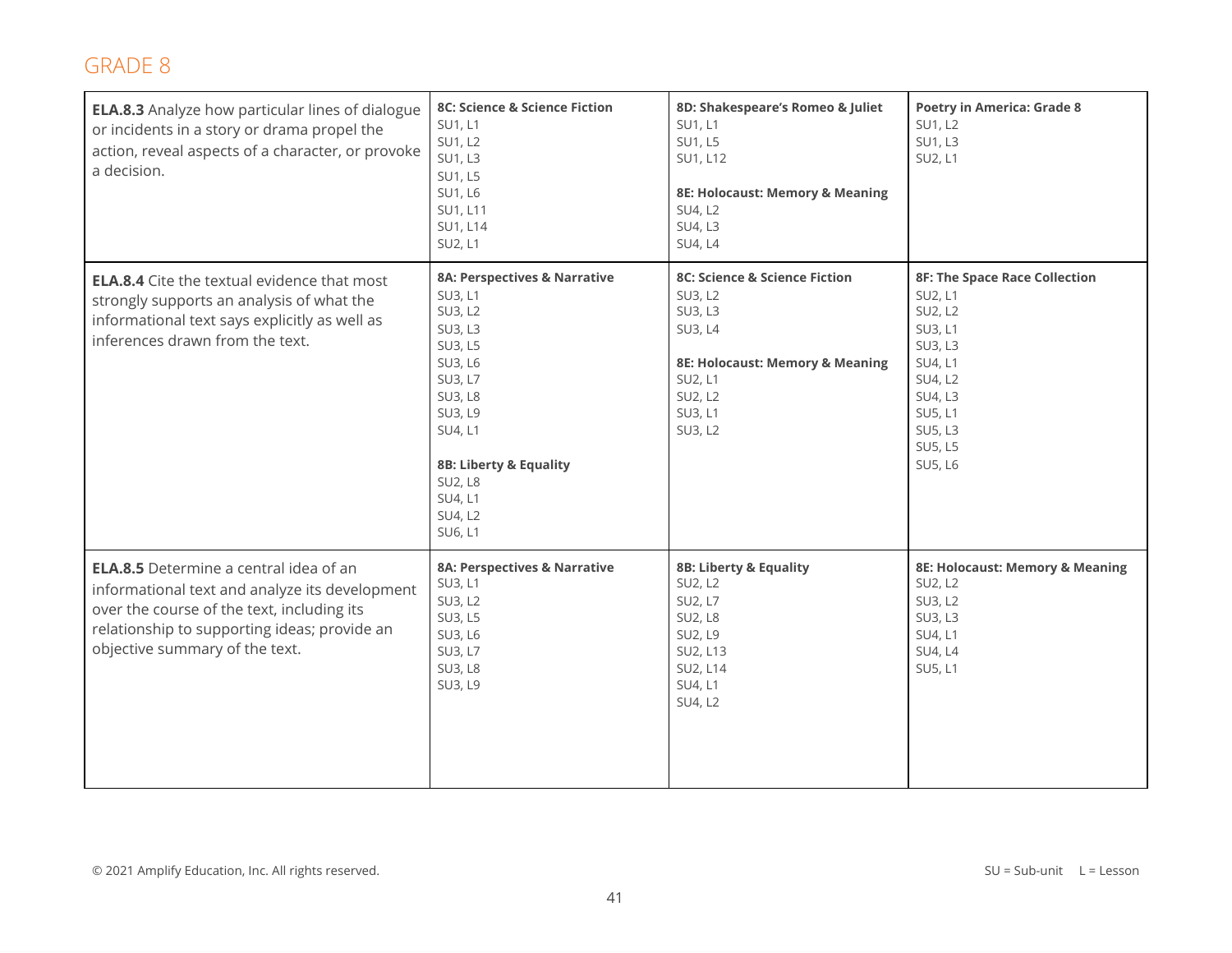| <b>ELA.8.6</b> Analyze how an informational text<br>makes connections among and distinctions<br>between individuals, ideas, or events (e.g.,<br>through comparisons, analogies, or categories).                                                                                | 8A: Perspectives & Narrative<br>SU3, L1<br>SU3, L2<br>SU3, L6<br><b>SU3, L8</b><br>SU3, L9                                                                          | 8B: Liberty & Equality<br>SU2, L7<br>SU2, L8<br>SU2, L9<br>SU2, L14<br>SU3, L2<br>SU4, L2<br>SU5, L1<br>SU5, L2<br>8C: Science & Science Fiction<br>SU3, L3<br>SU3, L4 | 8E: Holocaust: Memory & Meaning<br>SU2, L1<br>SU3, L2<br>SU3, L3<br>SU4, L1<br>SU4, L4<br><b>8F: The Space Race Collection</b><br>SU2, L2                    |
|--------------------------------------------------------------------------------------------------------------------------------------------------------------------------------------------------------------------------------------------------------------------------------|---------------------------------------------------------------------------------------------------------------------------------------------------------------------|------------------------------------------------------------------------------------------------------------------------------------------------------------------------|--------------------------------------------------------------------------------------------------------------------------------------------------------------|
| <b>Craft and Structure</b>                                                                                                                                                                                                                                                     |                                                                                                                                                                     |                                                                                                                                                                        |                                                                                                                                                              |
| <b>ELA.8.7</b> Determine the meaning of words and<br>phrases as they are used in a literary text,<br>including figurative and connotative meanings;<br>analyze the impact of specific word choices on<br>meaning and tone, including analogies or<br>allusions to other texts. | 8B: Liberty & Equality<br>SU1, L1<br>SU1, L2<br>8C: Science & Science Fiction<br>SU1, L3<br><b>SU1, L5</b><br>SU1, L6<br>SU1, L13<br>SU1, L14<br>SU2, L1<br>SU3, L1 | 8D: Shakespeare's Romeo & Juliet<br>SU1, L1<br>SU1, L2<br>SU1, L4<br>SU1, L5<br>SU1, L7<br><b>SU1, L8</b><br>SU1, L10<br>SU1, L12<br>SU1, L14<br>SU1, L15              | 8E: Holocaust: Memory & Meaning<br>SU1, L1<br>SU4, L2<br>SU4, L4<br>SU5, L1<br><b>Poetry in America: Grade 8</b><br>SU1, L2<br>SU1, L3<br>SU2, L1<br>SU2, L2 |
| <b>ELA.8.8</b> Compare and contrast the structure of<br>two or more literary texts and analyze how the<br>differing structure of each text contributes to<br>its meaning and style.                                                                                            | 8A: Perspectives & Narrative<br>SU3, L4<br>8B: Liberty & Equality<br>SU1, L1                                                                                        | 8C: Science & Science Fiction<br>SU1, L7<br><b>SU1, L8</b><br>8D: Shakespeare's Romeo & Juliet<br>SU1, L1                                                              | <b>Poetry in America: Grade 8</b><br>SU1, L1<br><b>SU1, L3</b><br>SU2, L2                                                                                    |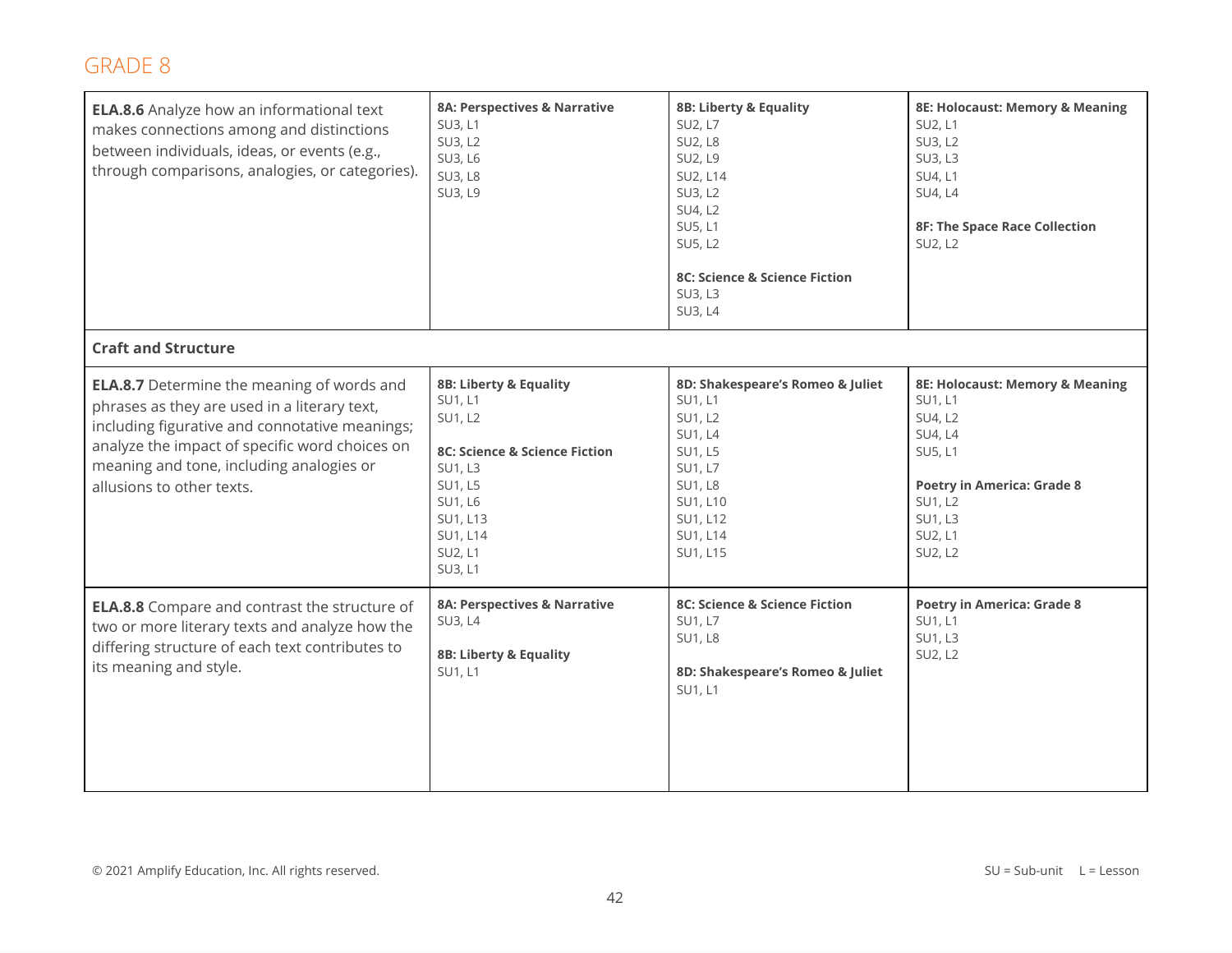| <b>ELA.8.9</b> Analyze how differences in the points<br>of view of the characters and the audience or<br>reader (e.g., created through the use of<br>dramatic irony) create such effects as suspense<br>or humor in a literary text.                                                              | 8C: Science & Science Fiction<br><b>SU1, L3</b><br><b>SU1, L8</b><br>SU1, L12<br>SU1, L13 | 8D: Shakespeare's Romeo & Juliet<br>SU1, L11<br>SU1, L14                                                                                                   | <b>Poetry in America: Grade 8</b><br>SU2, L1                                                                                       |
|---------------------------------------------------------------------------------------------------------------------------------------------------------------------------------------------------------------------------------------------------------------------------------------------------|-------------------------------------------------------------------------------------------|------------------------------------------------------------------------------------------------------------------------------------------------------------|------------------------------------------------------------------------------------------------------------------------------------|
| <b>ELA.8.10</b> Determine the meaning of words and<br>phrases as they are used in an informational<br>text, including figurative, connotative, and<br>technical meanings; analyze the impact of<br>specific word choices on meaning and tone,<br>including analogies or allusions to other texts. | 8A: Perspectives & Narrative<br>SU3, L1<br>SU3, L3<br>SU3, L5<br>SU3, L6                  | 8B: Liberty & Equality<br>SU2, L1<br>SU2, L6<br>SU2, L8<br>SU2, L11<br>SU2, L13<br>SU2, L14<br>SU3, L2<br>SU5, L1<br>SU5, L2<br>SU5, L3<br>SU5, L4         | 8C: Science & Science Fiction<br>SU3, L2<br>8E: Holocaust: Memory & Meaning<br>SU2, L1<br>SU2, L2<br>SU3, L1<br>SU3, L3<br>SU4, L1 |
| <b>ELA.8.11</b> Analyze in detail the structure of a<br>specific paragraph in an informational text,<br>including the role of particular sentences in<br>developing and refining a key concept.                                                                                                   | 8A: Perspectives & Narrative<br>SU3, L2<br>SU3, L3<br>SU3, L5<br>SU3, L6                  | 8B: Liberty & Equality<br>SU2, L2<br>SU2, L4<br>SU2, L7<br>SU2, L9<br>SU2, L11<br>SU3, L1                                                                  | 8E: Holocaust: Memory & Meaning<br>SU3, L3<br>SU4, L4                                                                              |
| <b>ELA.8.12</b> Determine an author's point of view<br>or purpose in an informational text and analyze<br>how the author acknowledges and responds to<br>conflicting evidence or viewpoints.                                                                                                      | 8A: Perspectives & Narrative<br>SU3, L3<br>SU3, L6<br>SU3, L7<br>SU3, L8<br>SU3, L9       | 8B: Liberty & Equality<br>SU2, L1<br>SU2, L3<br>SU2, L4<br>SU2, L6<br>SU2, L9<br>SU3, L1<br>SU3, L2<br>SU5, L2<br>8C: Science & Science Fiction<br>SU3, L2 | 8E: Holocaust: Memory & Meaning<br>SU2, L1<br>SU2, L2<br>SU3, L1<br>SU3, L3                                                        |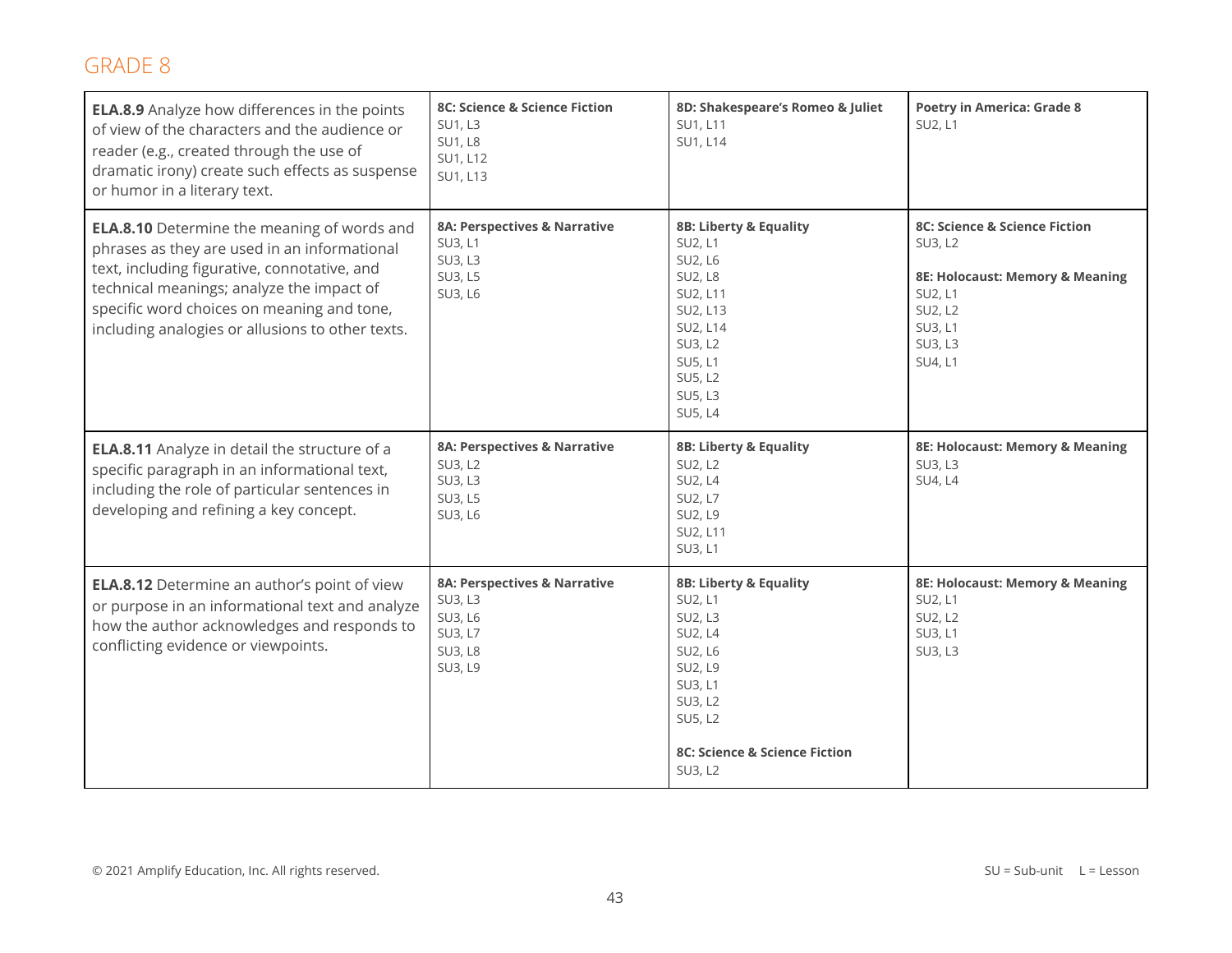| <b>Integration of Knowledge and Ideas</b>                                                                                                                                                                                                                                                                                                                                   |                                                                                                       |                                                                    |                                                 |
|-----------------------------------------------------------------------------------------------------------------------------------------------------------------------------------------------------------------------------------------------------------------------------------------------------------------------------------------------------------------------------|-------------------------------------------------------------------------------------------------------|--------------------------------------------------------------------|-------------------------------------------------|
| <b>ELA.8.13</b> Analyze the extent to which a filmed<br>or live production of a story or drama stays<br>faithful to or departs from the text or script,<br>evaluating the choices made by the director or<br>actors.                                                                                                                                                        | 8C: Science & Science Fiction<br>SU1, L2<br>SU1, L3<br>SU1, L11                                       | 8D: Shakespeare's Romeo & Juliet<br>SU1, L1<br>SU1, L3<br>SU1, L10 |                                                 |
| <b>ELA.8.14</b> Analyze how a modern work of fiction<br>draws on themes, patterns of events, or<br>character types from myths, traditional stories,<br>or religious works, such as the Bible, including<br>describing how the material is transformed in<br>the modern work (e.g., how a modern<br>interpretation of a Shakespearean text draws<br>from the original text). | 8C: Science & Science Fiction<br>SU1, L5<br>SU1, L6<br>SU1, L9<br>SU1, L14<br>SU1, L15<br>SU1, L17    | <b>Poetry in America: Grade 8</b><br>SU2, L2                       |                                                 |
| <b>ELA.8.15</b> Evaluate the advantages and<br>disadvantages of using different mediums (e.g.,<br>print or digital text, video, and/or multimedia)<br>to present a particular topic or idea.                                                                                                                                                                                | 8B: Liberty & Equality<br>SU2, L1<br>SU2, L2<br>SU2, L4<br>SU2, L11<br>SU2, L13<br>SU5, L3<br>SU5, L4 | 8E: Holocaust: Memory & Meaning<br>SU3, L1<br>SU5, L1              | <b>8F: The Space Race Collection</b><br>SU2, L1 |
| <b>ELA.8.16</b> Delineate and evaluate the argument<br>and specific claims in an informational text,<br>assessing whether the reasoning is sound and<br>the evidence is relevant and sufficient;<br>recognize when irrelevant evidence is<br>introduced.                                                                                                                    | 8B: Liberty & Equality<br>SU2, L3<br>SU2, L6<br>SU2, L11<br>SU2, L12<br>SU3, L2<br>SU5, L2            | 8E: Holocaust: Memory & Meaning<br>SU3, L3                         |                                                 |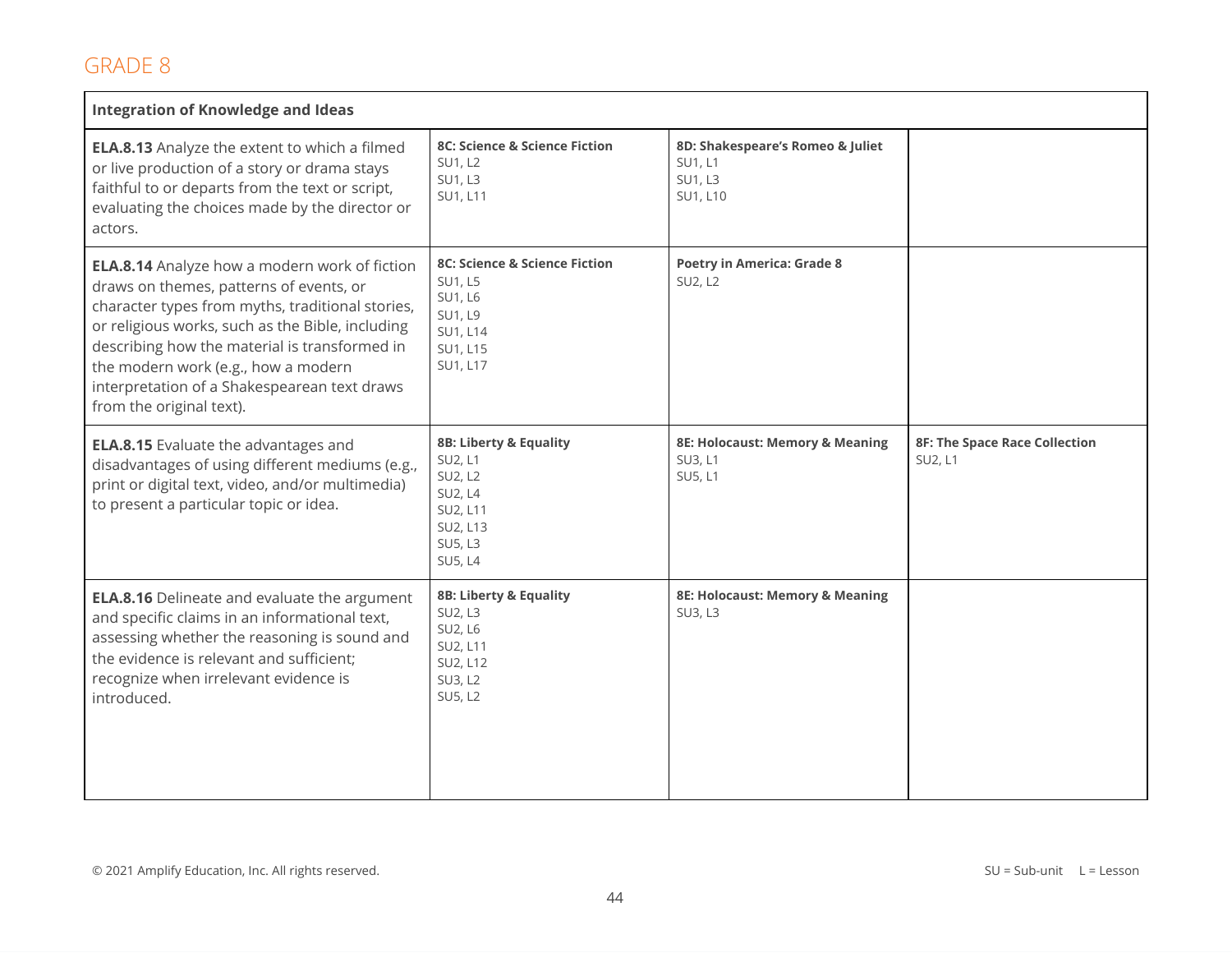| <b>ELA.8.17</b> Analyze a case in which two or more<br>informational texts provide conflicting<br>information on the same topic and identify<br>where the texts disagree on matters of fact or<br>interpretation. | 8B: Liberty & Equality<br>SU2, L3<br>SU2, L9<br>SU3, L1<br>SU3, L2<br>SU5, L1<br>SU5, L2<br>SU6, L1<br>SU6, L2<br>SU6, L4<br>SU6, L5                                                                                                                  | 8E: Holocaust: Memory & Meaning<br>SU2, L2<br>SU4, L4                                                                                         |                                                            |  |  |
|-------------------------------------------------------------------------------------------------------------------------------------------------------------------------------------------------------------------|-------------------------------------------------------------------------------------------------------------------------------------------------------------------------------------------------------------------------------------------------------|-----------------------------------------------------------------------------------------------------------------------------------------------|------------------------------------------------------------|--|--|
| <b>Range of Reading and Text Complexity</b>                                                                                                                                                                       | Note: Lessons listed indicate where students are introduced to a new unit text or texts that fall within the text complexity band. Solo reading comprehension reports indicate the<br>proficiency with which students read these texts independently. |                                                                                                                                               |                                                            |  |  |
| <b>ELA.8.18</b> By the end of the year, read and<br>comprehend literature, including stories,<br>dramas, and poetry, at the high end of grades<br>6-8 text complexity range independently and<br>proficiently.    | 8B: Liberty & Equality<br>SU1, L1<br>8C: Science & Science Fiction<br>SU1, L1<br>SU3, L1<br>SU3, L5                                                                                                                                                   | 8D: Shakespeare's Romeo & Juliet<br>SU1, L1<br>8E: Holocaust: Memory & Meaning<br>SU1, L1<br>SU4, L2                                          | <b>Poetry in America: Grade 8</b><br>SU1, L1<br>SU1, L2    |  |  |
| <b>ELA.8.19</b> By the end of the year, read and<br>comprehend nonfiction and other<br>informational texts at the high end of the<br>grades 6-8 text complexity range<br>independently and proficiently.          | 8A: Perspectives & Narrative<br>SU2, L5<br>SU3, L1<br>SU3, L5<br>SU3, L7<br>8B: Liberty & Equality<br>SU2, L1<br>SU3, L1<br>SU4, L1<br>SU5, L1                                                                                                        | 8C: Science & Science Fiction<br>SU3, L2<br>SU3, L3<br>8E: Holocaust: Memory & Meaning<br>SU2, L1<br>SU2, L2<br>SU3, L1<br>SU3, L3<br>SU4, L4 | <b>8F: The Space Race Collection</b><br>SU2, L1<br>SU4, L3 |  |  |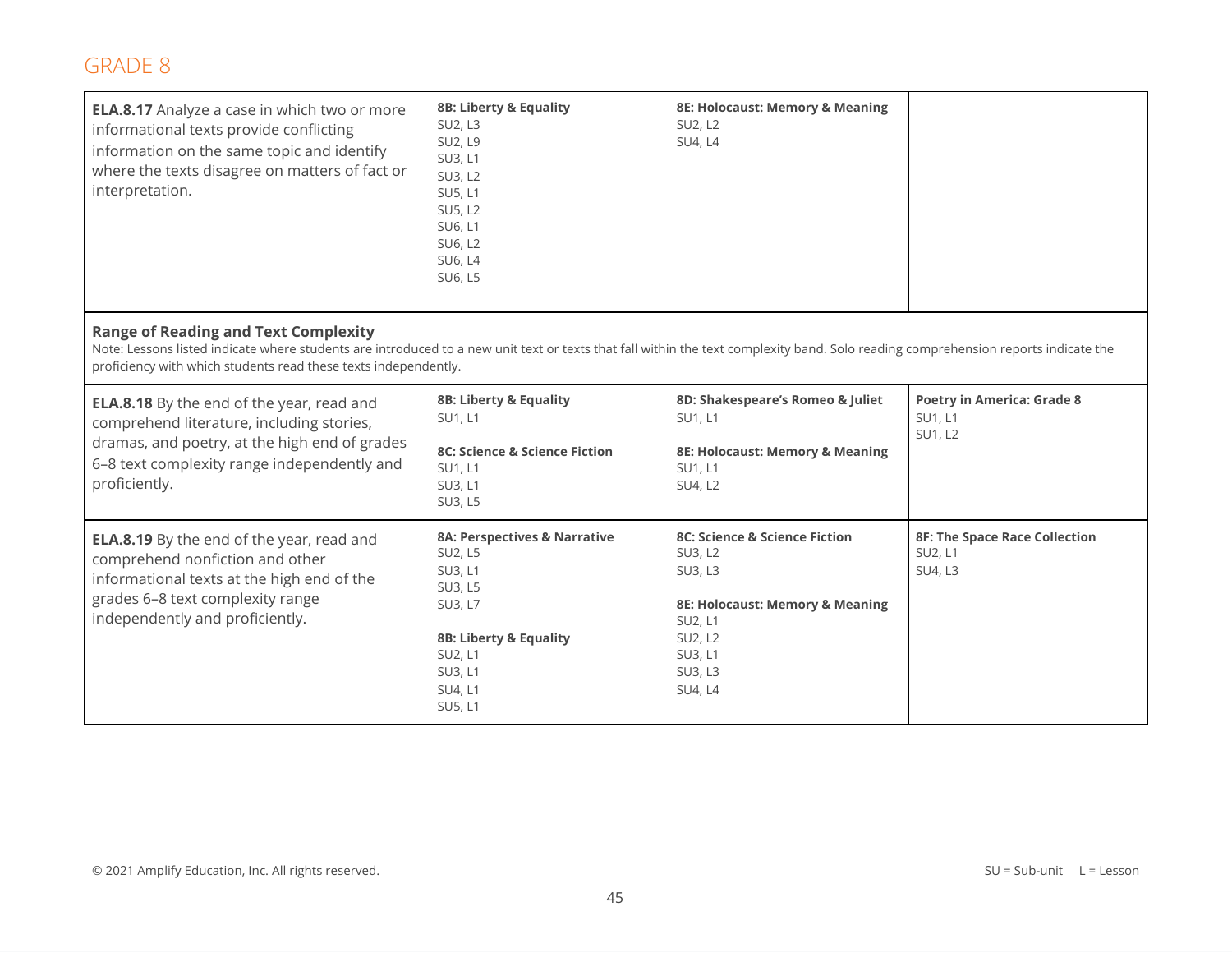#### **Writing**

| <b>Text Types and Purposes</b>                                                                                                                                                                                                                                                                                                                                                                                                                                                                                                                                                                                                                                                                                                                                                                           |                                                                                                                                                                                                                           |                                                                                                                                                                                                                                                                                        |                                                                                                                                                                            |
|----------------------------------------------------------------------------------------------------------------------------------------------------------------------------------------------------------------------------------------------------------------------------------------------------------------------------------------------------------------------------------------------------------------------------------------------------------------------------------------------------------------------------------------------------------------------------------------------------------------------------------------------------------------------------------------------------------------------------------------------------------------------------------------------------------|---------------------------------------------------------------------------------------------------------------------------------------------------------------------------------------------------------------------------|----------------------------------------------------------------------------------------------------------------------------------------------------------------------------------------------------------------------------------------------------------------------------------------|----------------------------------------------------------------------------------------------------------------------------------------------------------------------------|
| <b>ELA.8.20</b> Write arguments to support claims<br>with clear reasons and relevant evidence.<br>Introduce claim(s), acknowledge and<br>$\bullet$<br>distinguish the claim(s) from alternate<br>or opposing claims, and organize the<br>reasons and evidence logically.<br>Support claim(s) with logical reasoning<br>$\bullet$<br>and relevant evidence, using accurate,<br>credible sources and demonstrating an<br>understanding of the topic or text.<br>Use words, phrases, and clauses to<br>$\bullet$<br>create cohesion and clarify the<br>relationships among claim(s),<br>counterclaims, reasons, and evidence.<br>Establish and maintain a formal style.<br>$\bullet$<br>Provide a concluding statement or<br>$\bullet$<br>section that follows from and supports<br>the argument presented. | 8A: Perspectives & Narrative<br>SU3, L2<br>SU3, L8<br>SU4, L1<br>SU4, L2<br>SU4, L4<br>SU4, L5<br>8B: Liberty & Equality<br>SU2, L3<br>SU2, L4<br>SU2, L6<br><b>SU2, L8</b><br>SU2, L12<br>SU2, L14<br>SU3, L2<br>SU5, L3 | 8C: Science & Science Fiction<br>SU1, L2<br>SU1, L3<br>SU1, L5<br>SU1, L11<br>SU1, L12<br>SU1, L13<br>SU1, L14<br>SU2, L1<br>SU2, L2<br>SU2, L3<br>SU2, L4<br>SU2, L5<br>SU3, L2<br>8D: Shakespeare's Romeo & Juliet<br>SU1, L5<br>SU1, L8<br>SU2, L1<br>SU2, L2<br>SU2, L4<br>SU2, L5 | 8E: Holocaust: Memory & Meaning<br>SU3, L1<br>SU3, L2<br>SU4, L1<br>SU4, L3<br><b>8F: The Space Race Collection</b><br>SU5, L1<br>SU5, L2<br>SU5, L3<br>SU5, L4<br>SU5, L5 |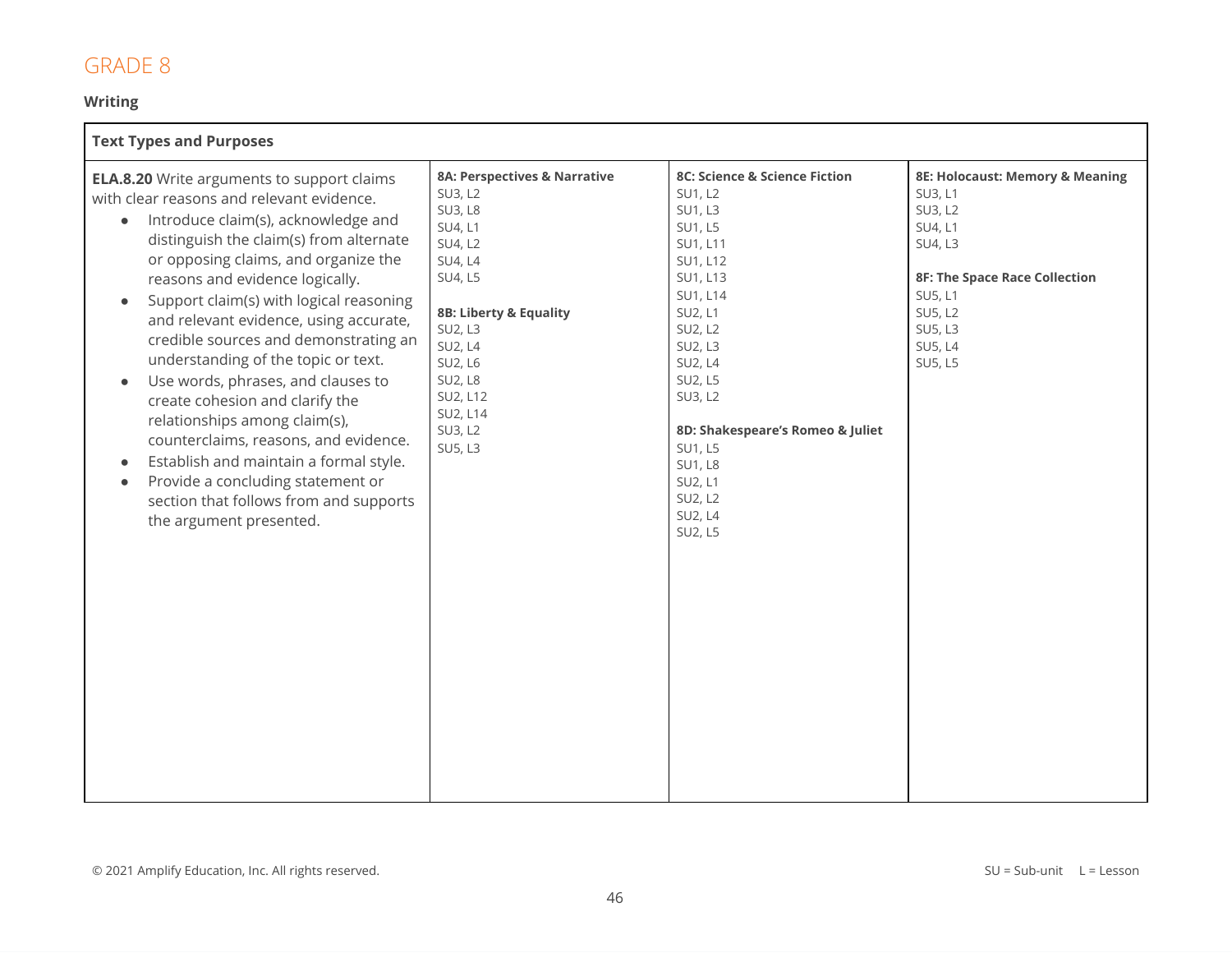| <b>ELA.8.21</b> Write informative/explanatory texts to | 8A: Perspectives & Narrative | 8C: Science & Science Fiction    | <b>8F: The Space Race Collection</b> |
|--------------------------------------------------------|------------------------------|----------------------------------|--------------------------------------|
| examine a topic and convey ideas, concepts,            | SU3, L2                      | SU3, L5                          | SU3, L2                              |
| and information through the selection,                 | SU3, L6                      |                                  | SU4, L3                              |
| organization, and analysis of relevant content.        |                              | 8D: Shakespeare's Romeo & Juliet | SU5, L1                              |
|                                                        | 8B: Liberty & Equality       | SU1, L2                          | SU5, L2                              |
| Introduce a topic clearly, previewing<br>$\bullet$     | SU2, L2                      | SU1, L11                         | SU5, L3                              |
| what is to follow; organize ideas,                     | SU3, L1                      | SU1, L12                         | SU5, L4                              |
| concepts, and information into broader                 | SU4, L1                      |                                  | SU5, L5                              |
| categories; include formatting (e.g.,                  | SU5, L3                      | 8E: Holocaust: Memory & Meaning  | SU5, L8                              |
| headings), graphics (e.g., charts or                   | SU6, L1                      | SU2, L2                          |                                      |
| tables), and multimedia when useful to                 | SU6, L2<br>SU6, L4           | SU6, L1                          |                                      |
|                                                        |                              | SU6, L2                          |                                      |
| aid comprehension.                                     | SU6, L5                      | SU6, L4<br>SU6, L5               |                                      |
| Develop the topic with relevant,                       |                              |                                  |                                      |
| well-chosen facts, definitions, concrete               |                              |                                  |                                      |
| details, quotations, or other                          |                              |                                  |                                      |
| information and examples.                              |                              |                                  |                                      |
| Use appropriate and varied transitions                 |                              |                                  |                                      |
| to create cohesion and clarify the                     |                              |                                  |                                      |
| relationships among ideas and                          |                              |                                  |                                      |
|                                                        |                              |                                  |                                      |
| concepts.                                              |                              |                                  |                                      |
| Use precise language and                               |                              |                                  |                                      |
| domain-specific vocabulary to inform                   |                              |                                  |                                      |
| about or explain the topic.                            |                              |                                  |                                      |
| Establish and maintain a formal style.<br>$\bullet$    |                              |                                  |                                      |
| Provide a concluding statement or<br>$\bullet$         |                              |                                  |                                      |
| section that follows from and supports                 |                              |                                  |                                      |
|                                                        |                              |                                  |                                      |
| the information or explanation                         |                              |                                  |                                      |
| presented.                                             |                              |                                  |                                      |
|                                                        |                              |                                  |                                      |
|                                                        |                              |                                  |                                      |
|                                                        |                              |                                  |                                      |
|                                                        |                              |                                  |                                      |
|                                                        |                              |                                  |                                      |
|                                                        |                              |                                  |                                      |
|                                                        |                              |                                  |                                      |
|                                                        |                              |                                  |                                      |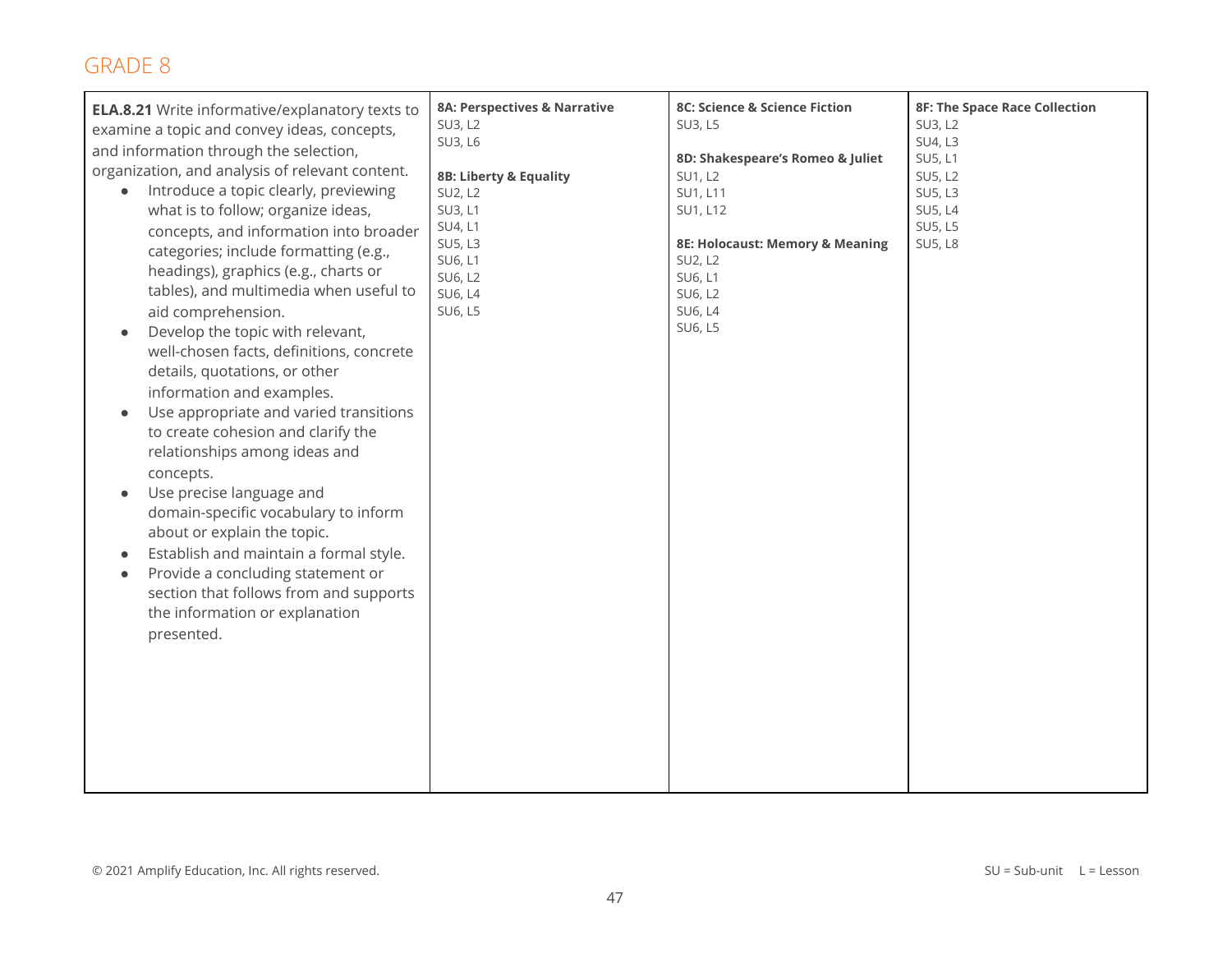| <b>ELA.8.22</b> Write narratives to develop real or | 8A: Perspectives & Narrative | 8B: Liberty & Equality               | <b>8G: Advanced Story Writing</b> |
|-----------------------------------------------------|------------------------------|--------------------------------------|-----------------------------------|
| imagined experiences or events using effective      | SU2, L1                      | SU1, L1                              | SU1, L1                           |
| technique, relevant descriptive details, and        | SU2, L2                      | SU2, L13                             | SU1, L2                           |
| well-structured event sequences.                    | SU2, L3                      |                                      | SU1, L3                           |
|                                                     | SU2, L4                      | 8C: Science & Science Fiction        | <b>SU1, L4</b>                    |
| Engage and orient the reader by<br>$\bullet$        | SU2, L5                      | SU1, L6                              | SU1, L5                           |
| establishing a context and point of view            | SU2, L6                      |                                      | SU1, L6                           |
| and introducing a narrator and/or                   | SU2, L7                      | 8E: Holocaust: Memory & Meaning      | SU1, L7                           |
| characters; organize an event sequence              | <b>SU2, L8</b>               | SU1, L1                              | <b>SU1, L8</b>                    |
| that unfolds naturally and logically.               | SU2, L9                      | SU5, L1                              | SU1, L9                           |
| Use narrative techniques, such as                   | SU3, L1<br>SU3, L4           | <b>8F: The Space Race Collection</b> | SU1, L10<br>SU2, L11              |
|                                                     | SU3, L5                      | SU3, L2                              | SU2, L12                          |
| dialogue, pacing, description, and                  | SU3, L7                      | SU5, L7                              | SU2, L13                          |
| reflection, to develop experiences,                 | SU3, L9                      |                                      | SU2, L14                          |
| events, and/or characters.                          | SU3, L10                     |                                      | SU2, L15                          |
| Use a variety of transition words,                  |                              |                                      | SU2, L16                          |
| phrases, and clauses to convey                      |                              |                                      | SU2, L17                          |
| sequence, signal shifts from one time               |                              |                                      | SU3, L18                          |
| frame or setting to another, and show               |                              |                                      | SU3, L19                          |
| the relationships among experiences                 |                              |                                      | SU3, L20                          |
|                                                     |                              |                                      | SU3, L21                          |
| and events.                                         |                              |                                      | SU3, L22                          |
| Use precise words and phrases,                      |                              |                                      |                                   |
| relevant descriptive details, and                   |                              |                                      | <b>Poetry in America: Grade 8</b> |
| sensory language to capture the action              |                              |                                      | SU1, L3                           |
| and convey experiences and events.                  |                              |                                      | SU2, L3                           |
| Provide a conclusion that follows from              |                              |                                      |                                   |
| and reflects on the narrated                        |                              |                                      |                                   |
|                                                     |                              |                                      |                                   |
| experiences or events.                              |                              |                                      |                                   |
|                                                     |                              |                                      |                                   |
|                                                     |                              |                                      |                                   |
|                                                     |                              |                                      |                                   |
|                                                     |                              |                                      |                                   |
|                                                     |                              |                                      |                                   |
|                                                     |                              |                                      |                                   |
|                                                     |                              |                                      |                                   |
|                                                     |                              |                                      |                                   |
|                                                     |                              |                                      |                                   |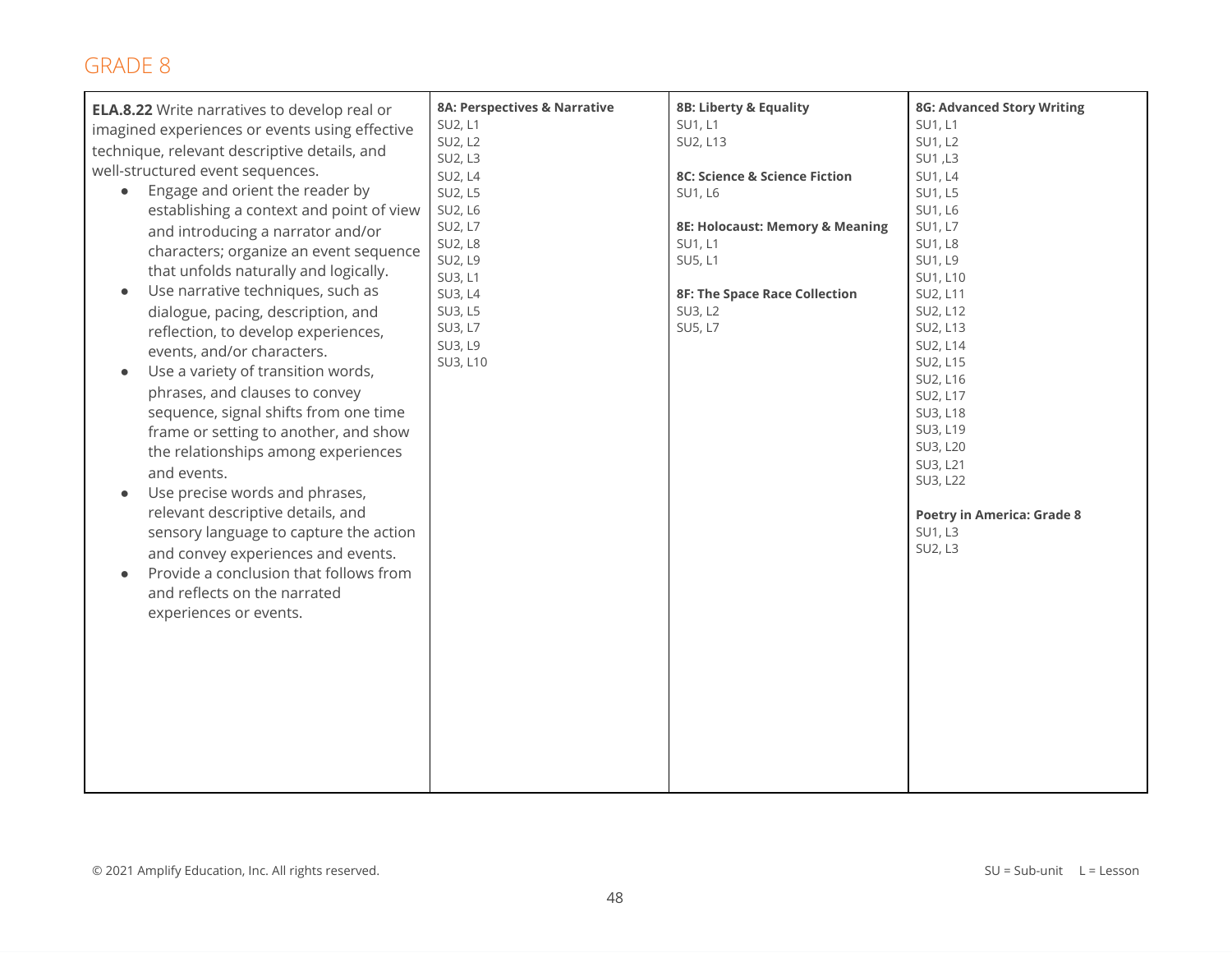| <b>Production and Distribution of Writing</b>                                                                                                                                                                                                                                                                                                                                       |                                                                                                                                                                                                                                    |                                                                                                                                                                                                                                      |                                                                                                                                                             |
|-------------------------------------------------------------------------------------------------------------------------------------------------------------------------------------------------------------------------------------------------------------------------------------------------------------------------------------------------------------------------------------|------------------------------------------------------------------------------------------------------------------------------------------------------------------------------------------------------------------------------------|--------------------------------------------------------------------------------------------------------------------------------------------------------------------------------------------------------------------------------------|-------------------------------------------------------------------------------------------------------------------------------------------------------------|
| <b>ELA.8.23</b> Produce clear and coherent writing in<br>which the development, organization, and style<br>are appropriate to task, purpose, and audience.<br>(Grade-specific expectations for writing types<br>are defined in Text Types and Purposes.)                                                                                                                            | 8A: Perspectives & Narrative<br>SU2, L4<br>SU2, L5<br>SU2, L6<br>SU3, L5<br>SU4, L1<br>SU4, L5<br>8B: Liberty & Equality<br>SU1, L1<br>SU6, L1<br>SU6, L5<br>8C: Science & Science Fiction<br><b>SU1, L8</b><br>SU2, L1<br>SU2, L5 | 8D: Shakespeare's Romeo & Juliet<br>SU2, L1<br>SU2, L2<br>SU2, L4<br>SU2, L5<br>8E: Holocaust: Memory & Meaning<br>SU6, L1<br>SU6, L5<br><b>8F: The Space Race Collection</b><br>SU3, L2<br>SU5, L1<br>SU5, L4<br>SU5, L5<br>SU5, L6 | <b>8G: Advanced Story Writing</b><br>SU1, L2<br>SU1, L6<br>SU2, L13<br>SU3, L22<br><b>Poetry in America: Grade 8</b><br>SU1, L3                             |
| <b>ELA.8.24</b> With some guidance and support<br>from peers and adults, develop and strengthen<br>writing as needed by planning, revising, editing,<br>rewriting, or trying a new approach, focusing<br>on how well purpose and audience have been<br>addressed. (Editing for conventions should<br>demonstrate command of the Language<br>standards up to and including grade 8.) | 8A: Perspectives & Narrative<br>SU2, L2<br>SU2, L4<br>SU2, L6<br>SU2, L7<br>SU2, L8<br>SU2, L9<br>SU3, L10<br>SU4, L4<br>8B: Liberty & Equality<br>SU6, L4<br>SU6, L5                                                              | 8C: Science & Science Fiction<br>SU2, L1<br>SU2, L5<br>8D: Shakespeare's Romeo & Juliet<br>SU2, L4<br>8E: Holocaust: Memory & Meaning<br>SU6, L4<br>SU6, L5                                                                          | <b>8F: The Space Race Collection</b><br>SU5, L4<br><b>8G: Advanced Story Writing</b><br>SU1, L7<br>SU2, L15<br>SU2, L16<br>SU2, L17<br>SU3, L20<br>SU3, L22 |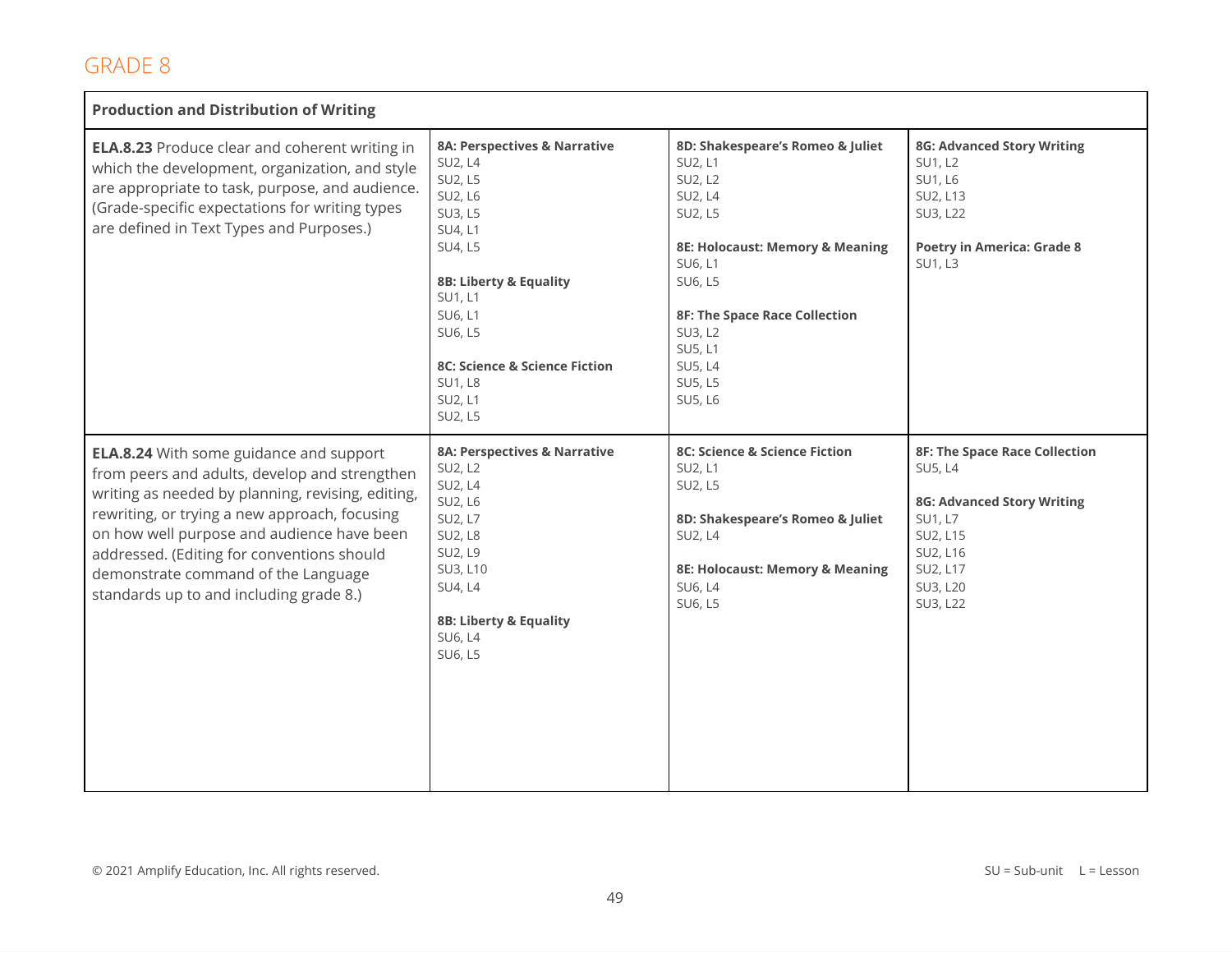| <b>ELA.8.25</b> Use technology, including the<br>Internet, to produce and publish writing,<br>present the relationships between information<br>and ideas efficiently, and interact and<br>collaborate with others.                                                                                                                               | 8A: Perspectives & Narrative<br>SU4, L5<br>8B: Liberty & Equality<br>SU6, L5<br>8C: Science & Science Fiction<br>SU2, L5<br>8D: Shakespeare's Romeo & Juliet<br>SU2, L5    | 8E: Holocaust: Memory & Meaning<br>SU6, L5<br><b>8F: The Space Race Collection</b><br>SU1, L1<br>SU1, L2<br>SU1, L3<br>SU3, L1<br>SU5, L5<br>SU5, L6<br>SU5, L7 | <b>8G: Advanced Story Writing</b><br>SU3, L22<br><b>Poetry in America: Grade 8</b><br>SU2, L3 |
|--------------------------------------------------------------------------------------------------------------------------------------------------------------------------------------------------------------------------------------------------------------------------------------------------------------------------------------------------|----------------------------------------------------------------------------------------------------------------------------------------------------------------------------|-----------------------------------------------------------------------------------------------------------------------------------------------------------------|-----------------------------------------------------------------------------------------------|
| <b>Research to Build and Present Knowledge</b>                                                                                                                                                                                                                                                                                                   |                                                                                                                                                                            |                                                                                                                                                                 |                                                                                               |
| <b>ELA.8.26</b> Conduct short research projects to<br>answer a question (including a self-generated<br>question), drawing on several sources and<br>generating additional related, focused<br>questions that allow for multiple avenues of<br>exploration.                                                                                       | 8B: Liberty & Equality<br>SU5, L2                                                                                                                                          | <b>8F: The Space Race Collection</b><br>SU2, L3<br>SU3, L1<br>SU3, L3<br>SU4, L2<br>SU4, L3<br>SU5, L1<br>SU5, L7                                               |                                                                                               |
| <b>ELA.8.27</b> Gather relevant information from<br>multiple print and digital sources, using search<br>terms effectively; assess the credibility and<br>accuracy of each source; and quote or<br>paraphrase the data and conclusions of others<br>while avoiding plagiarism and following a<br>standard format for citation (e.g., MLA or APA). | 8E: Holocaust: Memory & Meaning<br>SU6, L1<br><b>8F: The Space Race Collection</b><br>SU1, L1<br>SU1, L2<br>SU1, L3<br>SU2, L3<br>SU4, L3<br>SU5, L1<br>SU5, L2<br>SU5, L6 |                                                                                                                                                                 |                                                                                               |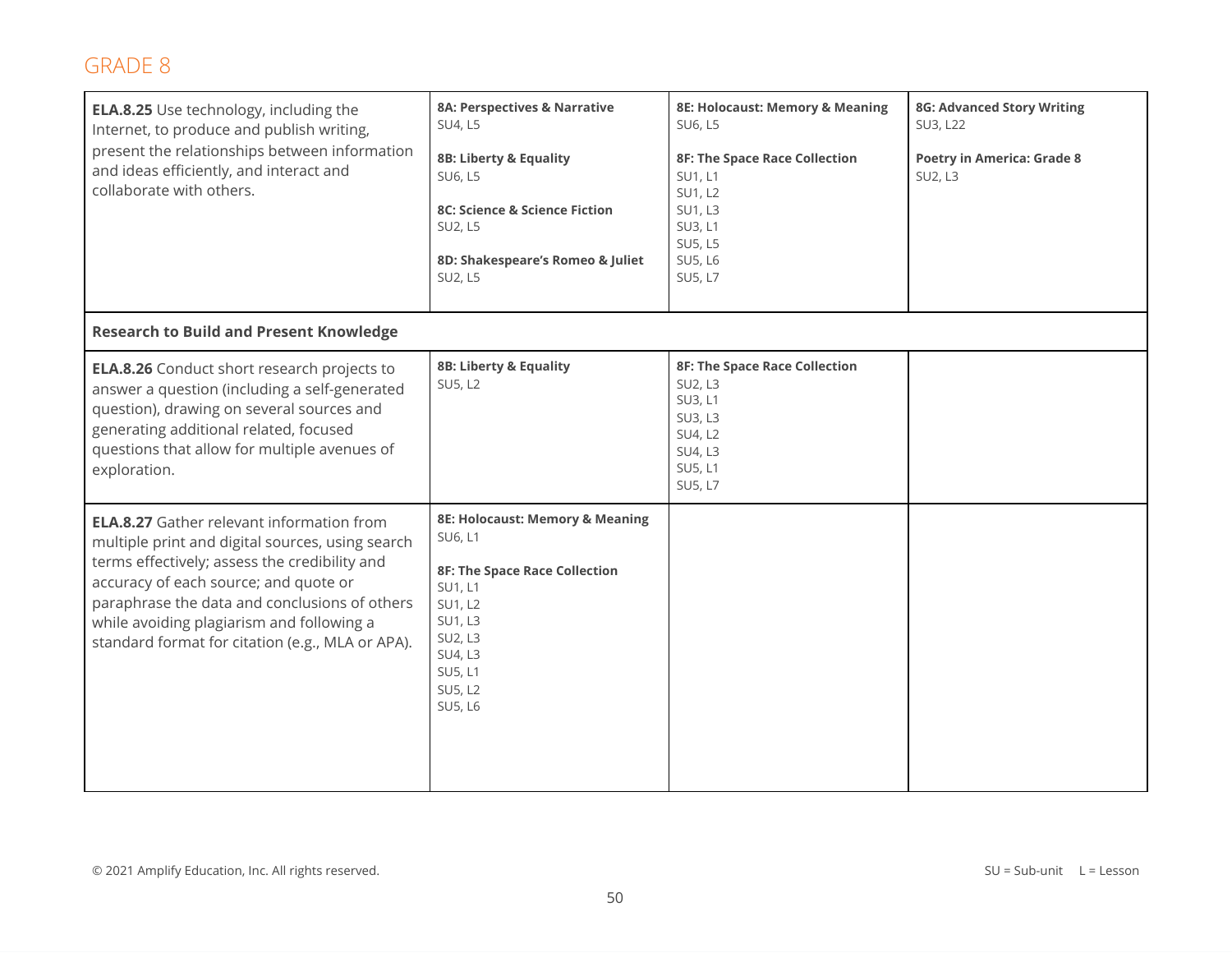| informational texts to support analysis,<br>reflection, and research.<br>Apply grade 8 Reading standards to<br>$\bullet$<br>literature (e.g., "Analyze how a modern<br>work of fiction draws on themes,<br>patterns of events, or character types<br>from myths, traditional stories, or<br>religious works, such as the Bible,<br>including describing how the material is<br>transformed in the modern work (e.g.,<br>how a modern interpretation of a<br>Shakespearean text draws from the<br>original text)").<br>Apply grade 8 Reading standards to<br>nonfiction and other informational<br>texts (e.g., "Delineate and evaluate the<br>argument and specific claims in a text,<br>assessing whether the reasoning is<br>sound and the evidence is relevant and<br>sufficient; recognize when irrelevant<br>evidence is introduced"). | SU3, L2<br>SU3, L6<br>SU4, L1<br>SU4, L2<br>8B: Liberty & Equality<br>SU2, L2<br>SU2, L6<br>SU3, L2<br>SU5, L2<br>SU6, L1<br>SU6, L2 | SU1, L5<br>SU1, L13<br>SU1, L14<br>SU1, L17<br>SU2, L1<br>SU2, L2<br>SU3, L1<br>8D: Shakespeare's Romeo & Juliet<br>SU1, L2<br>SU1, L5<br>SU1, L8<br>SU1, L11<br>SU1, L12<br>SU2, L1<br>SU2, L2 | SU3, L2<br>SU6, L1<br>SU6, L2<br><b>8F: The Space Race Collection</b><br>SU2, L2<br>SU2, L3<br>SU3, L1<br>SU3, L2<br>SU3, L3<br>SU4, L2<br>SU4, L3<br>SU5, L1<br>SU5, L2 |
|---------------------------------------------------------------------------------------------------------------------------------------------------------------------------------------------------------------------------------------------------------------------------------------------------------------------------------------------------------------------------------------------------------------------------------------------------------------------------------------------------------------------------------------------------------------------------------------------------------------------------------------------------------------------------------------------------------------------------------------------------------------------------------------------------------------------------------------------|--------------------------------------------------------------------------------------------------------------------------------------|-------------------------------------------------------------------------------------------------------------------------------------------------------------------------------------------------|--------------------------------------------------------------------------------------------------------------------------------------------------------------------------|
|                                                                                                                                                                                                                                                                                                                                                                                                                                                                                                                                                                                                                                                                                                                                                                                                                                             |                                                                                                                                      |                                                                                                                                                                                                 |                                                                                                                                                                          |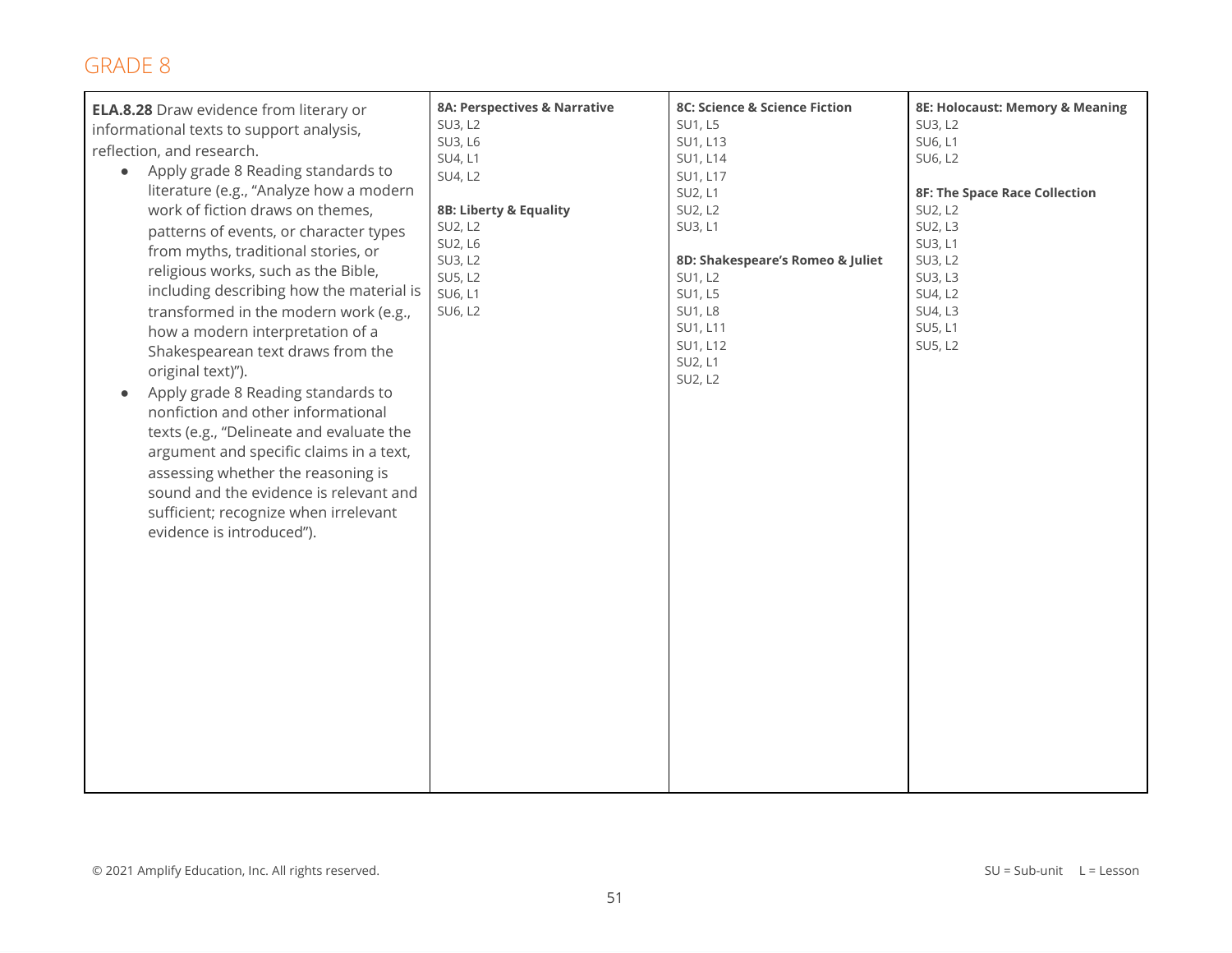| <b>Range of Writing</b>                             |                              |                                  |                                      |
|-----------------------------------------------------|------------------------------|----------------------------------|--------------------------------------|
| <b>ELA.8.29</b> Write routinely over extended time  | 8A: Perspectives & Narrative | 8C: Science & Science Fiction    | 8E: Holocaust: Memory & Meaning      |
| frames (time for research, reflection, and          | SU2, L1                      | SU1, L2                          | SU2, L2                              |
|                                                     | SU2, L2                      | SU1, L5                          | SU3, L1                              |
| revision) and shorter time frames (a single         | SU2, L4                      | <b>SU1, L8</b>                   | SU3, L2                              |
| sitting or a day or two) for a range of discipline- | SU2, L5                      | SU1, L11                         | SU4, L1                              |
| specific tasks, purposes, and audiences.            | SU2, L6                      | SU1, L13                         | SU4, L3                              |
|                                                     | SU2, L7                      | SU1, L14                         | SU5, L1                              |
|                                                     | SU2, L8                      | SU1, L17                         | SU6, L1                              |
|                                                     | SU2, L9                      | SU2, L1                          | SU6, L2                              |
|                                                     | SU3, L1                      | SU2, L2                          | SU6, L4                              |
|                                                     | SU3, L2                      | SU2, L3                          | SU6, L5                              |
|                                                     | SU3, L4                      | SU2, L4                          |                                      |
|                                                     | SU3, L5                      | SU2, L5                          | <b>8F: The Space Race Collection</b> |
|                                                     | SU3, L6                      | SU3, L1                          | SU1, L2                              |
|                                                     | SU3, L7                      | SU3, L2                          | SU2, L3                              |
|                                                     | SU3, L8                      | SU3, L5                          | SU3, L2                              |
|                                                     | SU3, L10                     |                                  | SU4, L3                              |
|                                                     | SU4, L1                      | 8D: Shakespeare's Romeo & Juliet | SU5, L1                              |
|                                                     | SU4, L2                      | SU1, L2                          | SU5, L2                              |
|                                                     | SU4, L4                      | SU1, L5                          | SU5, L3                              |
|                                                     | SU4, L5                      | <b>SU1, L8</b>                   | SU5, L4                              |
|                                                     |                              | SU1, L11                         | SU5, L5                              |
|                                                     | 8B: Liberty & Equality       | SU1, L12                         | SU5, L6                              |
|                                                     | SU1, L1                      | SU2, L1                          | SU5, L7                              |
|                                                     | SU2, L2                      | SU2, L2                          |                                      |
|                                                     | SU2, L4                      | SU2, L4                          | <b>Poetry in America: Grade 8</b>    |
|                                                     | SU2, L6                      | SU2, L5                          | SU1, L3                              |
|                                                     | SU2, L8                      |                                  |                                      |
|                                                     | SU2, L12                     |                                  |                                      |
|                                                     | SU2, L14                     |                                  |                                      |
|                                                     | SU3, L1                      |                                  |                                      |
|                                                     | SU3, L2                      |                                  |                                      |
|                                                     | SU4, L1                      |                                  |                                      |
|                                                     | SU5, L2                      |                                  |                                      |
|                                                     | SU5, L3                      |                                  |                                      |
|                                                     | SU6, L1                      |                                  |                                      |
|                                                     | SU6, L2                      |                                  |                                      |
|                                                     | SU6, L4                      |                                  |                                      |
|                                                     | SU6, L5                      |                                  |                                      |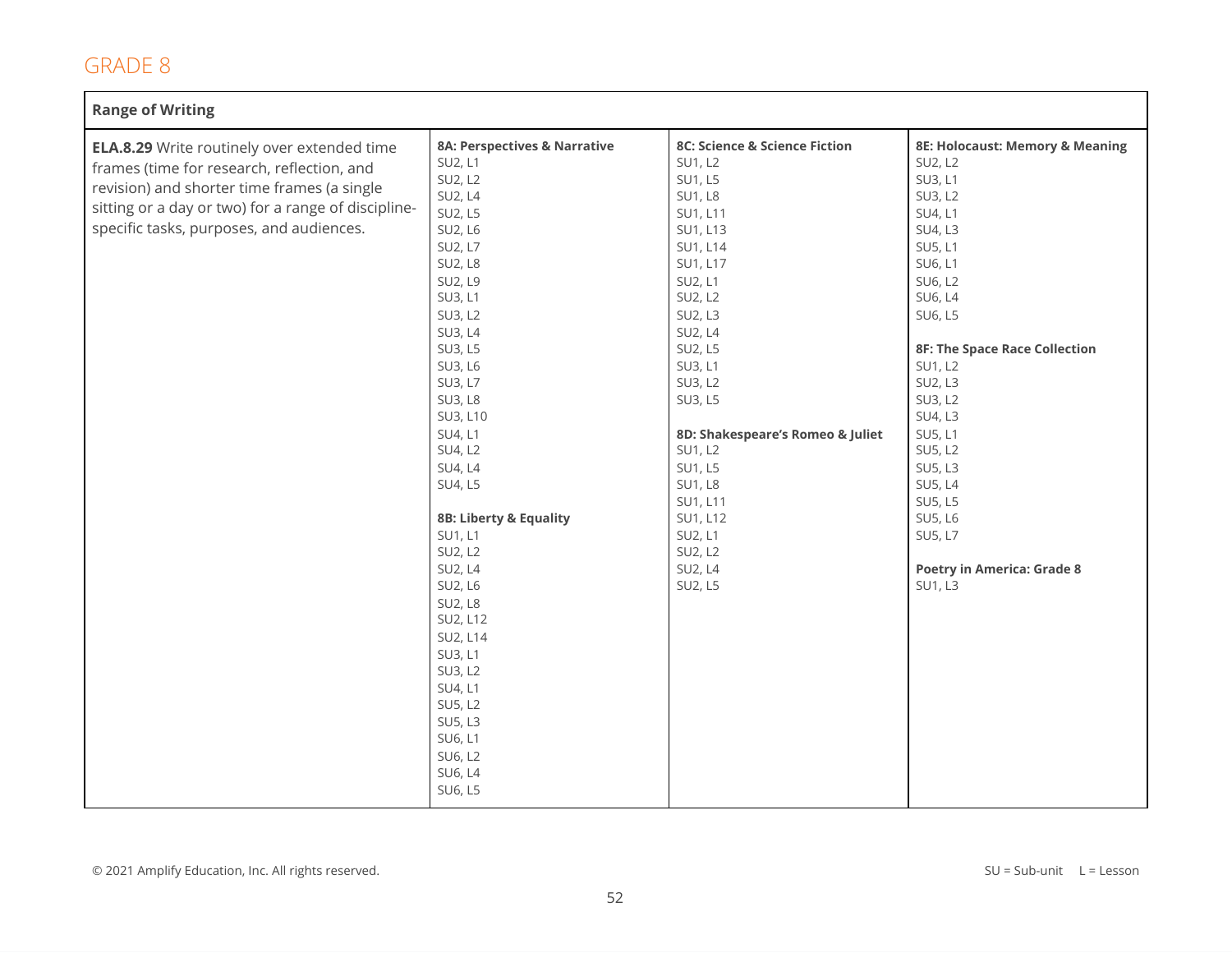#### **Speaking & Listening**

| <b>Comprehension and Collaboration</b>                                                                                                                                                                                                                                                                                                                                                                                                                                                                                                                                                                                                                                                                                                                                                                                                                                                                                                                                                                                        |                                                                                                                                                                                                                                                                                                                                      |                                                                                                                                                                                                                                                                                                                                                                                                                                                              |                                                                                                                                                                                                                                                                                                                                                                                                                                                                  |
|-------------------------------------------------------------------------------------------------------------------------------------------------------------------------------------------------------------------------------------------------------------------------------------------------------------------------------------------------------------------------------------------------------------------------------------------------------------------------------------------------------------------------------------------------------------------------------------------------------------------------------------------------------------------------------------------------------------------------------------------------------------------------------------------------------------------------------------------------------------------------------------------------------------------------------------------------------------------------------------------------------------------------------|--------------------------------------------------------------------------------------------------------------------------------------------------------------------------------------------------------------------------------------------------------------------------------------------------------------------------------------|--------------------------------------------------------------------------------------------------------------------------------------------------------------------------------------------------------------------------------------------------------------------------------------------------------------------------------------------------------------------------------------------------------------------------------------------------------------|------------------------------------------------------------------------------------------------------------------------------------------------------------------------------------------------------------------------------------------------------------------------------------------------------------------------------------------------------------------------------------------------------------------------------------------------------------------|
| <b>ELA.8.30</b> Engage effectively in a range of<br>collaborative discussions (one-on-one, in<br>groups, and teacher-led) with diverse partners<br>on grade 8 topics, texts, and issues, building on<br>others' ideas and expressing ideas clearly.<br>Come to discussions prepared, having<br>read or researched material under<br>study; explicitly draw on that<br>preparation by referring to evidence on<br>the topic, text, or issue to probe and<br>reflect on ideas under discussion.<br>Follow rules for collegial discussions<br>$\bullet$<br>and decision-making, track progress<br>toward specific goals and deadlines,<br>and define individual roles as needed.<br>Pose questions that connect the ideas<br>$\bullet$<br>of several speakers and respond to<br>others' questions and comments with<br>relevant evidence, observations, and<br>ideas.<br>Acknowledge new information<br>$\bullet$<br>expressed by others and, when<br>warranted, qualify or justify views in<br>light of the evidence presented. | 8A: Perspectives & Narrative<br>SU2, L1<br>SU2, L2<br>SU2, L3<br>SU2, L8<br>SU3, L3<br>SU3, L4<br>SU3, L9<br>SU3, L10<br>SU3, L11<br>8B: Liberty & Equality<br>SU1, L2<br>SU2, L1<br>SU2, L3<br>SU2, L7<br>SU2, L9<br>SU2, L11<br>SU2, L12<br>SU2, L13<br>SU2, L14<br>SU4, L2<br>SU5, L1<br>SU5, L2<br>SU5, L4<br>SU6, L1<br>SU6, L5 | 8C: Science & Science Fiction<br>SU1, L1<br>SU1, L2<br>SU1, L3<br>SU1, L6<br>SU1, L7<br>SU1, L9<br>SU1, L12<br>SU1, L15<br>SU1, L17<br>SU2, L3<br>SU2, L4<br>SU2, L5<br>SU3, L1<br>SU3, L5<br>8D: Shakespeare's Romeo & Juliet<br>SU1, L1<br>SU1, L2<br>SU1, L3<br>SU1, L4<br>SU1, L7<br><b>SU1, L8</b><br>SU1, L10<br>SU1, L12<br>SU1, L14<br>SU1, L15<br>8E: Holocaust: Memory & Meaning<br>SU1, L1<br>SU2, L1<br>SU2, L4<br>SU3, L1<br>SU3, L2<br>SU3, L3 | 8E: Holocaust: Memory & Meaning<br>(cont'd)<br>SU4, L1<br>SU4, L2<br>SU4, L4<br>SU5, L1<br><b>8F: The Space Race Collection</b><br>SU1, L1<br>SU1, L2<br>SU1, L3<br>SU2, L1<br>SU2, L2<br>SU3, L1<br>SU3, L2<br>SU3, L3<br>SU4, L1<br>SU4, L2<br><b>8G: Advanced Story Writing</b><br>SU1, L1<br>SU1, L2<br>SU1, L6<br>SU1, L10<br>SU2, L11<br>SU2, L12<br>SU3, L19<br>SU3, L22<br><b>Poetry in America: Grade 8</b><br>SU1, L1<br>SU1, L2<br>SU2, L1<br>SU2, L2 |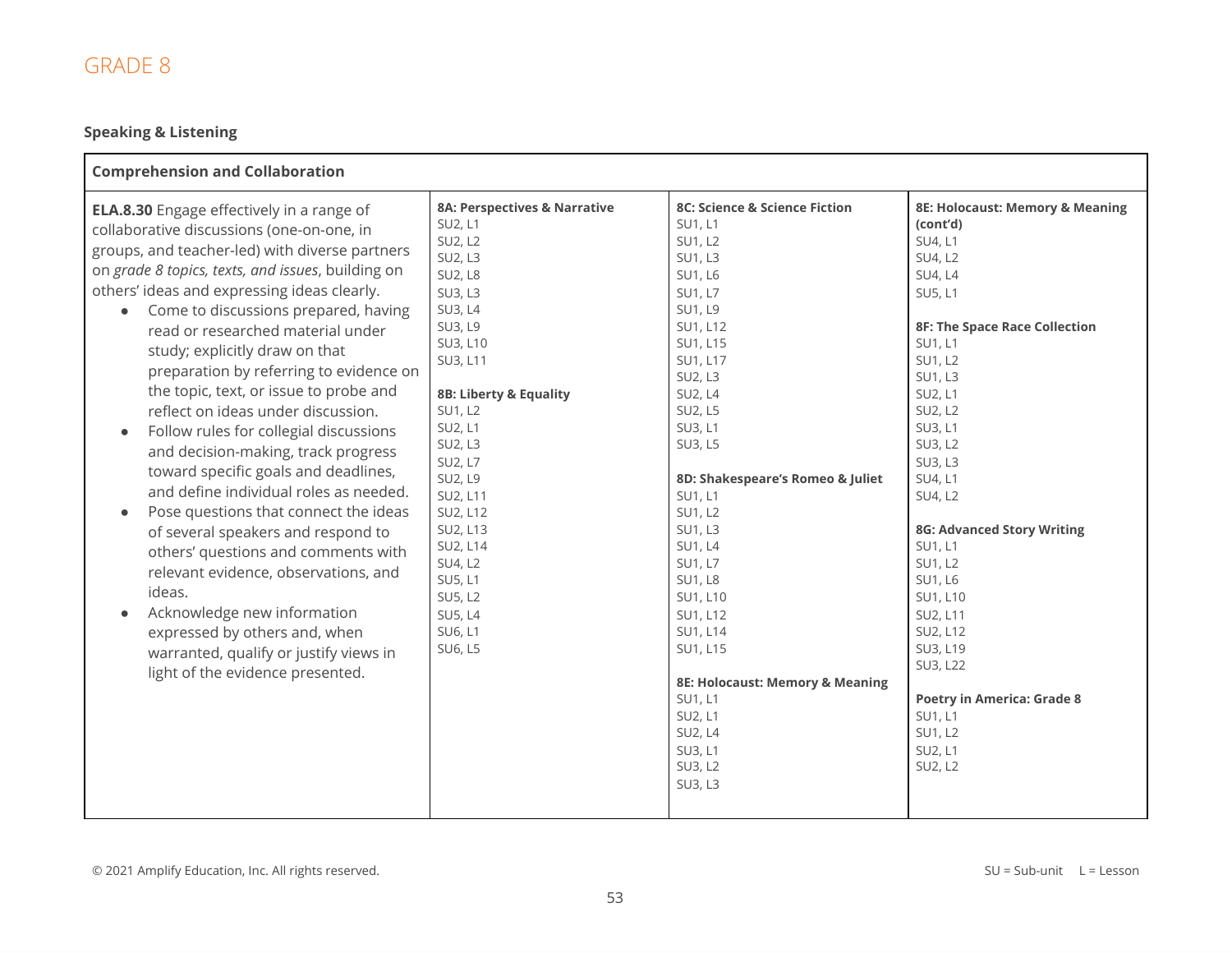| <b>ELA.8.31</b> Analyze the purpose of information<br>presented in diverse media and formats (e.g.,<br>visually, quantitatively, and/or orally) and<br>evaluate the motives (e.g., social, commercial,<br>or political) behind its presentation.                         | 8A: Perspectives & Narrative<br>SU2, L3<br>8B: Liberty & Equality<br>SU5, L4<br>8D: Shakespeare's Romeo & Juliet<br>SU1, L3<br>SU1, L10 | 8E: Holocaust: Memory & Meaning<br>SU2, L1<br>SU3, L1<br>8F: The Space Race Collection<br>SU1, L3<br>SU2, L1 | <b>Poetry in America: Grade 8</b><br>SU1, L2<br>SU2, L1<br>SU2, L2                                     |  |
|--------------------------------------------------------------------------------------------------------------------------------------------------------------------------------------------------------------------------------------------------------------------------|-----------------------------------------------------------------------------------------------------------------------------------------|--------------------------------------------------------------------------------------------------------------|--------------------------------------------------------------------------------------------------------|--|
| <b>ELA.8.32</b> Delineate a speaker's argument and<br>specific claims, evaluating the soundness of the<br>reasoning and relevance and sufficiency of the<br>evidence; identify when irrelevant evidence is<br>introduced.                                                | 8B: Liberty & Equality<br>SU2, L3<br>SU2, L12                                                                                           | 8C: Science & Science Fiction<br>SU1, L9                                                                     | <b>8F: The Space Race Collection</b><br>SU4, L2                                                        |  |
| <b>Presentation of Knowledge and Ideas</b>                                                                                                                                                                                                                               |                                                                                                                                         |                                                                                                              |                                                                                                        |  |
| <b>ELA.8.33</b> Present claims and findings,<br>emphasizing significant points in a focused,<br>coherent manner with relevant evidence,<br>sound, valid reasoning, and well-chosen details;<br>use appropriate eye contact, adequate volume,<br>and clear pronunciation. | 8B: Liberty & Equality<br>SU2, L3<br>SU2, L11<br>SU2, L12<br>SU5, L4                                                                    | 8C: Science & Science Fiction<br>SU1, L15<br>8D: Shakespeare's Romeo & Juliet<br>SU1, L10                    | <b>8F: The Space Race Collection</b><br><b>SU5, L8</b>                                                 |  |
| <b>ELA.8.34</b> Integrate multimedia and visual<br>displays into presentations to clarify<br>information, strengthen claims and evidence,<br>and add interest.                                                                                                           | 8E: Holocaust: Memory & Meaning<br>SU4, L2                                                                                              | <b>8F: The Space Race Collection</b><br>SU5, L7<br>SU5, L8                                                   |                                                                                                        |  |
| <b>ELA.8.35</b> Adapt speech to a variety of contexts<br>and tasks, demonstrating command of formal<br>English when indicated or appropriate. (See<br>grade 8 Language standards for specific<br>expectations.)                                                          | 8C: Science & Science Fiction<br>SU1, L5<br>SU1, L7                                                                                     | 8D: Shakespeare's Romeo & Juliet<br>SU1, L1<br>SU1, L2<br><b>SU1, L8</b>                                     | <b>8F: The Space Race Collection</b><br><b>SU5, L8</b><br><b>Poetry in America: Grade 8</b><br>SU1, L3 |  |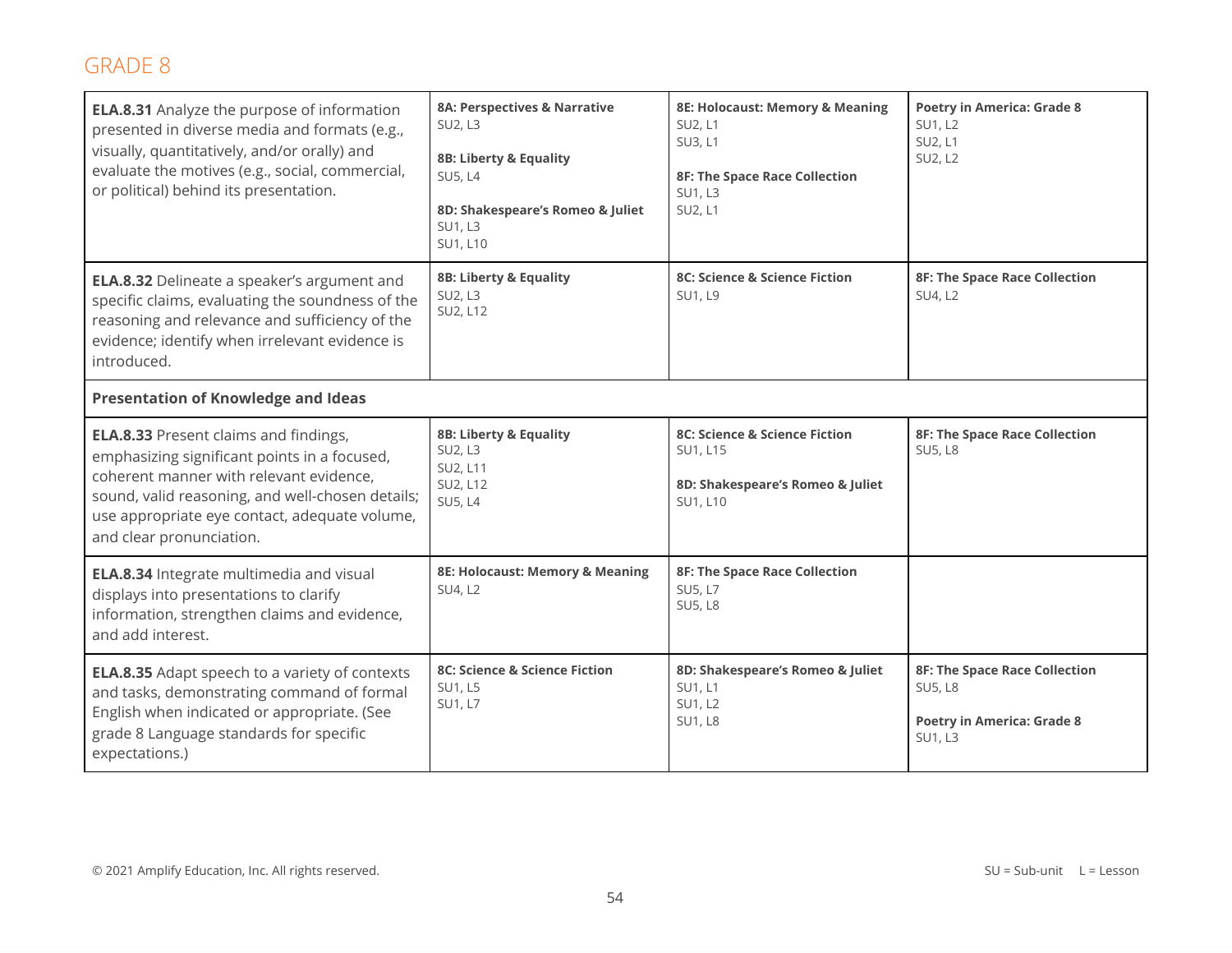#### **Language**

#### **Conventions of Standard English**

Note: The Grammar unit and Mastering Conventions PDFs in Amplify ELA contain teaching and practice materials to support the conventions standards for grades 6–8. Teachers use Amplify's Grammar Pacing Guide to determine how to integrate these lessons to ensure effective standards instruction.

| <b>ELA.8.36</b> Demonstrate command of the<br>conventions of Standard English grammar and<br>usage when writing or speaking.<br>Explain the function of verbals<br>(gerunds, participles, and infinitives) in<br>general and their function in particular<br>sentences.                              | 8A: Perspectives & Narrative<br>SU4, L5<br>8B: Liberty & Equality<br>SU6, L5<br>8C: Science & Science Fiction<br>SU1, L17<br>SU2, L5<br>8D: Shakespeare's Romeo & Juliet<br>SU2, L5 | 8E: Holocaust: Memory & Meaning<br>SU6, L5<br><b>8F: The Space Race Collection</b><br>SU5, L6<br>Grammar<br>SU1, L2<br>SU1, L4<br>SU1, L6<br><b>SU1, L8</b><br>SU5, L1         | <b>Mastering Conventions Two</b><br>U2, L9<br><b>Mastering Conventions Three</b><br>U1, L4<br>U2, L5<br>U2, L6<br>U2, L7<br>U2, L8                     |
|------------------------------------------------------------------------------------------------------------------------------------------------------------------------------------------------------------------------------------------------------------------------------------------------------|-------------------------------------------------------------------------------------------------------------------------------------------------------------------------------------|--------------------------------------------------------------------------------------------------------------------------------------------------------------------------------|--------------------------------------------------------------------------------------------------------------------------------------------------------|
| <b>ELA.8.37</b> Demonstrate command of the<br>conventions of Standard English capitalization,<br>punctuation, and spelling when writing.<br>Use punctuation (comma, ellipsis, or<br>$\bullet$<br>dash) to indicate a pause or break.<br>Use an ellipsis to indicate an omission.<br>Spell correctly. | 8A: Perspectives & Narrative<br>SU4, L5<br>8B: Liberty & Equality<br>SU6, L5<br>8C: Science & Science Fiction<br>SU2, L5<br>8D: Shakespeare's Romeo & Juliet<br>SU2, L5             | 8E: Holocaust: Memory & Meaning<br>SU6, L5<br><b>8F: The Space Race Collection</b><br>SU5, L5<br>Grammar<br>SU7, L1<br>SU7, L2<br><b>Poetry in America: Grade 8</b><br>SU1, L1 | <b>Mastering Conventions One</b><br>U1, L2<br><b>Mastering Conventions Three</b><br>U4, L14<br>U4, L15<br>U4, L17<br><b>Mastering Conventions Four</b> |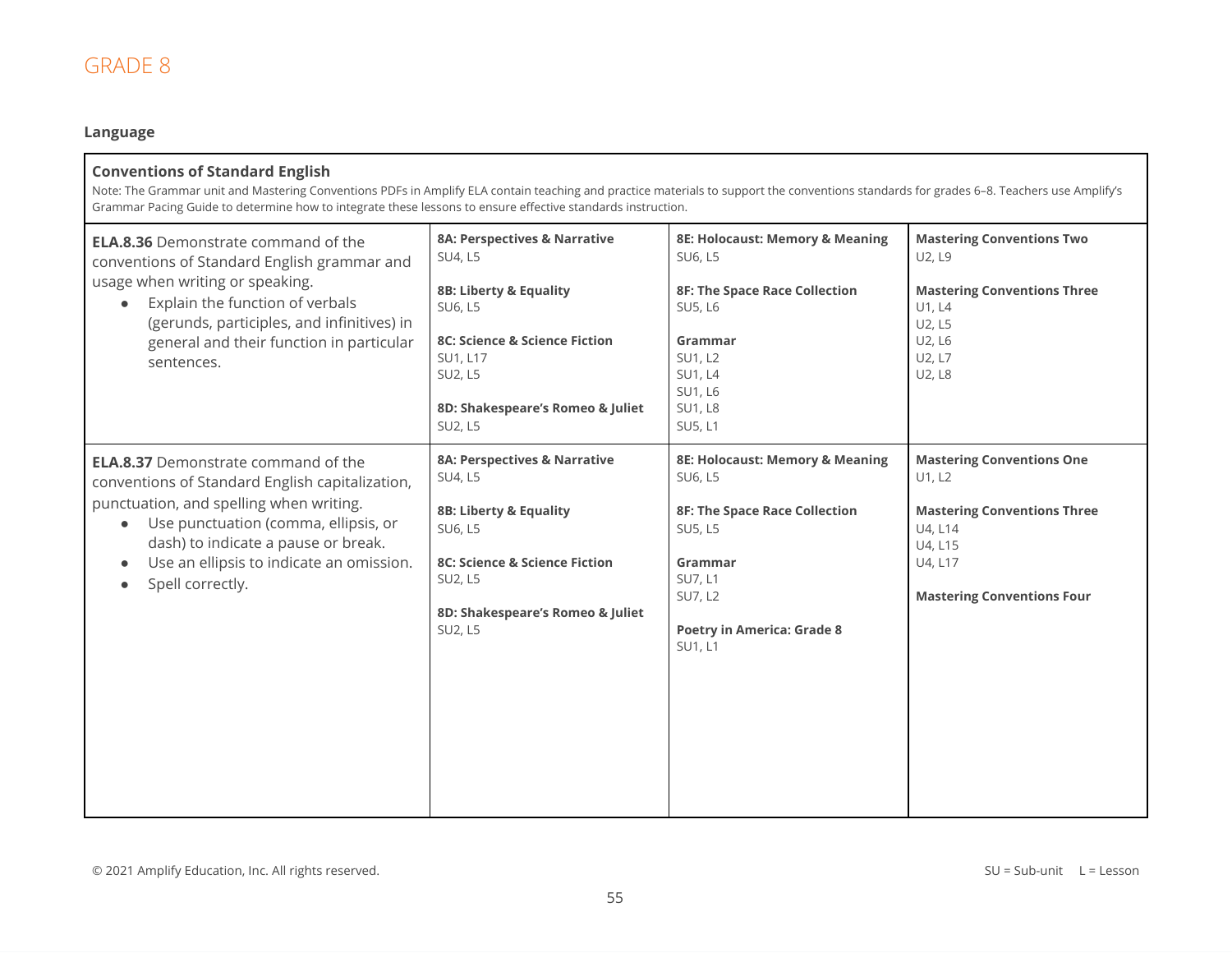| <b>Knowledge of Language</b>                                                                                                                                                                                                                                                                                                                                                                                                                                                                                                                    |                                                                                                                                                                                                                                              |                                                                                                                                                                                                             |                                                                                                                                                                                                  |
|-------------------------------------------------------------------------------------------------------------------------------------------------------------------------------------------------------------------------------------------------------------------------------------------------------------------------------------------------------------------------------------------------------------------------------------------------------------------------------------------------------------------------------------------------|----------------------------------------------------------------------------------------------------------------------------------------------------------------------------------------------------------------------------------------------|-------------------------------------------------------------------------------------------------------------------------------------------------------------------------------------------------------------|--------------------------------------------------------------------------------------------------------------------------------------------------------------------------------------------------|
| <b>ELA.8.38</b> Use knowledge of language and its<br>conventions when writing, speaking, reading, or<br>listening.<br>Use verbs in the active and passive<br>$\bullet$<br>voice (e.g., emphasizing the actor or<br>the action).<br>Use verbs in the indicative, imperative,<br>$\bullet$<br>interrogative, conditional and<br>subjunctive mood to achieve particular<br>effects (e.g., expressing uncertainty or<br>describing a state contrary to fact).<br>Recognize and correct inappropriate<br>$\bullet$<br>shifts in verb voice and mood. | 8A: Perspectives & Narrative<br>SU4, L5<br>8B: Liberty & Equality<br>SU2, L3<br>SU2, L12<br>SU5, L4<br>SU6, L5<br>8C: Science & Science Fiction<br>SU1, L9<br>SU1, L15<br>SU2, L5<br>8D: Shakespeare's Romeo & Juliet<br>SU1, L15<br>SU2, L5 | 8E: Holocaust: Memory & Meaning<br>SU5, L1<br>SU6, L5<br><b>8F: The Space Race Collection</b><br>SU4, L2<br>SU4, L3<br>SU5, L5<br>Grammar<br>SU5, L2<br>SU5, L4<br>SU6, L1<br>SU6, L2<br>SU6, L3<br>SU6, L4 | <b>Poetry in America: Grade 8</b><br>SU1, L3<br>SU2, L2<br>SU2, L3<br><b>Mastering Conventions Three</b><br>U3, L11<br>U3, L12<br>U3, L12<br>U3, L12<br>U3, L13<br>U3, L13<br>U3, L13<br>U4, L14 |
|                                                                                                                                                                                                                                                                                                                                                                                                                                                                                                                                                 |                                                                                                                                                                                                                                              |                                                                                                                                                                                                             |                                                                                                                                                                                                  |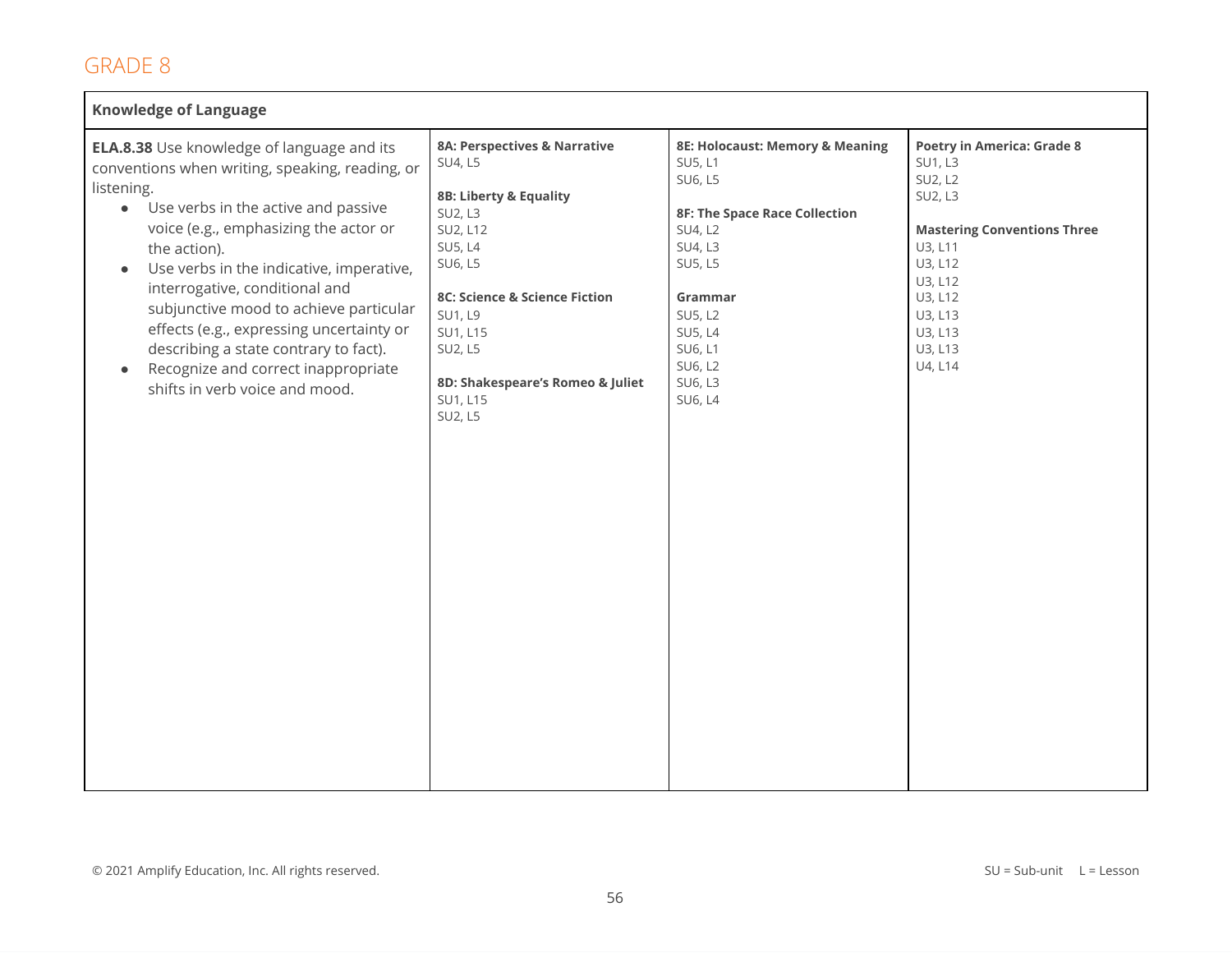#### **Vocabulary Acquisition and Use**

Note: Students use the Vocab App to work with words from the unit texts, as well as key academic vocabulary. The app is adaptive, so words will vary according to each student's level of mastery. Regardless of level, students cycle through a range of vocabulary activities that support work across the vocabulary standards. 

| <b>ELA.8.39</b> Determine or clarify the meaning of                                                                                                                                                                                                                                                                                                                                                                                                                                                                                                                                                        | 8A: Perspectives & Narrative                                                                       | 8C: Science & Science Fiction                                                                                                                                                | 8E: Holocaust: Memory & Meaning                                                                                                                                                                      |
|------------------------------------------------------------------------------------------------------------------------------------------------------------------------------------------------------------------------------------------------------------------------------------------------------------------------------------------------------------------------------------------------------------------------------------------------------------------------------------------------------------------------------------------------------------------------------------------------------------|----------------------------------------------------------------------------------------------------|------------------------------------------------------------------------------------------------------------------------------------------------------------------------------|------------------------------------------------------------------------------------------------------------------------------------------------------------------------------------------------------|
| unknown and multiple-meaning words or                                                                                                                                                                                                                                                                                                                                                                                                                                                                                                                                                                      | SU2, L5                                                                                            | SU1, L1                                                                                                                                                                      | SU1, L1                                                                                                                                                                                              |
| phrases based on grade 8 reading and content,                                                                                                                                                                                                                                                                                                                                                                                                                                                                                                                                                              | SU3, L1                                                                                            | SU1, L3                                                                                                                                                                      | SU2, L1                                                                                                                                                                                              |
| choosing flexibly from a range of strategies.                                                                                                                                                                                                                                                                                                                                                                                                                                                                                                                                                              | SU3, L5                                                                                            | SU3, L1                                                                                                                                                                      | SU2, L2                                                                                                                                                                                              |
| Use context (e.g., the overall meaning                                                                                                                                                                                                                                                                                                                                                                                                                                                                                                                                                                     | SU3, L7                                                                                            | SU3, L2                                                                                                                                                                      | SU3, L1                                                                                                                                                                                              |
| $\bullet$                                                                                                                                                                                                                                                                                                                                                                                                                                                                                                                                                                                                  | Vocabulary Module: Dictionary Skills                                                               | SU3, L3                                                                                                                                                                      | SU3, L3                                                                                                                                                                                              |
| of a sentence or paragraph or a word's                                                                                                                                                                                                                                                                                                                                                                                                                                                                                                                                                                     | 8B: Liberty & Equality                                                                             | SU3, L5                                                                                                                                                                      | SU4, L2                                                                                                                                                                                              |
| position or function in a sentence) as a                                                                                                                                                                                                                                                                                                                                                                                                                                                                                                                                                                   | SU1, L1                                                                                            | Vocabulary Module: Greek and Latin                                                                                                                                           | SU4, L4                                                                                                                                                                                              |
| clue to the meaning of a word or                                                                                                                                                                                                                                                                                                                                                                                                                                                                                                                                                                           | SU2, L1                                                                                            | Roots                                                                                                                                                                        | SU6, L5                                                                                                                                                                                              |
| phrase.                                                                                                                                                                                                                                                                                                                                                                                                                                                                                                                                                                                                    | SU2, L6                                                                                            | 8D: Shakespeare's Romeo & Juliet                                                                                                                                             | <b>8F: The Space Race Collection</b>                                                                                                                                                                 |
| Use common, grade-appropriate Greek<br>$\bullet$<br>or Latin affixes and roots as clues to<br>the meaning of a word (e.g., precede,<br>recede, or secede).<br>Consult general and specialized<br>$\bullet$<br>reference materials (e.g., dictionaries,<br>glossaries, and/or thesauruses), both<br>print and digital, to find the<br>pronunciation of a word or determine<br>or clarify its precise meaning or its part<br>of speech.<br>Verify the initial determination of the<br>$\bullet$<br>meaning of a word or phrase (e.g., by<br>checking the inferred meaning in<br>context or in a dictionary). | SU2, L8<br>SU3, L1<br>SU4, L1<br>SU5, L1<br>SU5, L2<br>SU6, L5<br>Vocabulary Module: Context Clues | SU1, L1<br>SU1, L2<br>SU1, L3<br>SU1, L4<br>SU1, L5<br>SU1, L7<br><b>SU1, L8</b><br>SU1, L10<br>SU1, L11<br>SU1, L12<br>SU1, L14<br>SU2, L1<br>SU2, L2<br>SU2, L4<br>SU2, L5 | SU2, L1<br>Vocabulary Module: Prefixes and<br>Suffixes<br><b>Poetry in America Grade 8</b><br>SU2, L2<br><b>Vocab App</b><br>Narrative Multiple Choice<br>Roots Exist<br><b>Totally ReDictionary</b> |